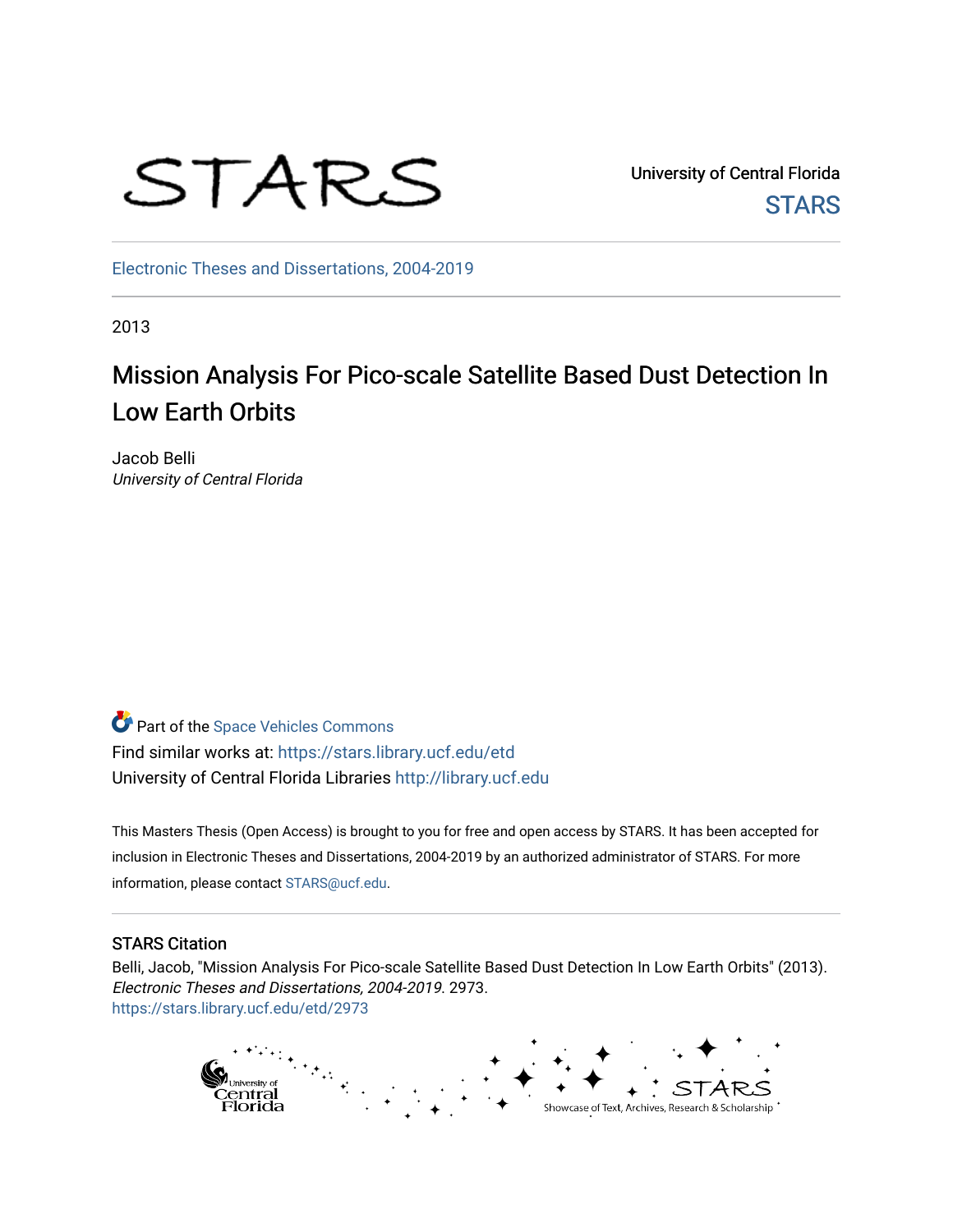## MISSION ANALYSIS FOR PICO-SCALE SATELLITE BASED DUST DETECTION IN LOW EARTH ORBITS

by

## JACOB BELLI B.S. Mississippi State University, 2011

A dissertation submitted in partial fulfillment of the requirements for the degree of Master of Science in the Department of Mechanical and Aerospace Engineering in the College of Engineering and Computer Science at the University of Central Florida Orlando, Florida

> Summer Term 2013

Major Professor: Yunjun Xu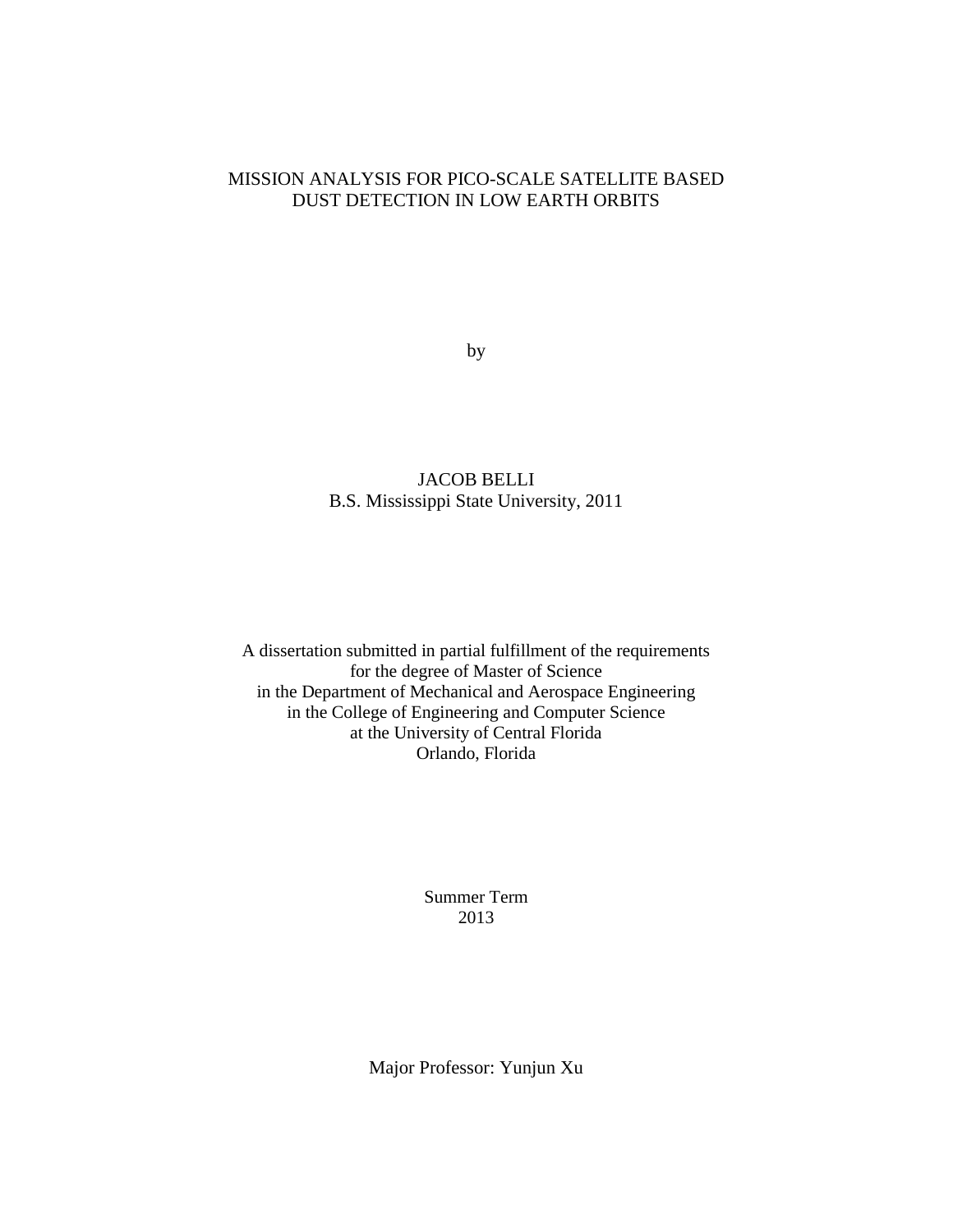© 2012 Jacob Belli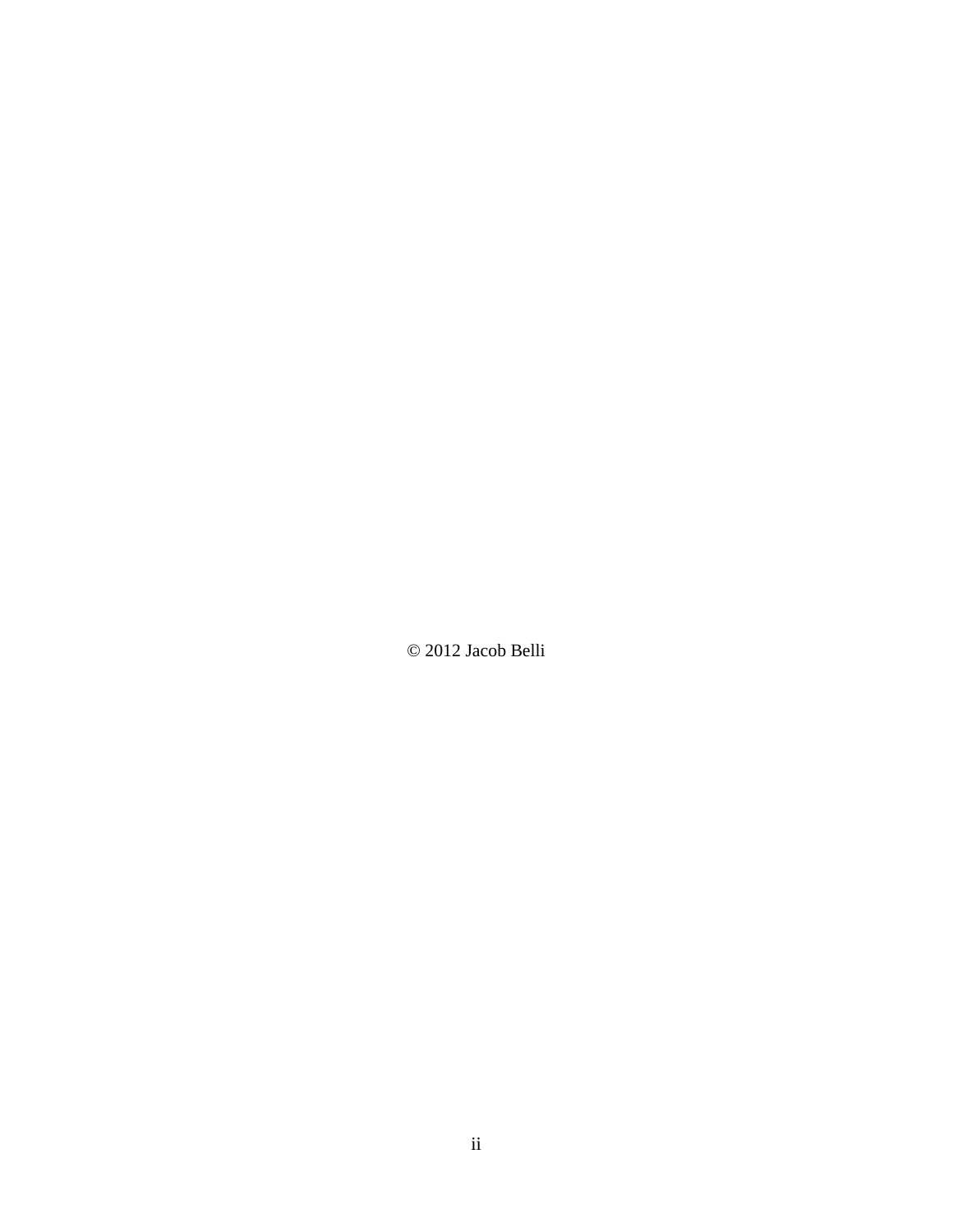## **ABSTRACT**

A conceptual dust detection mission, KnightSat III, using pico-scale satellites is analyzed. The purpose of the proposed KnightSat III mission is to aid in the determination of the size, mass, distribution, and number of dust particles in low earth orbits through a low cost and flexible satellite or a formation of satellites equipped with a new dust detector. The analysis of a single satellite mission with an on-board dust detector is described; though this analysis can easily be extended to a formation of pico-scale satellites. Many design aspects of the mission are discussed, including orbit analysis, power management, attitude determination and control, and mass and power budgets. Two of them are emphasized. The first is a new attitude guidance and control method, and the second is the online optimal power scheduling. It is expected that the measurements obtained from this possible future mission will provide insight into the dynamical processes of inner solar system dust, as well as aid in designing proper micro-meteoroid impact mitigation strategies for future man-made spacecraft.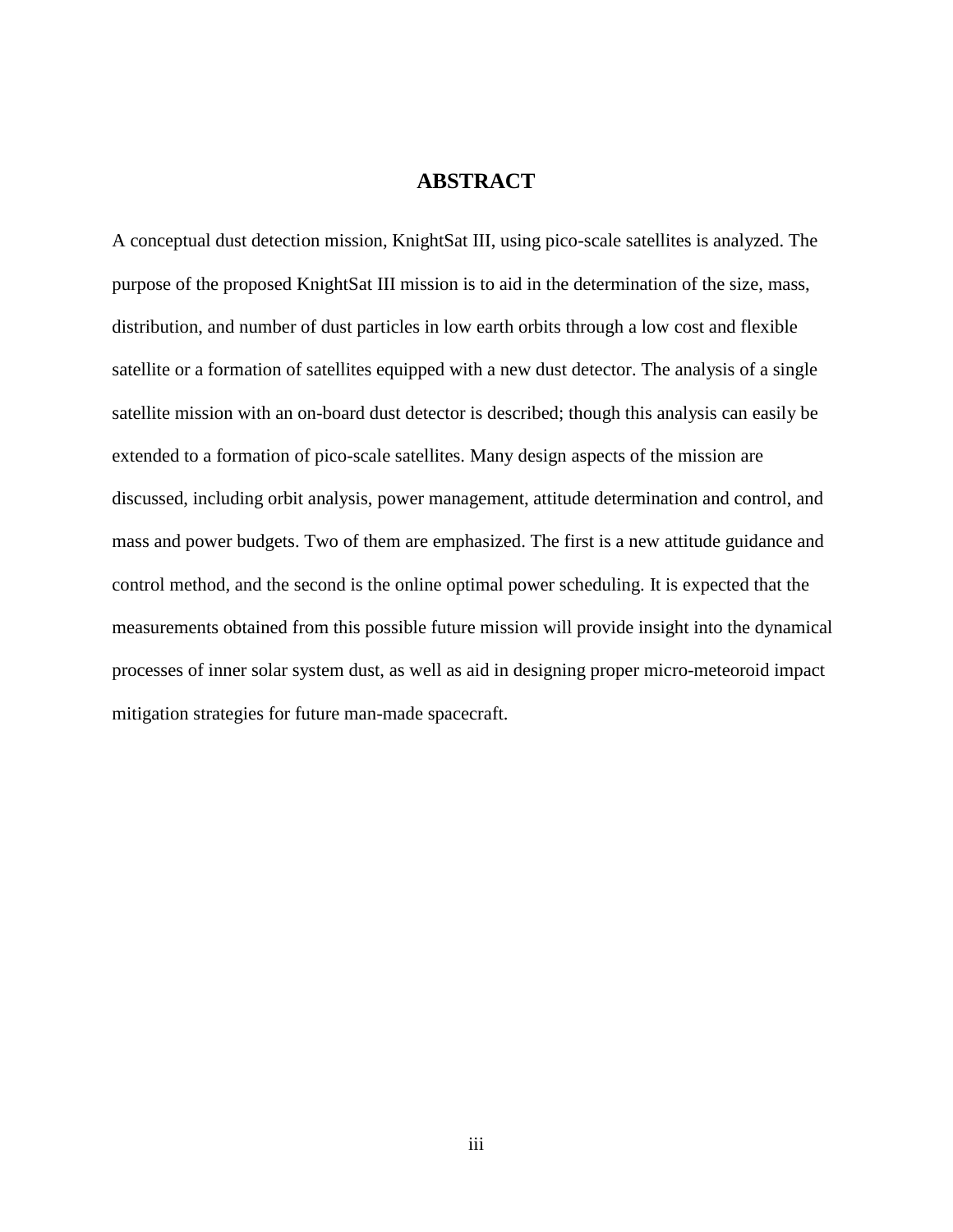I want to dedicate this thesis to my parents, Keith and Monique Belli. Their love and support throughout my upbringing has brought me to this point in my life and without them I would have never gotten this far. They always pushed me to do my best in school and told me if I did my best, there was nothing that I couldn't accomplish. So I can attribute my success in my schooling and my completion of this thesis directly to them. Thank you.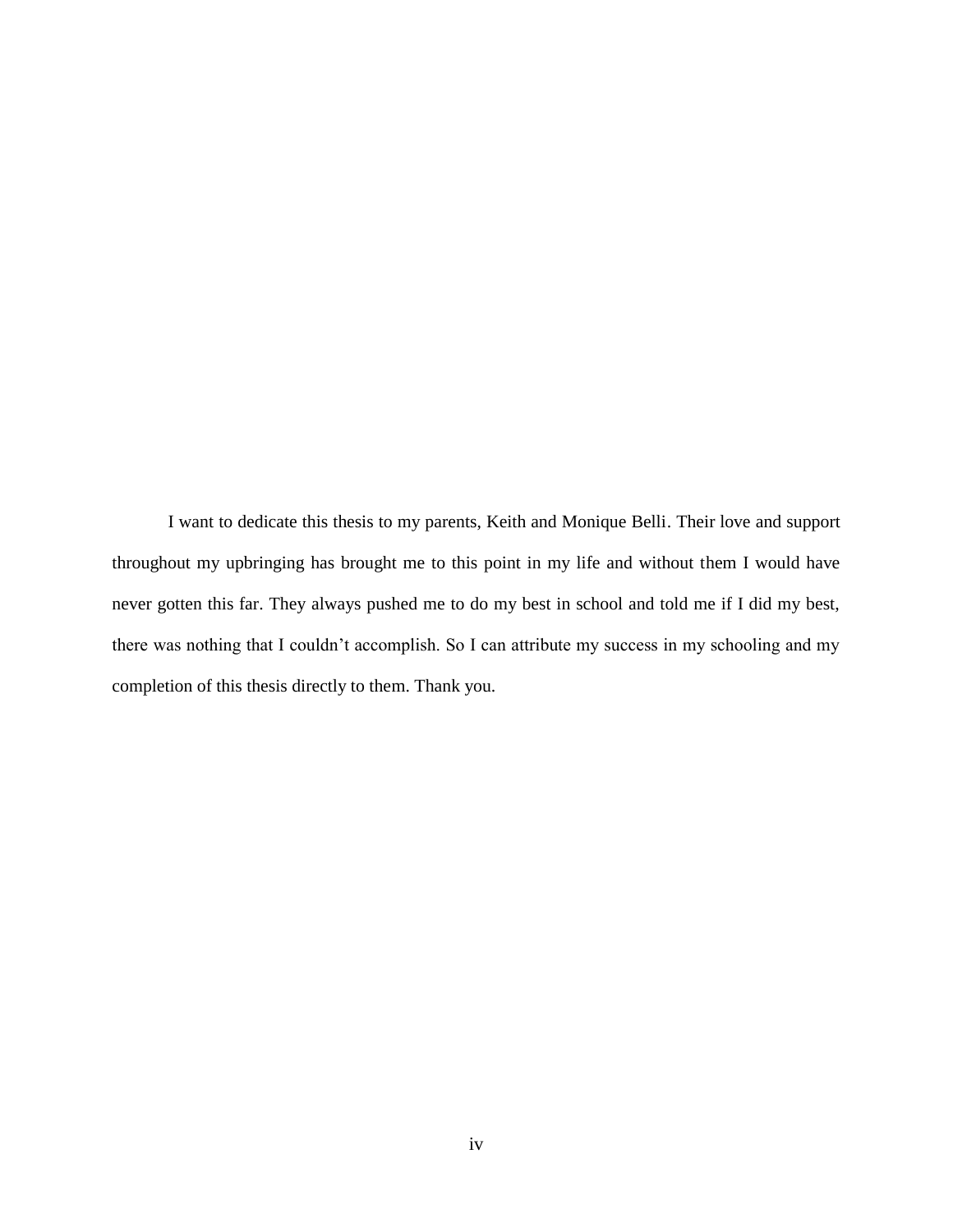## **ACKNOWLEDGMENTS**

First of all, I would like to thank my advisor, Dr. Yunjun Xu, for the support and direction he has given me throughout my Master's research. His willingness to give his time whenever I needed aid, in addition to the financial support he secured for me, has been very much appreciated.

I would also like to thank the rest of my committee, Dr. Kuo-Chi Lin and Dr. Todd Bradley, for their continued support in advancing my research. A special thanks also goes out to Dr. Richard Eastes and the Florida Space Institute, for providing financial support and opportunities for collaboration with experts in the aerospace field.

I would like to give a final thanks to my lab mates in the Control and Dynamics lab. Your assistance with sharing ideas, brainstorming, and general aid was invaluable.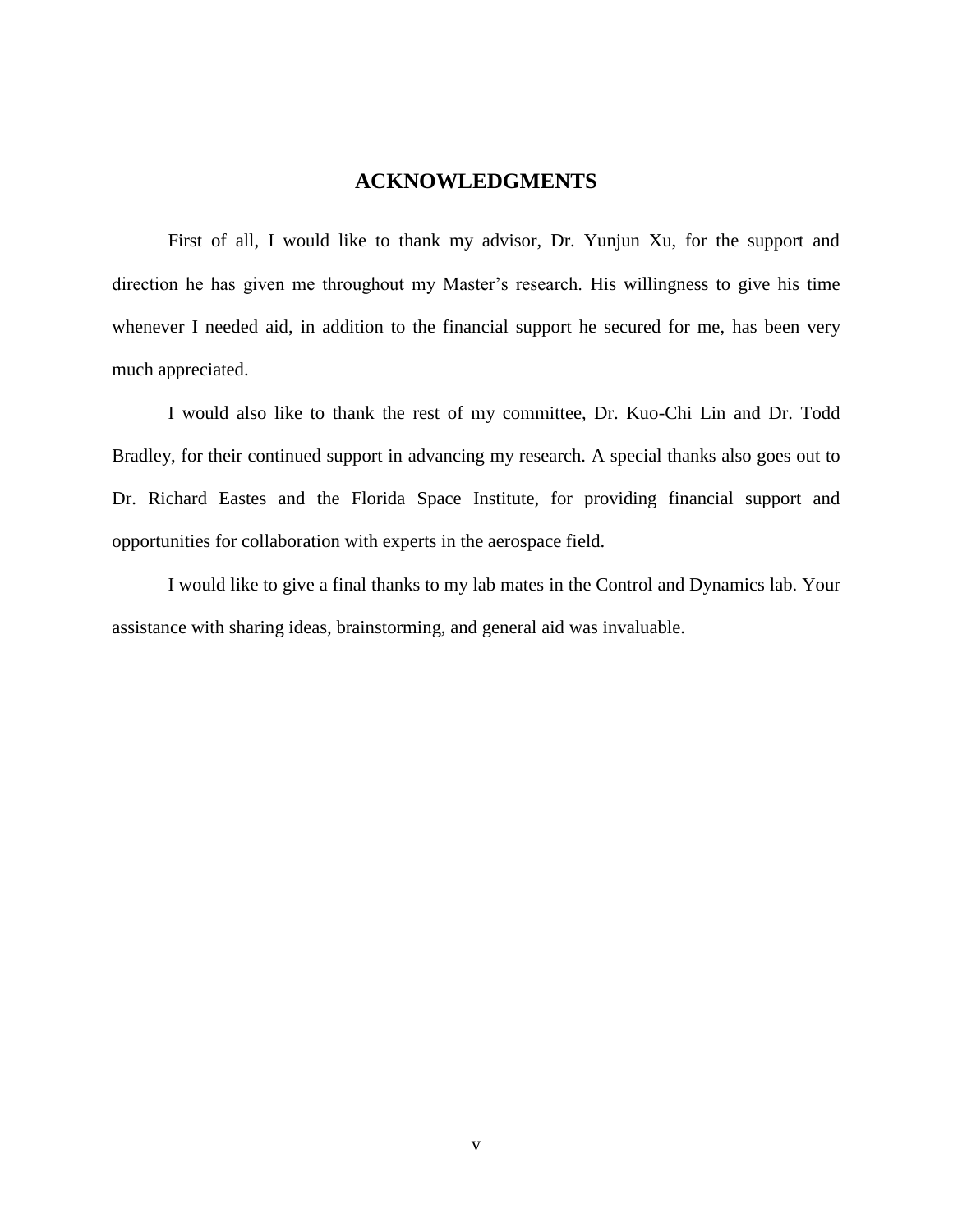## **TABLE OF CONTENTS**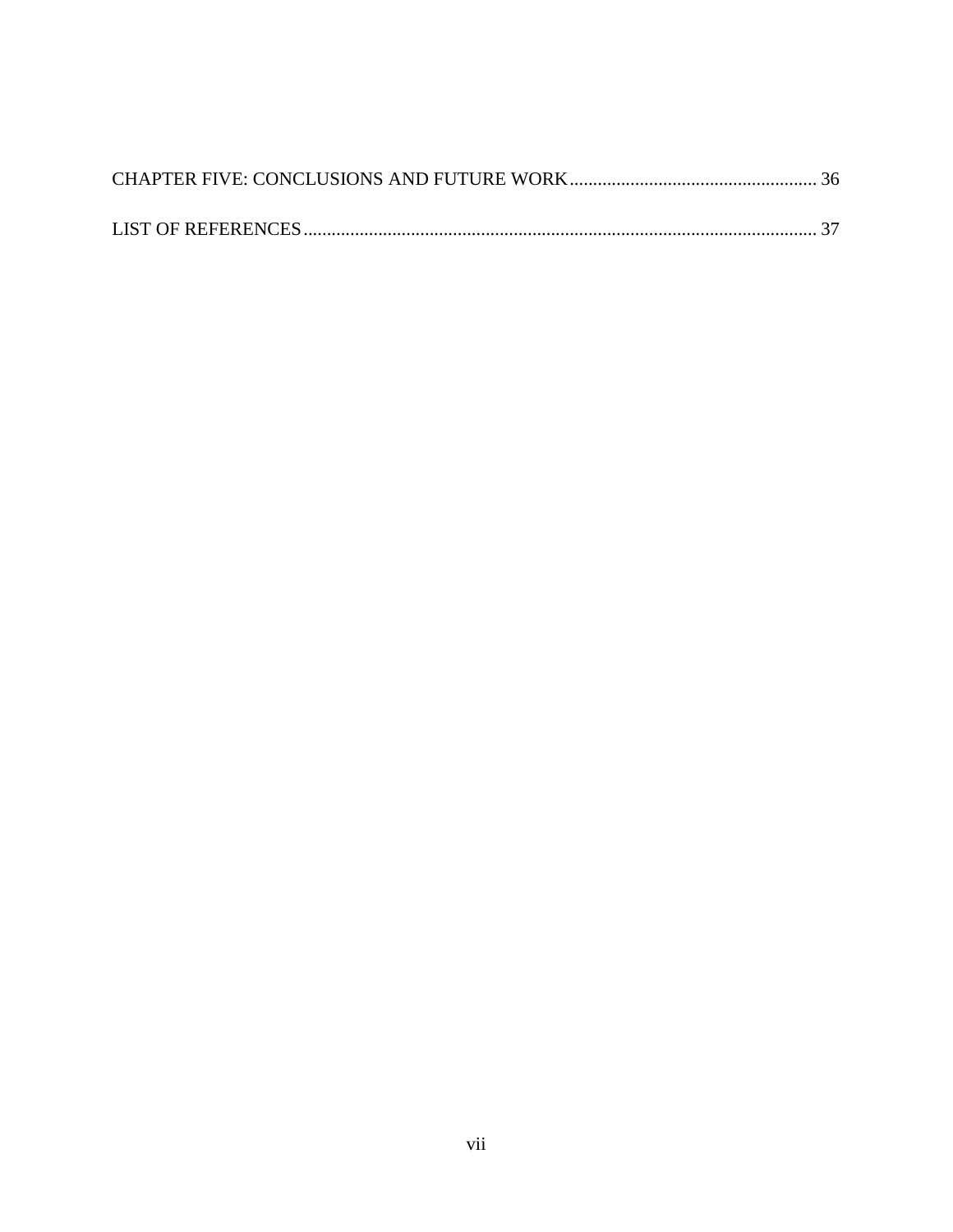## **LIST OF FIGURES**

<span id="page-8-0"></span>

| Figure 2: Fabricated Prototype, Side Panel, End Panel, Full Satellite with Solar Panel  9 |  |
|-------------------------------------------------------------------------------------------|--|
|                                                                                           |  |
|                                                                                           |  |
|                                                                                           |  |
|                                                                                           |  |
|                                                                                           |  |
| Figure 8: Varying Manifold Based Optimal Control Tested on the Ground Based Testbed 20    |  |
|                                                                                           |  |
|                                                                                           |  |
|                                                                                           |  |
|                                                                                           |  |
|                                                                                           |  |
|                                                                                           |  |
|                                                                                           |  |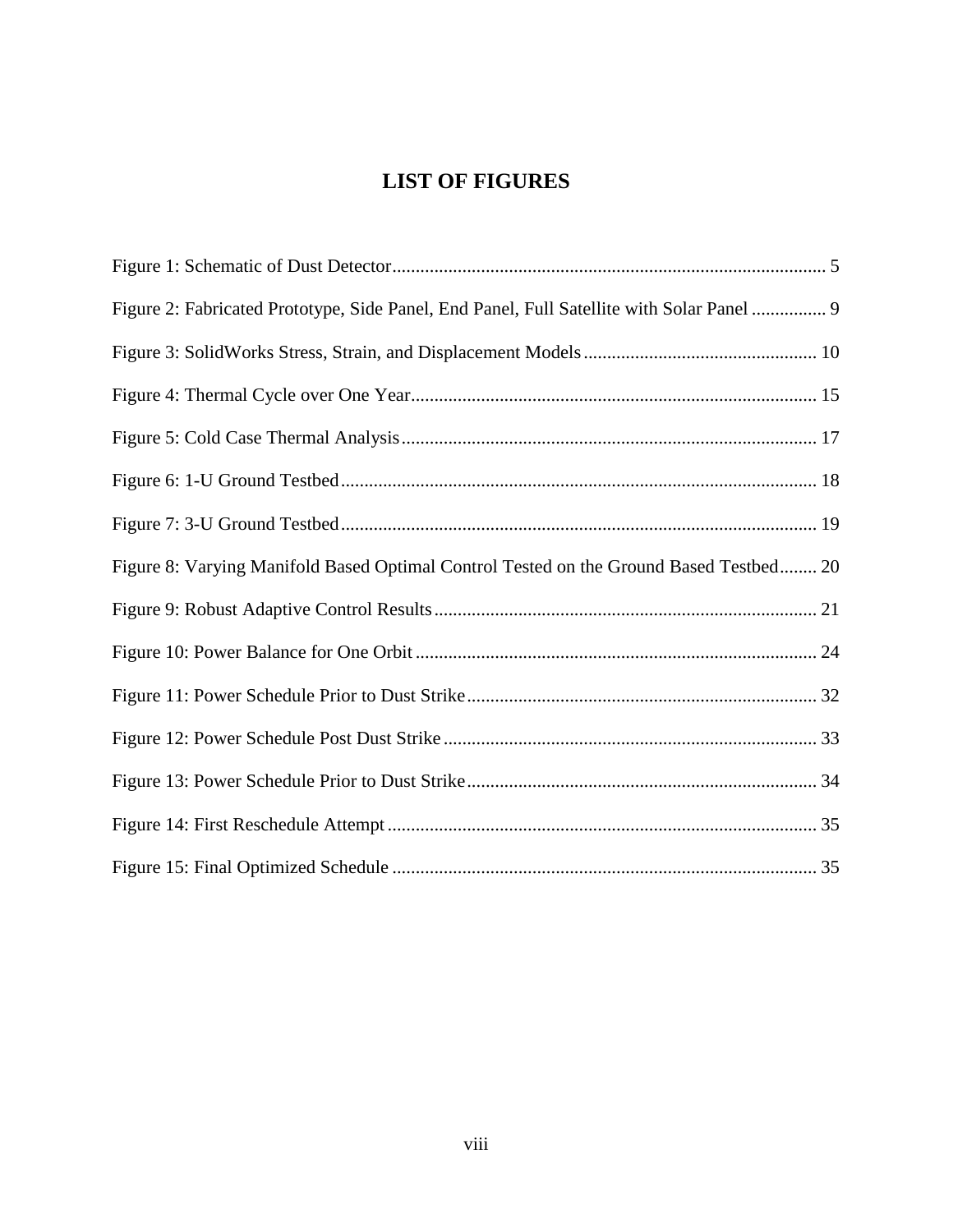## **LIST OF TABLES**

<span id="page-9-0"></span>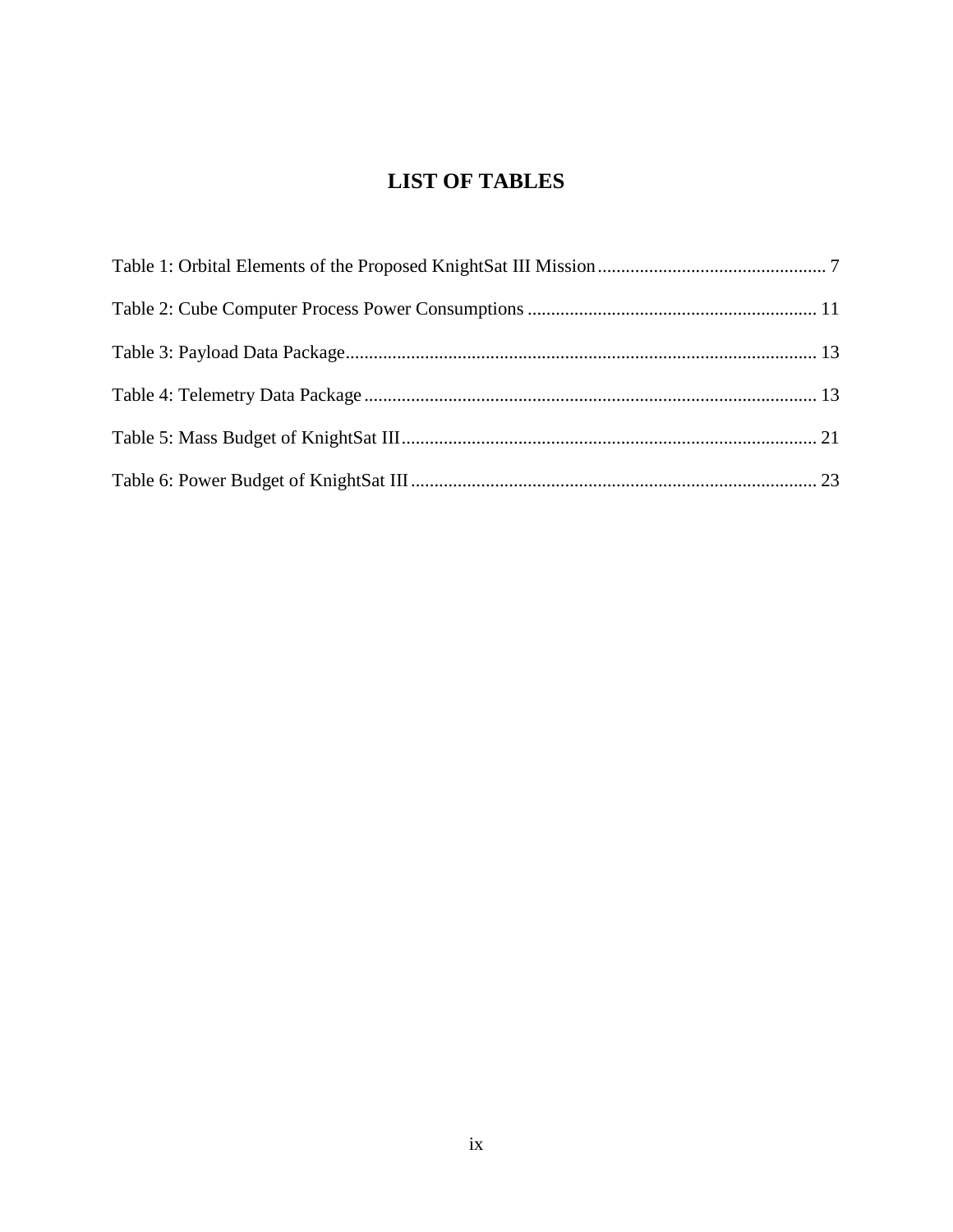## **CHAPTER ONE: INTRODUCTION**

<span id="page-10-0"></span>Due to the advancements in small satellite technologies, it is possible for pico-scale satellites to become a viable, low-cost alternative to larger satellites for the purpose of conducting meaningful scientific missions. They can be designed to fit within a one-to-six unit (1U to 6U) specification, with each unit being constrained to a  $10x10x10$  cm<sup>3</sup> volume and 1.3 kg mass<sup>1</sup>. These units can then be launched within a single standardized container known as the P- $\text{Pod}^{1,2}$ .

To enhance the mission capability, multiple pico-scale satellites can be grouped in a formation to replace a single large satellite. The benefits of the formation flying system include the ability to reconfigure while in orbit to expand the amount of missions possible, and the ability to add, replace, or upgrade existing satellites in orbit without losing mission capabilities<sup>3</sup>. Additionally, a formation of pico-scale satellites offers lower manufacturing cost due to mass production techniques, minimal financial loss in case of failure, and a reduced size and complexity of the individual satellites. Finally, a formation of pico-scale satellites can accomplish the same missions as a larger satellite even though, for certain missions, it is necessary to have multiple pico-scale satellites working cooperatively in order to achieve the same observation performance as that of a single large satellite<sup>3</sup>.

From a scientific point of view, there are several key reasons to study the dust environment around a planet. For example, the Moon does not have a significant atmosphere to prevent micrometeorites from hitting the surface. Micrometeorite bombardment of the surface affects the regolith composition and morphology and also ejects neutral atoms that contribute to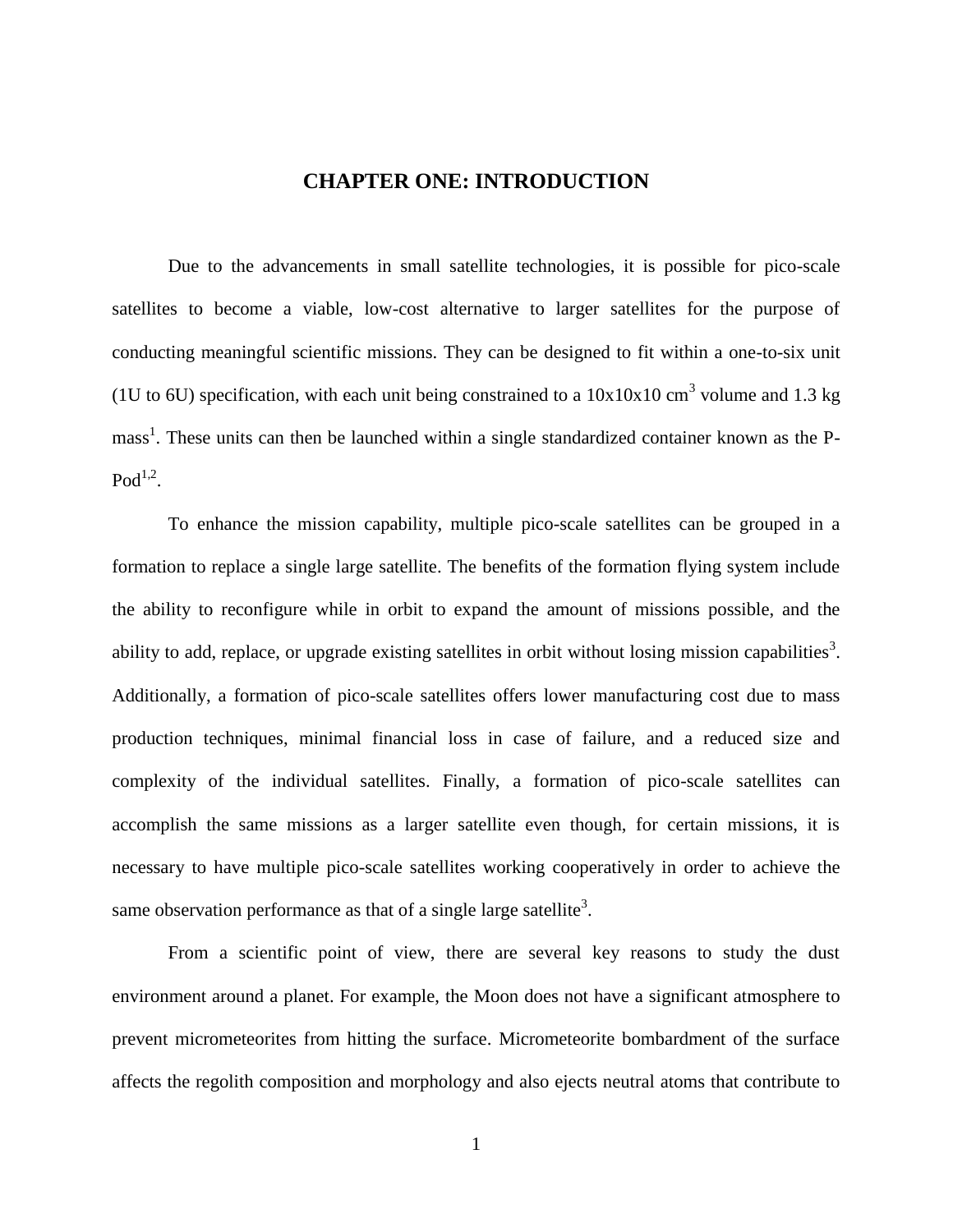the exosphere of the Moon<sup>4</sup>. Mercury is subject to the same process, and although much further away than the Earth-Moon system, models for the micrometeorite impacts at Mercury are based on extrapolations from measurements of this population at Earth<sup>5</sup>. Another example is that constraining the abundance of dust in Earth orbits helps to constrain models of the origin of these populations and provides insight into inner solar system dynamical processes. An additional benefit to flying dust detectors in a low earth orbit is to aid in the proper design of micrometeoroid impact mitigation strategies for future man-made spacecraft.

Our mission, based on a pico-scale satellite called KnightSat III, has several anticipated benefits associated with it. The first, as mentioned previously, is that the data generated can give valuable information concerning the distribution and size of dust in near earth orbits. This distribution can be used to design dust impact mitigation systems for future satellites. Additionally, the power management scheduler that has been created can improve the selfsufficiency of satellites in orbit. Since the satellite is not in constant communication with the ground, a procedure that can allow the satellite to continue operations after an unforeseen circumstance would be useful on any satellite, not just small satellites.

The proposed contributions of this research are as follows: (1) An in depth look at the feasibility of a dust detection mission on a pico-scale satellite, (2) the design of an online power management system that has not been given much attention in satellite mission literatures, and (3) a new online attitude guidance and control method that can rapidly generate fuel efficient attitude trajectory.

This research work will be broken up into three major sections. The first section deals with the description of the payload and the orbit analysis. It will cover general orbit information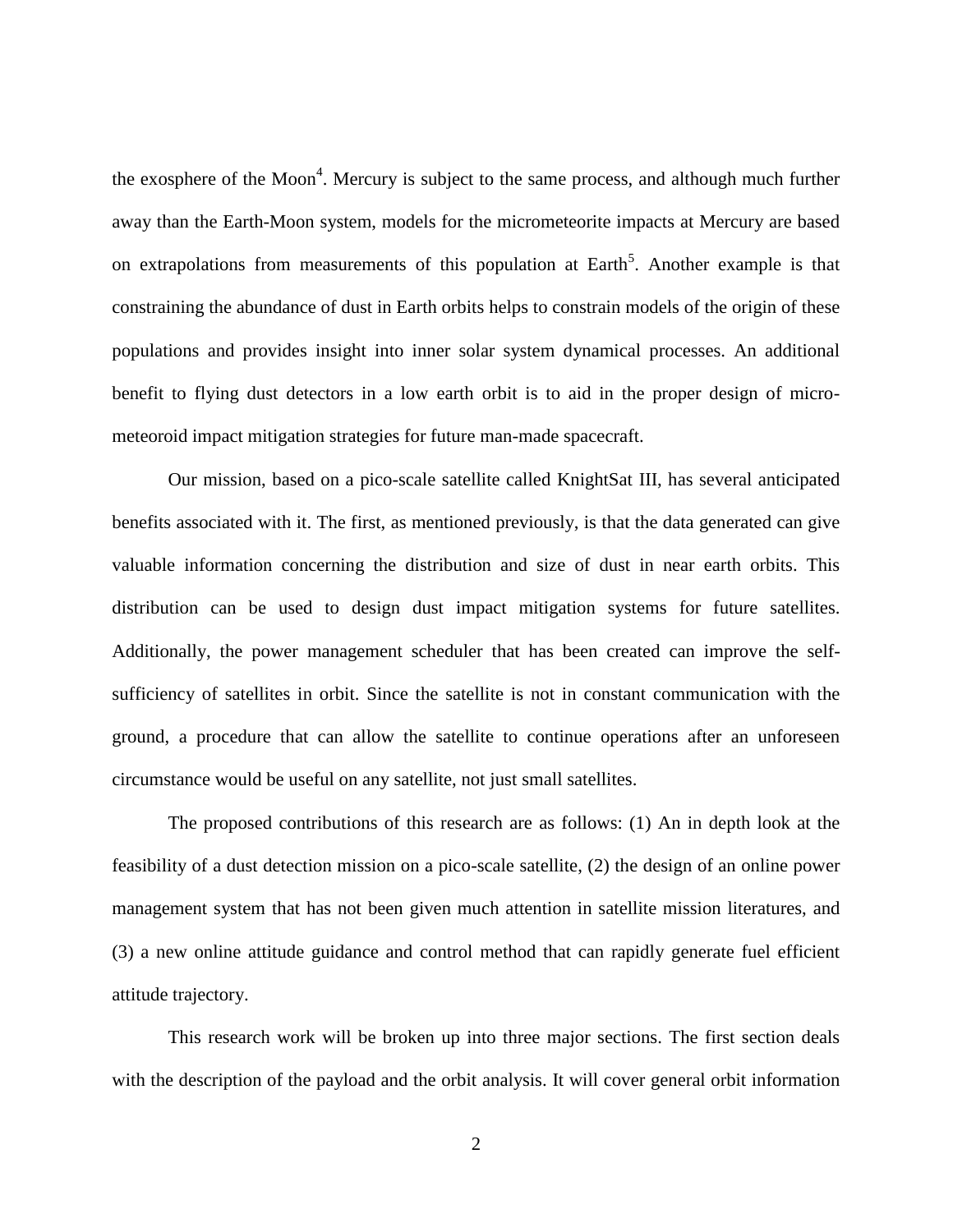along with the specifics of the dust detector. The second section will detail information about the design of the individual subsystems of the satellite bus. Our new attitude control method will be discussed here as well. The third and final section will describe the power management strategy that will be implemented in the satellite. The specific subsystem models will be discussed, as well as the cost function and a set of preliminary results.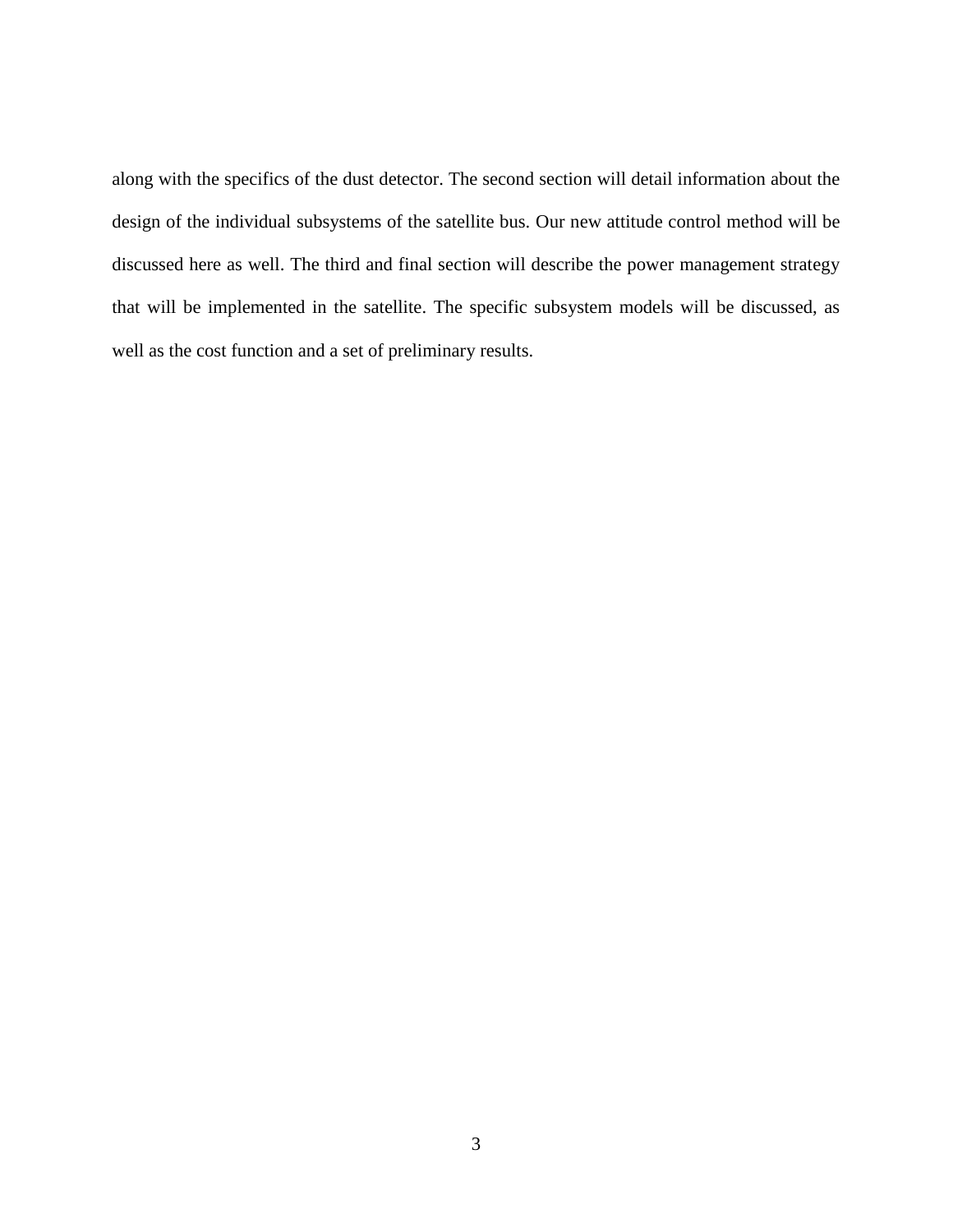### **CHAPTER TWO: MISSION ANALYSIS**

<span id="page-13-0"></span>The goal of this mission is the use of the dust detector to determine the size, mass, distribution, and number of dust particles in low earth orbits. In order to accomplish this mission, a dust detector is designed based on previous dust detectors, and a proper orbit is chosen that will best fit the objectives and restrictions of the dust detection mission. The analysis of a single dust detection satellite is described; though this analysis can easily be extended to a formation of pico-scale satellites as well.

#### Scientific Payload – Dust Detector

<span id="page-13-1"></span>The design of the dust instrument is driven by the science objectives as well as the goal of placing the instrument on a single KnightSat III or a distributed system of KnightSat IIIs. The major components of the instrument are the detector, detector electronics, transmitter and receiver, and a power system. The design is based on previous small dust detectors built by others<sup>6,7</sup>. The detector will consist of a permanently polarized polyvinylidene fluoride (PVDF) thin film. Detector electronics will consist of an Amptek 225 charge sensitive amplifier (CSA) with lead wires attached to the edge of the detector. A CSA is an amplifier with high input impedance that converts charge pulses into voltage pulses that are then passed to other amplifiers in the chain. The detector will be mounted to a fiberglass back (non-conductive circuit board), which will be mounted to the exterior of one side of the satellite. Tests of PVDF dust detectors where the PVDF material is suspended in a frame show that the PVDF is subject to vibrations,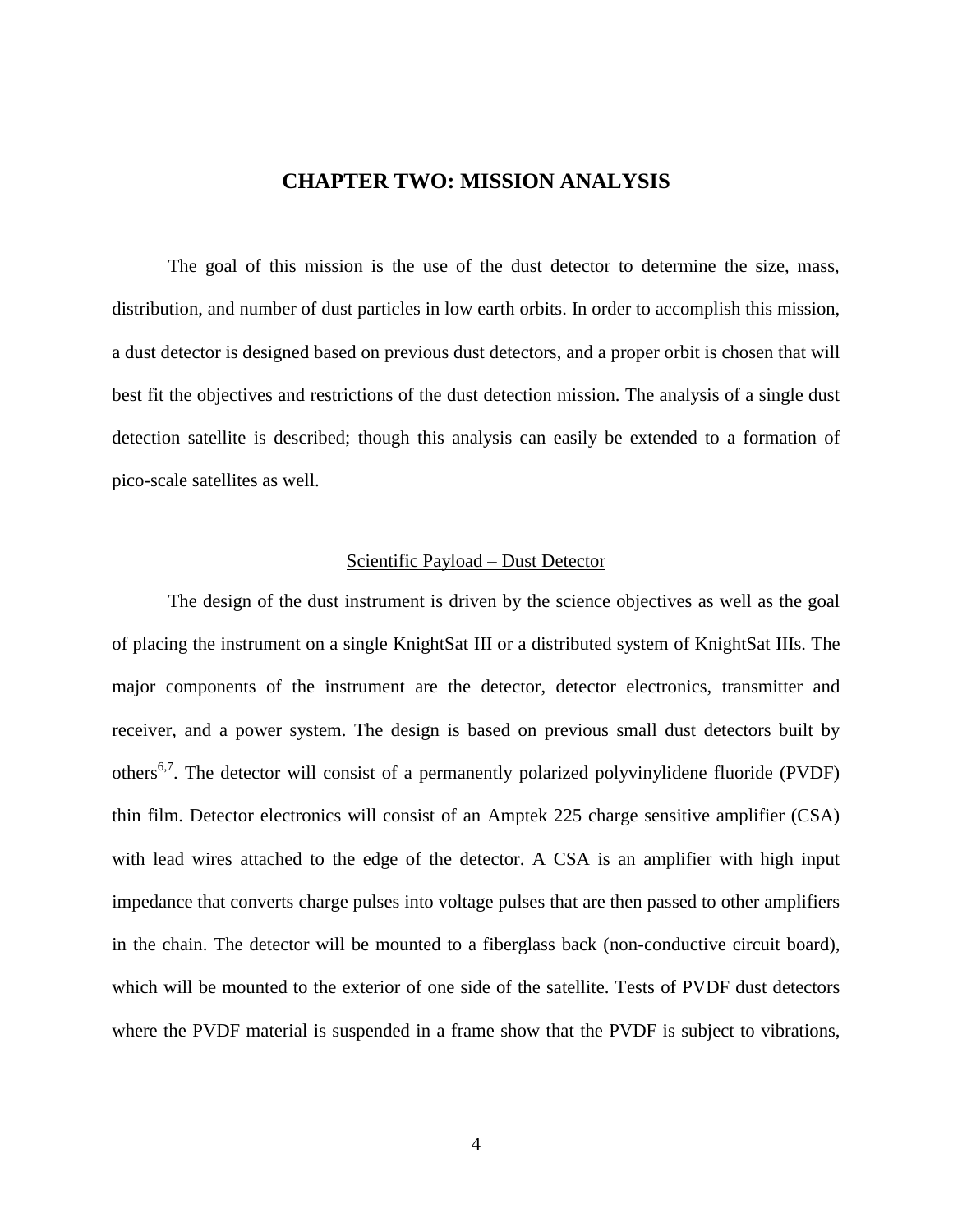which is a significant source of noise. The fiberglass backing will minimize vibrations thereby decreasing noise. A schematic of the proposed dust detector is shown in Figure 1.



Figure 1: Schematic of Dust Detector

<span id="page-14-0"></span>When a dust particle above the detection threshold hits the PVDF thin film, a charge of electrons is produced. The number of electrons produced is given by <sup>8</sup>

$$
N_e = 3.8 \times 10^{17} m^{1.3} v^3 \tag{1}
$$

where  $m$  is the impacting particle's mass in grams and  $v$  is the impact velocity in  $km/s$ . The CSA has a shaper output whose height is proportional the number of charges at the input of the CSA and therefore is proportional to the velocity and mass of the impactor. For testing purposes, the output of the CSA is connected to a digital oscilloscope in trigger mode that captures the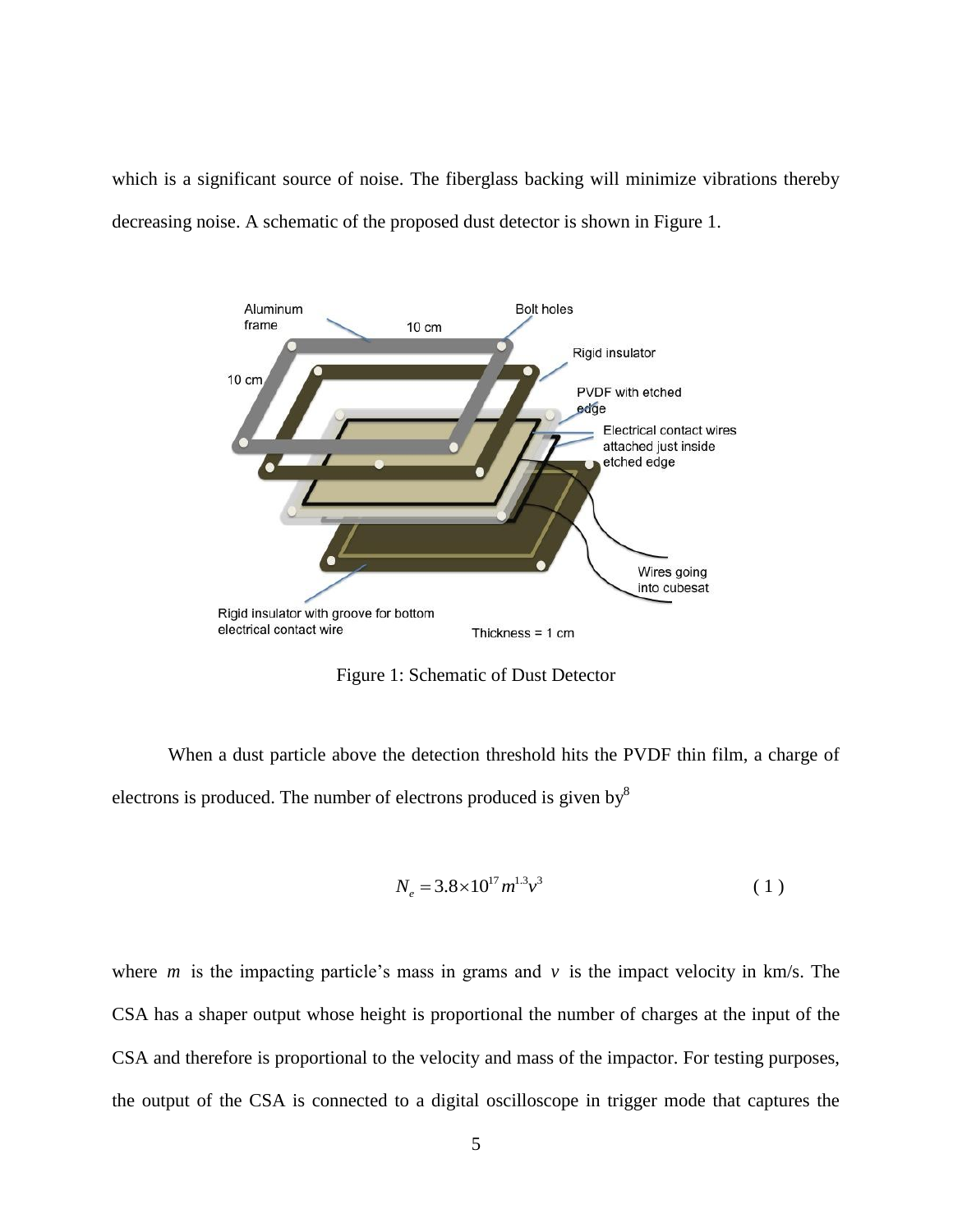short duration signal. For flight, the output of the CSA will be connected to a peak hold circuit with a decay time of a few milliseconds in order to extend the time of the pulse. The output of the peak hold circuit is connected to an ADC that records a digital signal proportional to the amplitude of the pulse.

The Cosmic Dust Experiment<sup>7</sup> (CDE) consisted of 12 sensor patches that were 14.2 X 6.5 cm<sup>2</sup> each, providing a total surface area of  $\sim 0.1$  m<sup>2</sup>, whereas a single dust detector proposed here is 10 X 10 cm<sup>2</sup> (0.01 m<sup>2</sup>). Using published data<sup>7</sup> for impact rates encountered with the CDE and scaling to the size of our detector, we estimate 1 impact every 1-2 weeks for grains with mass from  $10^{-12}$  <m < 10<sup>-9</sup>. Since we plan to mount two dust detectors on a 3U KnightSat III with an area of 0.04  $m^2$ , we expect 4 impacts every 1-2 weeks.

One major drawback of the dust detector design is that extreme fluctuations in temperature can cause significant amounts of noise to be generated<sup>7</sup>. This noise comes from flexure in the structure of the satellite caused by rapid heating or cooling from the craft entering or leaving an eclipse. The flexure in the structure causes a similar flexure in the PVDF material, which leads to false signals being generated. These concerns are well documented and will have a significant effect on the desired orbit.

#### Orbit Analysis

<span id="page-15-0"></span>The satellite's orbit will have a significant impact on the amount of thermal cycling the craft will experience. As such, a circular, sun-synchronous orbit was chosen with the main goal of significantly reducing the eclipse times experienced by KnightSat III. The orbital elements are shown in Table 1.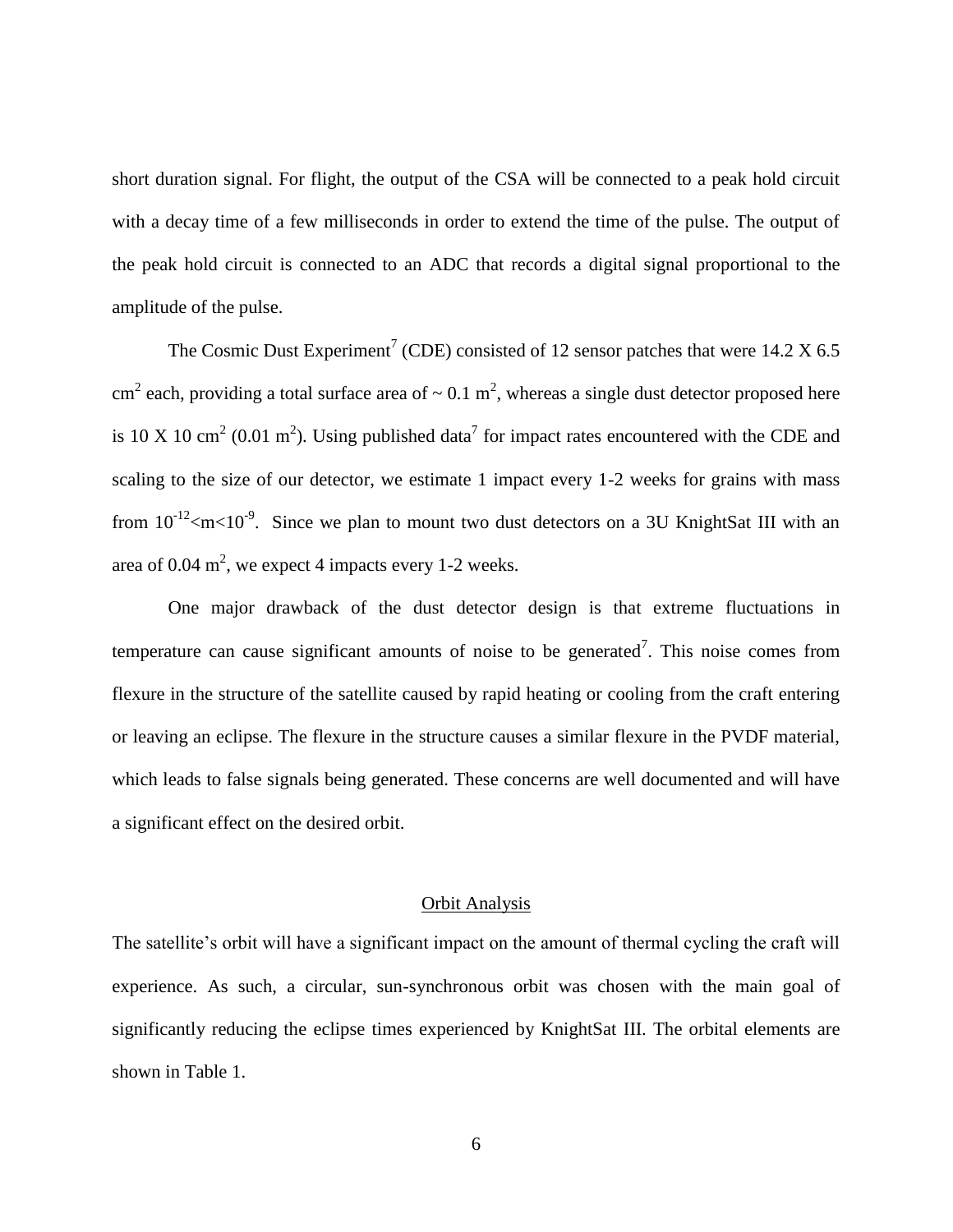<span id="page-16-0"></span>Table 1: Orbital Elements of the Proposed KnightSat III Mission

| <b>Altitude</b> | <b>Eccentricity</b> | <b>Inclination</b> | <b>Right Ascension</b> | <b>Argument of</b><br><b>Perigee</b> |
|-----------------|---------------------|--------------------|------------------------|--------------------------------------|
| 750 km          |                     | 98.4 deg           | 0 <sub>deg</sub>       | N/A                                  |

There are several benefits associated with choosing a sun-synchronous orbit for this mission. (1) As stated previously, a sun-synchronous orbit will mitigate the thermal cycling issue during a majority of the orbit, as the craft will stay illuminated by the sun throughout the most of its orbit. (2) The extended illumination time of the solar panels allows for a larger power budget due to the increased amount of power generated throughout the course of an orbit. This produces a larger amount of flexibility in the system as power concerns are generally not an issue as long as the craft stays illuminated. (3) A long period of sunlight exposure also minimizes the number of batteries that would normally be needed to power the craft during eclipses. This saves space within the interior of the craft as well as reduces the mass budget. Due to the limited space within a pico-scale satellite, significant station-keeping maneuvers cannot be performed. As a result, the initial sun-synchronous orbit will immediately begin to experience small perturbations from solar radiation pressure, the  $J_2$  effect, etc., leading to a gradual orbital decay. While the effects do not have a large effect on any of the major orbital parameters within the mission lifetime, the perturbations are significant enough to cause the pico-scale satellite to deviate from the precise orbit that will naturally regress in time with the revolutions of the Earth. This leads to an approximate four-month period of time when KnightSat III will experience eclipses of gradually increasing duration. These eclipses are initially very small, starting at roughly 0.15 minutes in length. As time passes, they will gradually increase until they reach a maximum of 20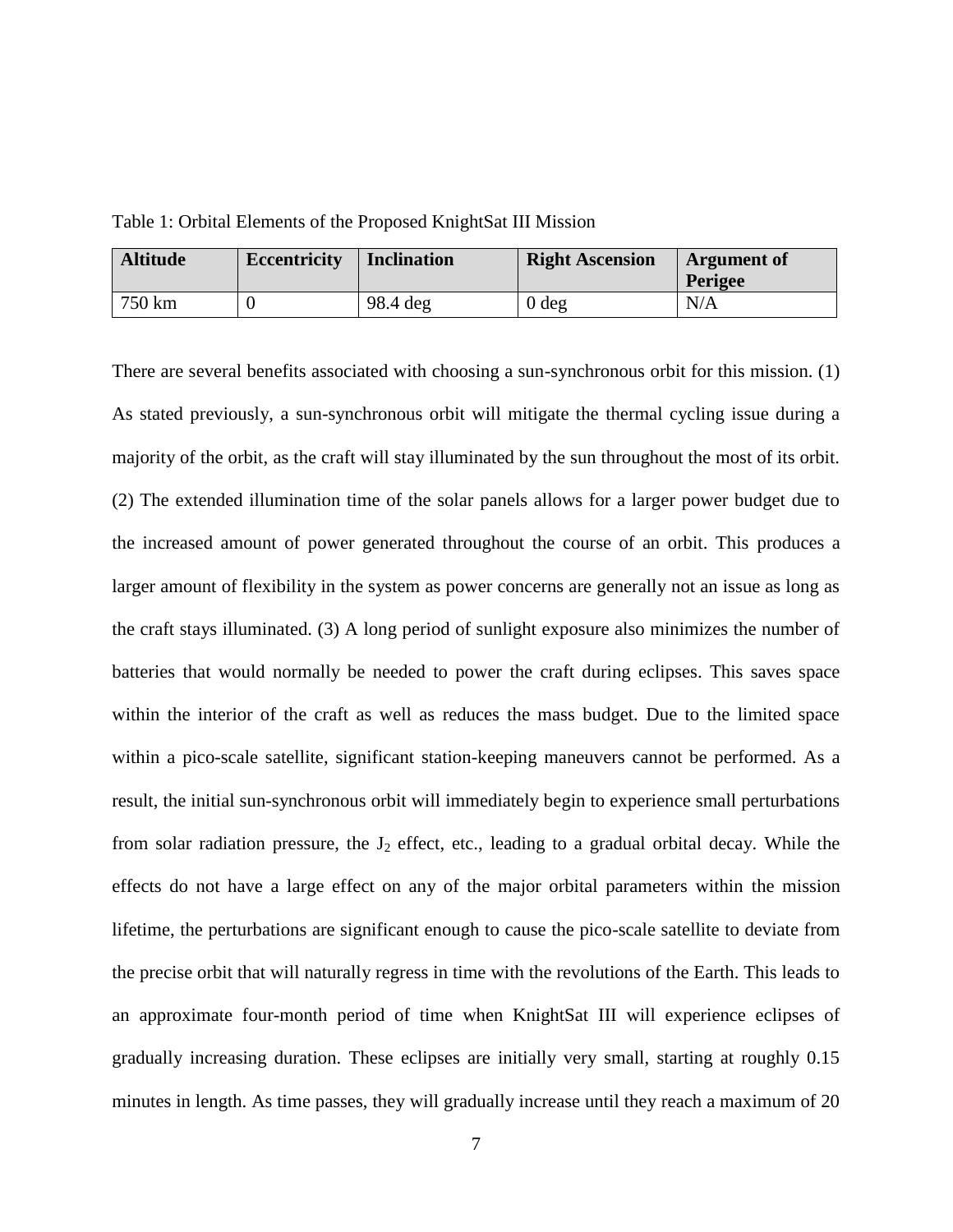minutes at the midpoint of the eclipse period (about 2 months in). Once the midpoint is passed, the eclipses will decrease in duration, until the craft returns to a permanent illuminated state. This eclipse period occurs after the first four months that the satellite is in orbit.

Since the satellite will experience some eclipses, the thermal cycling must once again be addressed during this period. A thermal strategy is developed to help mitigate the thermal cycling issue, and will be discussed in a later section.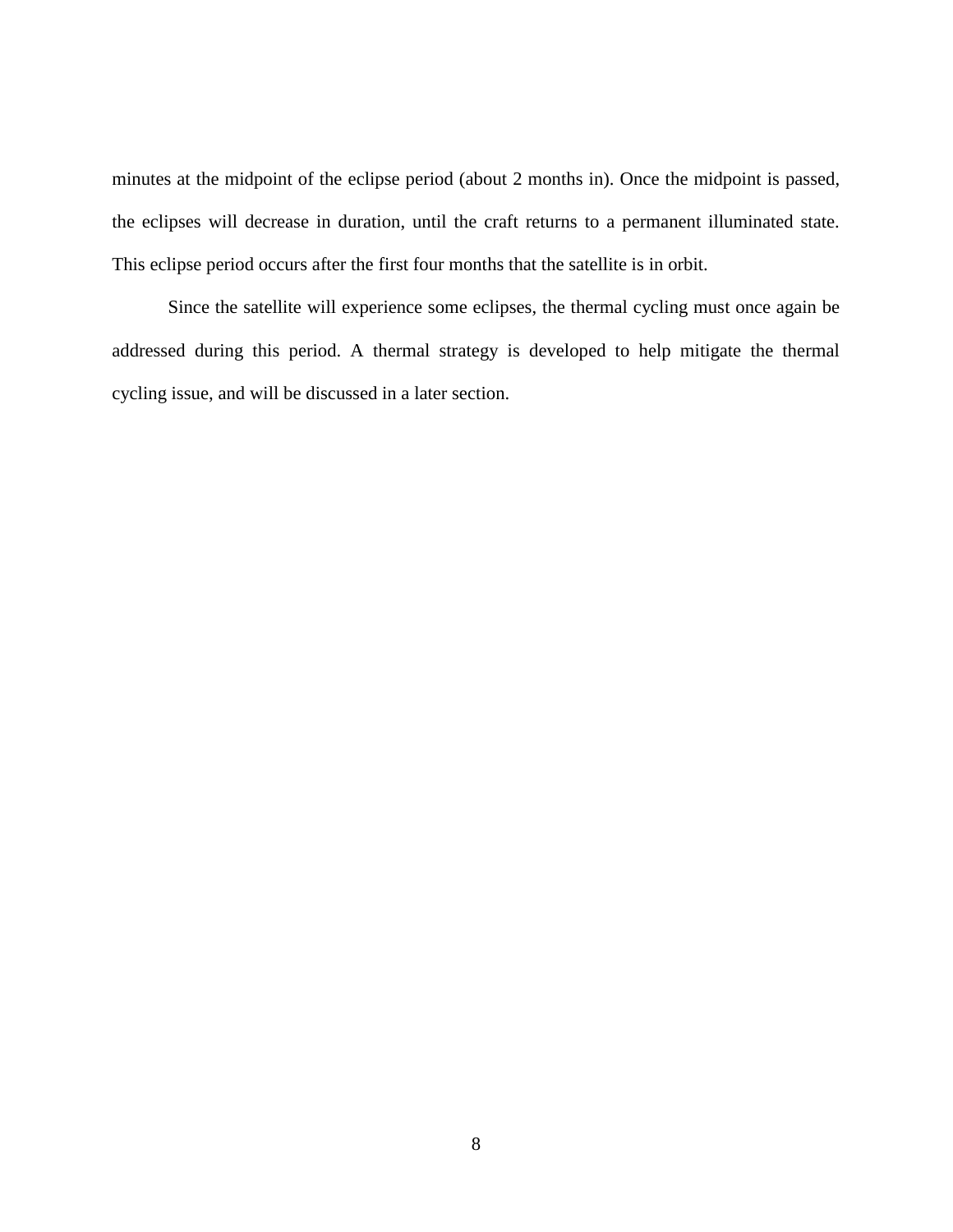## **CHAPTER THREE: SUBSYSTEM DESIGN**

<span id="page-18-0"></span>An equally important part of the mission design is the design of the satellite bus. The subsystems within the bus support the mission by keeping the satellite functional. These designs are detailed in the following sections.

#### Structure

<span id="page-18-1"></span>The structure of the satellite is designed based on the external requirements placed on it by the CubeSat launch interface<sup>2</sup>. An isogrid structure machined from Aluminum 6061 was chosen to save weight. Additionally, the moments of inertia of the off-diagonal components are very small. The frame was designed to resist up to a 7.7g maximum axial launch load based on the qualification requirements<sup>1</sup>. A CAD drawing of the design is shown below in Figure 2, along with a fabricated prototype structure.



Figure 2: Fabricated Prototype, Side Panel, End Panel, Full Satellite with Solar Panel

<span id="page-18-2"></span>After performing a load analysis on the structure using SolidWorks, it is found that the maximum stress experienced by the structure with the 7.7g axial load applied is only 250 kPa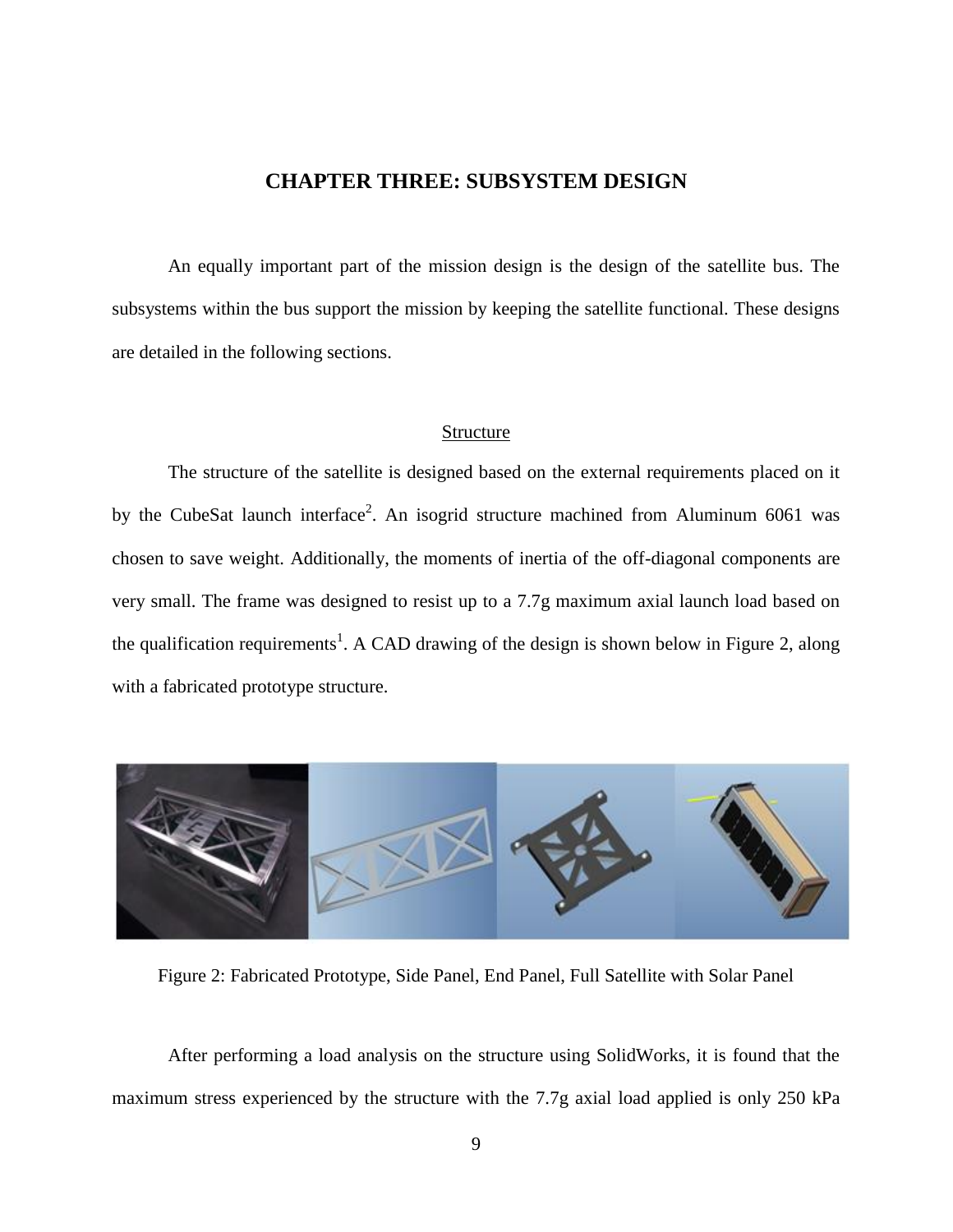and the maximum strain on the structure is 2.8 με. Additionally, the structure is found to be displaced by a maximum of  $7.4x10^{-4}$  mm. These analyses, shown in Figure 3, indicate that our structural design satisfies the launch load requirements.



Figure 3: SolidWorks Stress, Strain, and Displacement Models

### Command and Data Handling (C&DH)

<span id="page-19-1"></span><span id="page-19-0"></span>Our C&DH unit is chosen to be the Cube Computer<sup>9</sup> produced by the Electronic Systems Laboratory (ESL). This computer is a high performance, lightweight, and low power  $\ll 1.5W$ ) product that is suitable for C&DH, Telemetry, Tracking & Command (TT&C), data archival, and attitude determination and control (ADC). The microcontroller for this board is a 32-bit ARM Cortex-M3 based MCU. It has 256 kB of EEPROM, 4 MB of flash memory, eight 12-bit A/Ds, two external SRAM with 1 MB of storage, and a socket for up to a 2 GB MicroSD card. The 4 MB of onboard flash memory will be the main data storage medium for the C&DH operating system, with the MicroSD card serving as the storage for telemetry, payload data, and any additional code. Payload and telemetry data will be temporarily stored on the external SRAM before transmission to prevent data loss due to corruption. Data will be stored for two weeks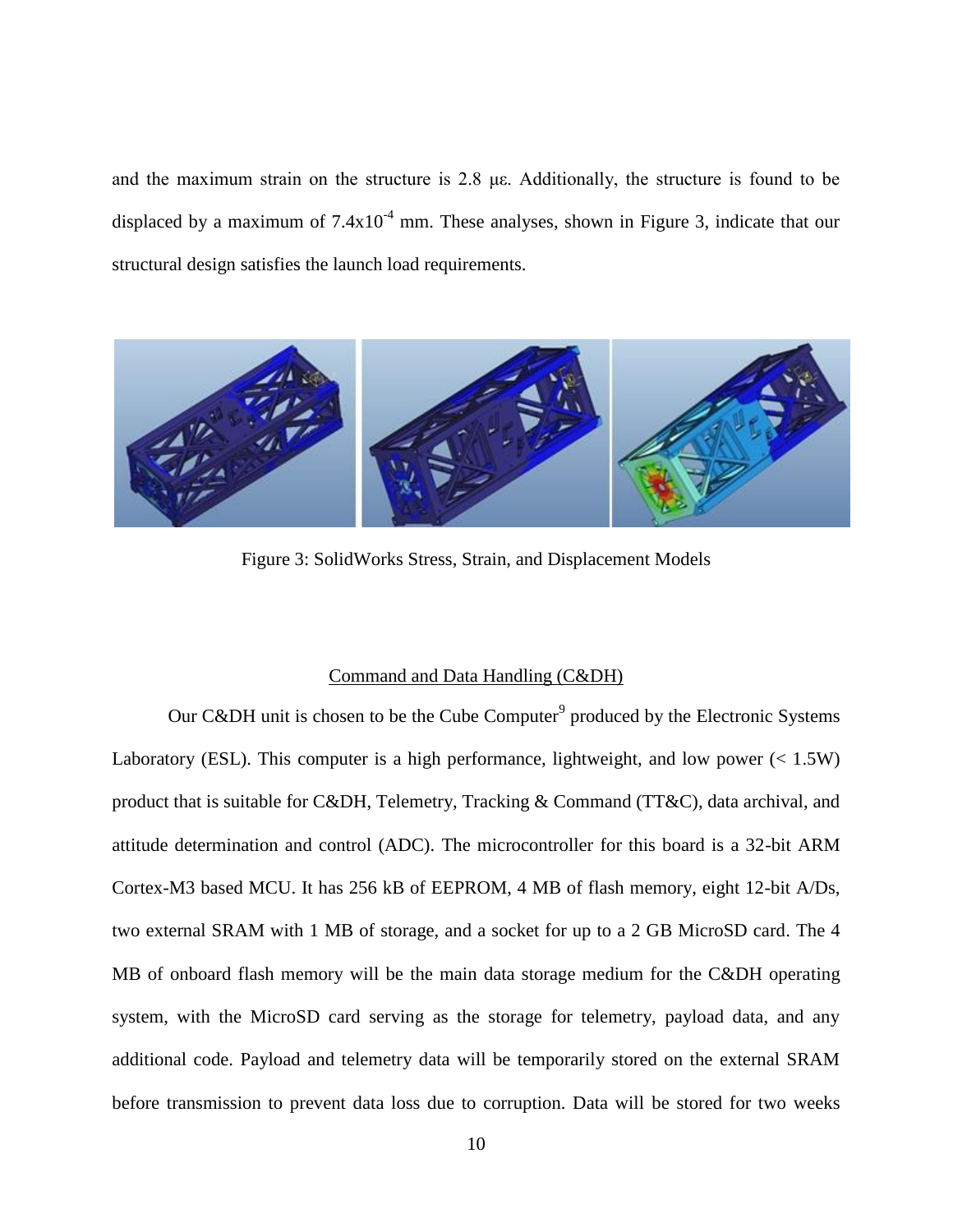before being cleared to make room for new data. The power consumption for each process of the CPU is shown below in Table 2.

<span id="page-20-1"></span>Table 2: Cube Computer Process Power Consumptions

| <b>Mode</b>                      | <b>Power</b><br>(mW) | <b>Mode</b>                      | <b>Power</b><br>(mW) |
|----------------------------------|----------------------|----------------------------------|----------------------|
| <b>Mathematical Calculations</b> | 170                  | Stop/Sleep Mode                  | 135/130              |
| MicroSD storage/retrieval        | 435/310              | <b>UART Serial Communication</b> | 230                  |
| Analog-to-Digital Converter      | 150                  | SRAM (on-board memory storage)   | 155                  |

Additionally, the computer's mass is only 65.84 grams, with the proper dimensions to fit easily into our structure. As it is compatible with the Cubesat Standard and with other products from many cubesat subsystem manufactures (e.g. ISIS, ClydeSpace, etc.), it has a high ease of integration with our other hardware.

#### Communications

<span id="page-20-0"></span>The transceiver chosen is the ISIS TRXUV VHF downlink/UHF uplink Full Duplex Transceiver<sup>10</sup>. It has a downlink data rate of up to 9,600 bps, an uplink data rate of 1,200 bps, and a mass of 85 grams. The transmitter frequency range is a single frequency in a 130-160 MHz range, and the receiver frequency range is 400-450 MHz, both of which are compatible with amateur radio bands. The transmission frequency will be chosen from several amateur radio bands, as a license is easily obtainable. The expected power requirement for the transceiver is 0.2W when only the receiver is active and 1.7W for transmission. The receiver must always be active due to the International Telecommunication Convention's radio regulation 22.1 which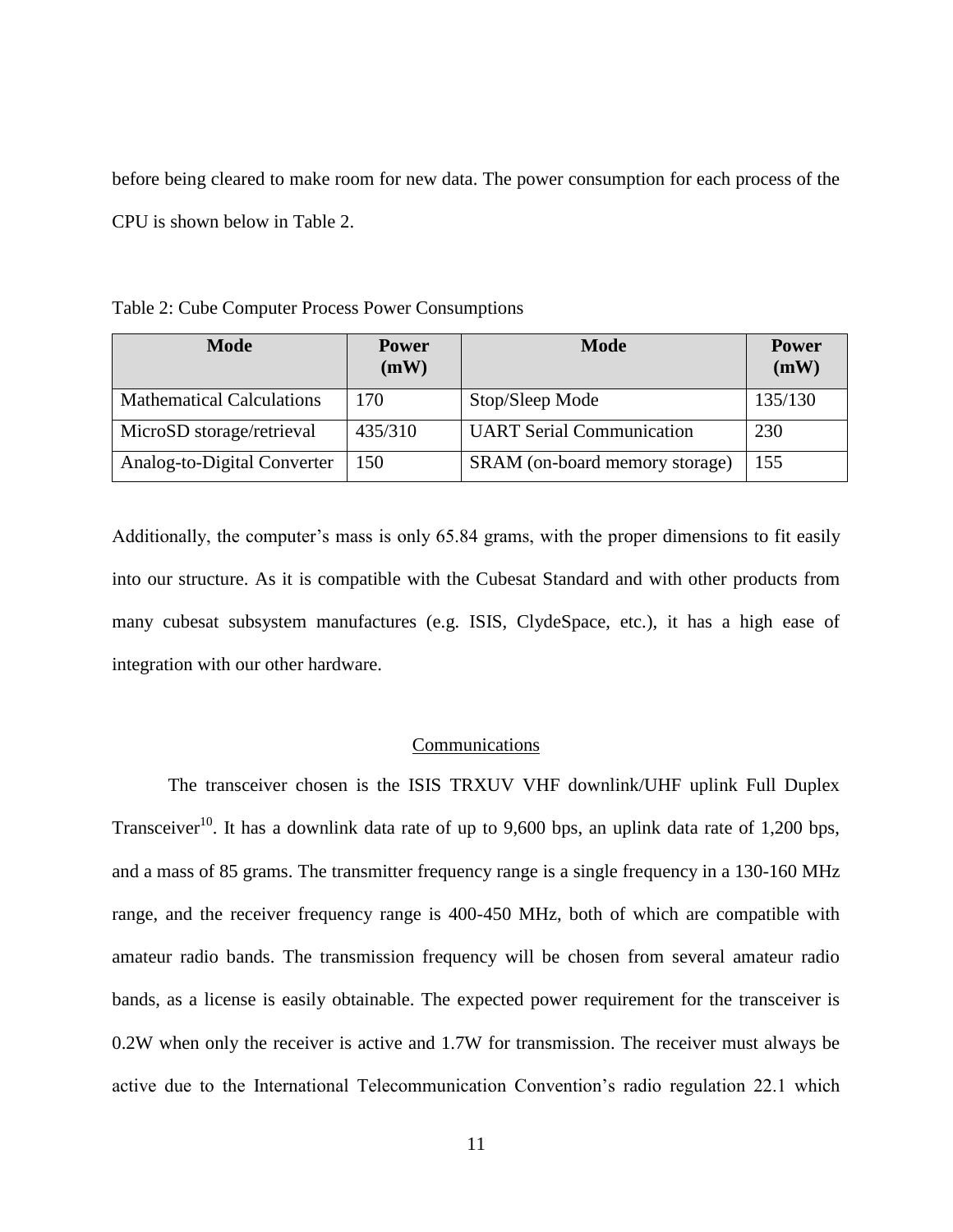states that space stations must be fitted with a device that can immediately terminate any radio emissions from the craft by a telecomm and whenever required<sup>11</sup>. As a result, the minimum power requirement for the transceiver is 0.2W. This transceiver model has flight heritage beginning in 2012 onboard the  $PWSAT^{10}$ .

The chosen antenna is the ISIS Turnstile Configuration Deployable Antenna System for Cubesats<sup>12</sup>. It has a nominal power of less than 20 mW and a maximum power of 2W during deployment. It also has a maximum RF power requirement of 2W. This antenna is designed for combination with our specific transceiver, and has a mass of less than 100 grams. This particular antenna model also has flight heritage, and has been operational since July of 2010 onboard  $StudSat<sup>12</sup>$ .

Taking the maximum upper power limit along with the minimum lower limit gives a total power range of 20 mW to 2 W. However, due to the requirement that the receiver always be active, the minimum standby power will be the combination of the 20 mW and the 0.2W minimums. This yields a total minimum power limit of 0.22W. Additionally, the communication subsystem will have a total mass of 185 grams.

The data produced by the dust detector is well within the range of data that can be downlinked to the ground during any given access window. A typical data package to be downlinked to the ground station includes two parts; payload data and telemetry data. The telemetry data will be downlinked whenever ground access is available, and the payload data will only be downlinked whenever it is obtained from the dust detector. Sets of data estimates are shown below in Tables 3 and 4.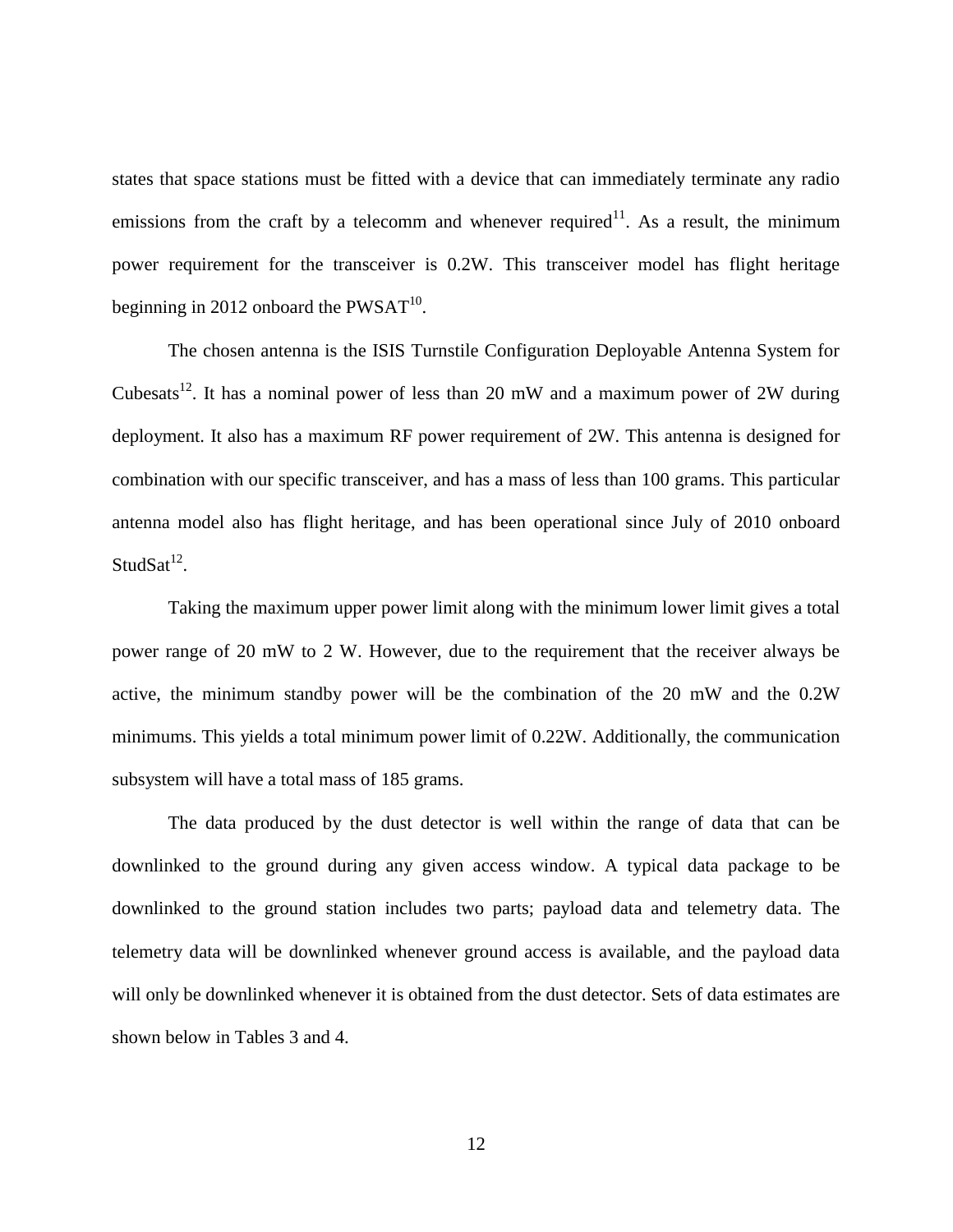<span id="page-22-1"></span>Table 3: Payload Data Package

| Package ID | <b>Dust Strike</b><br>Data | <b>Time</b> | <b>Attitude</b> | Temp.   | <b>Checksum</b> | <b>Total</b> |
|------------|----------------------------|-------------|-----------------|---------|-----------------|--------------|
| 8 bits     | 16 bits                    | 32 bits     | 128 bits        | 12 bits | 16 bits         | 212 bits     |

<span id="page-22-2"></span>Table 4: Telemetry Data Package

| Package<br>$\mathbf{ID}$ | <b>Time</b> | <b>Attitude</b> | <b>Angular</b><br><b>Rates</b> | <b>Battery</b><br><b>Level</b> | Temp.   | <b>Checksum</b> | <b>Total</b> |
|--------------------------|-------------|-----------------|--------------------------------|--------------------------------|---------|-----------------|--------------|
| 8 bits                   | 32 bits     | 128 bits        | 96 bits                        | 8 bits                         | 12 bits | 16 bits         | 300 bits     |

The four attitude quaternions and three angular rates are floating-point decimal values with 32 bit precision, and typically time values are stored as a 32 bit integer representing the number of seconds elapsed from a certain reference date and time. The package identifier indicates the start of the transmission and identifies the set of data to follow. The checksum is mathematically related to all of the data that precedes it in such a way that it can be used to verify the integrity of the received data. The other values are based on the expected precision necessary to get an accurate description of the subsystem performance. As can be seen from the table, the total download size of the combined packages is only 512 bits which is well below the available downlink data rate.

#### Thermal

<span id="page-22-0"></span>The thermal design of the satellite is highly dependent on the special requirements of the dust detector. In order to mitigate the thermal cycling of the satellite, a proper heater must be chosen, not just for the operation of internal components, but also in an attempt to regulate the temperature of the satellite structure itself.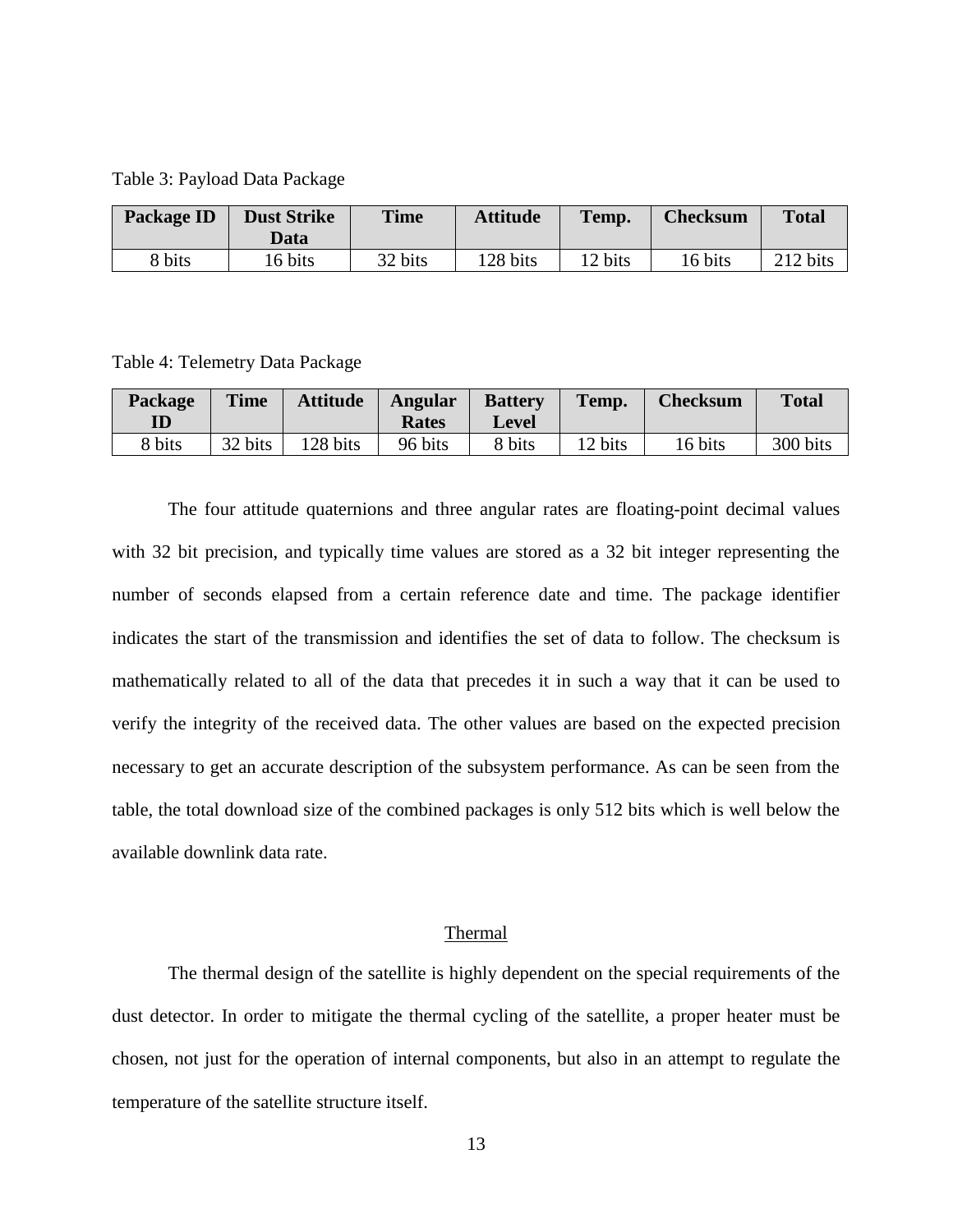The external temperature was modeled using the typical spherical model for satellites. The temperature of the worst case scenarios are calculated using the following equations<sup>13</sup>,

$$
T_{\text{max}} = \left[ \frac{0.25 P_{\text{solar}} \alpha_s + q_{\text{IR}} \varepsilon_{\text{IR}} F_{\text{s}_-e} + P_{\text{solar}} a_e \alpha_s K_a F_{\text{s}_-e} + \frac{Q_w}{\pi D^2}}{\sigma \varepsilon_{\text{IR}}} \right]^{0.25} \tag{2}
$$

$$
T_{min} = \left[ \frac{q_{IR}\varepsilon_{IR}F_{s_{-e}} + \frac{Q_w}{\pi D^2}}{\sigma \varepsilon_{IR}} \right]^{0.25}
$$
 (3)

$$
F_{s_{-}e} = 0.5 \left( 1 - \frac{\left( H^2 + 2HR_E \right)^{0.5}}{H + R_E} \right) \tag{4}
$$

where  $P_{solar}$  is the solar constant in W/m<sup>2</sup>,  $\alpha_s$  is the solar absorptivity of anodized black paint,  $q_R$  is the Earth's infrared emission,  $\varepsilon_R$  is the infrared emissivity of anodized black paint,  $F_{s_e}$ is the view factor from the sphere to the earth,  $a_e$  is the albedo of the Earth,  $K_a$  is a factor that accounts for the reflection of collimated incoming solar energy off a spherical Earth,  $Q_w$  is the electrical power dissipation of the internal components in watts, *D* is the diameter of the spherical spacecraft in meters,  $\sigma$  is the Stefan-Boltzmann constant, *H* is the altitude of the spacecraft in km, and  $R_E$  is the radius of the Earth in km.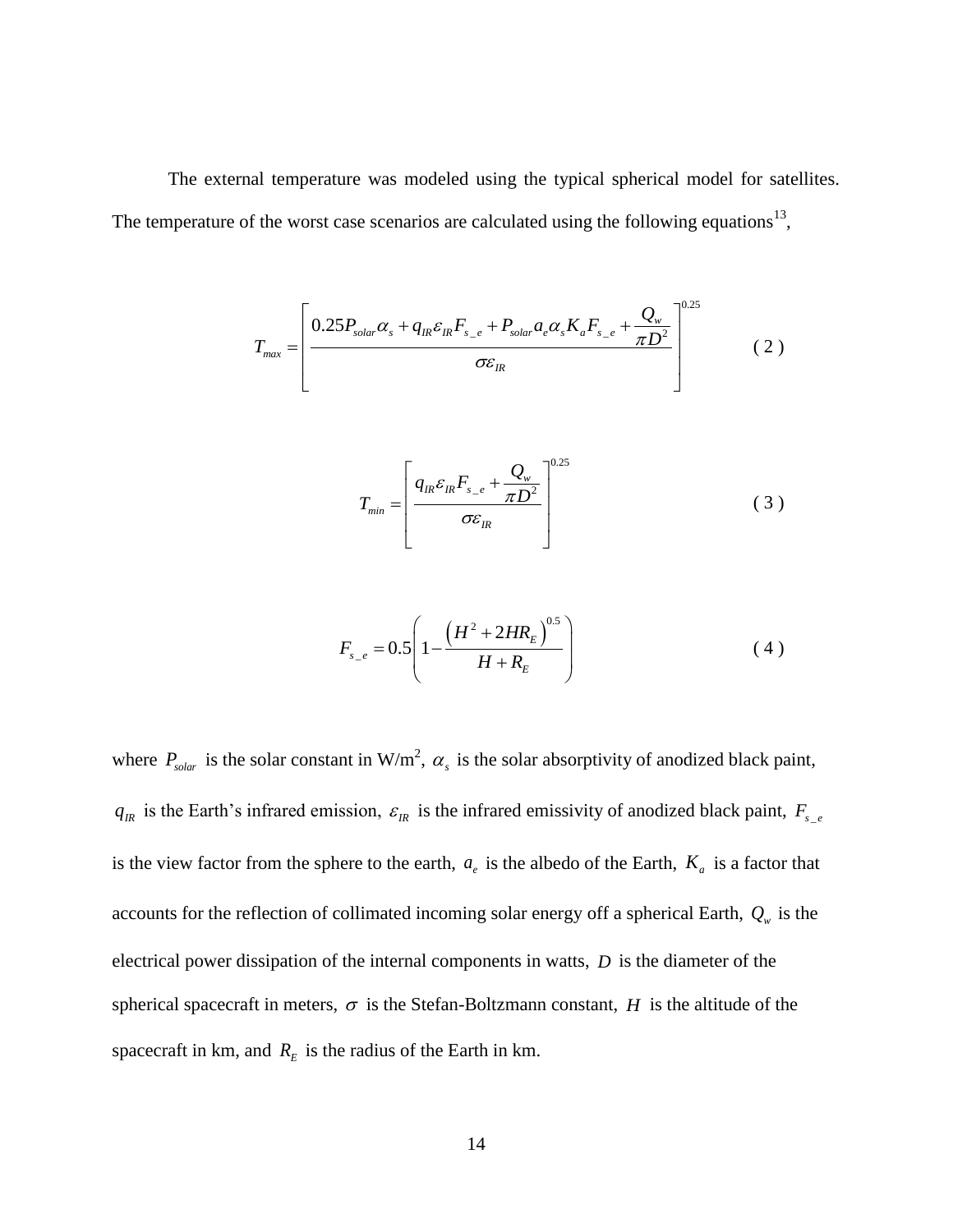As the satellite is not a sphere, the spherical diameter is an approximation found by taking the actual surface area of the satellite and finding the diameter of a sphere with an equivalent surface area<sup>13</sup>. Using the previous values, a temperature range of  $43^{\circ}$  to -65°C is found. The craft will experience the full range of values over its lifetime, although the temperature will stay fairly constant during the long periods of full exposure to the sun without eclipses, as shown in Figure 4.



Figure 4: Thermal Cycle over One Year

<span id="page-24-0"></span>Based on this analysis, the satellite will only need active thermal management during the four-month period of eclipses, since the passive thermal strategy of the properly chosen outer coating keeps the satellite within a narrow range of temperatures during its time in full sunlight, which will mitigate any thermal cycling issues. However, as this is only a very rough calculation, a more in depth thermal analysis was performed on a CAD model of our satellite. A model of the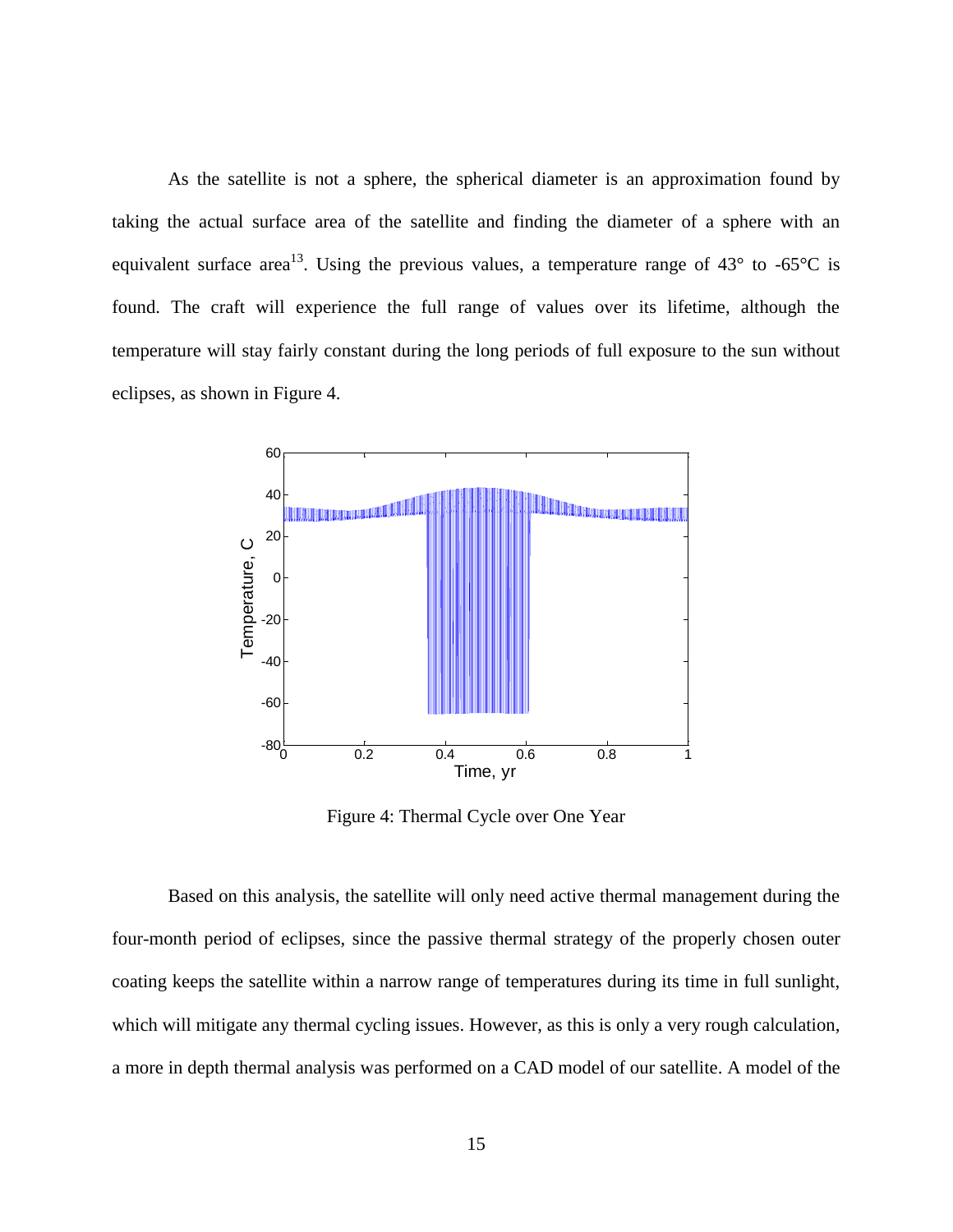satellite structure, solar panel, and simplified models of the internal components including; batteries, CPU chip, power converter chip, transceiver, and ADCS were created and assembled in Solidworks. A low density mesh was used in order to reduce simulation run times. The three circuit boards and the ADCS were designated as heat generation sources. The external structure radiates heat to the ambient temperature of space (4 Kelvin). The internal components radiate heat to the ends of the satellite, and the circuit boards radiate heat to each other. Additionally, five small, flexible heaters were placed at central points on the structure in order to attempt to stabilize the structural temperature and keep it relatively warm compared to the estimated 43°C daytime temperature

The study is a steady state, cold case scenario. All of the internal components are modeled as running at minimal power. The satellite is also assumed to be in eclipse. This scenario gives the worst case situation for the temperature of the satellite, which will also be the time when the structure would experience the most flexing due to the rapid cooling as it entered eclipse. The heaters are assumed to output 0.4W of power each, which is the maximum amount of power we have allocated to the thermal subsystem. As is shown in Figure 5, the outer structure's approximate temperature varies from -10°C to 21°C.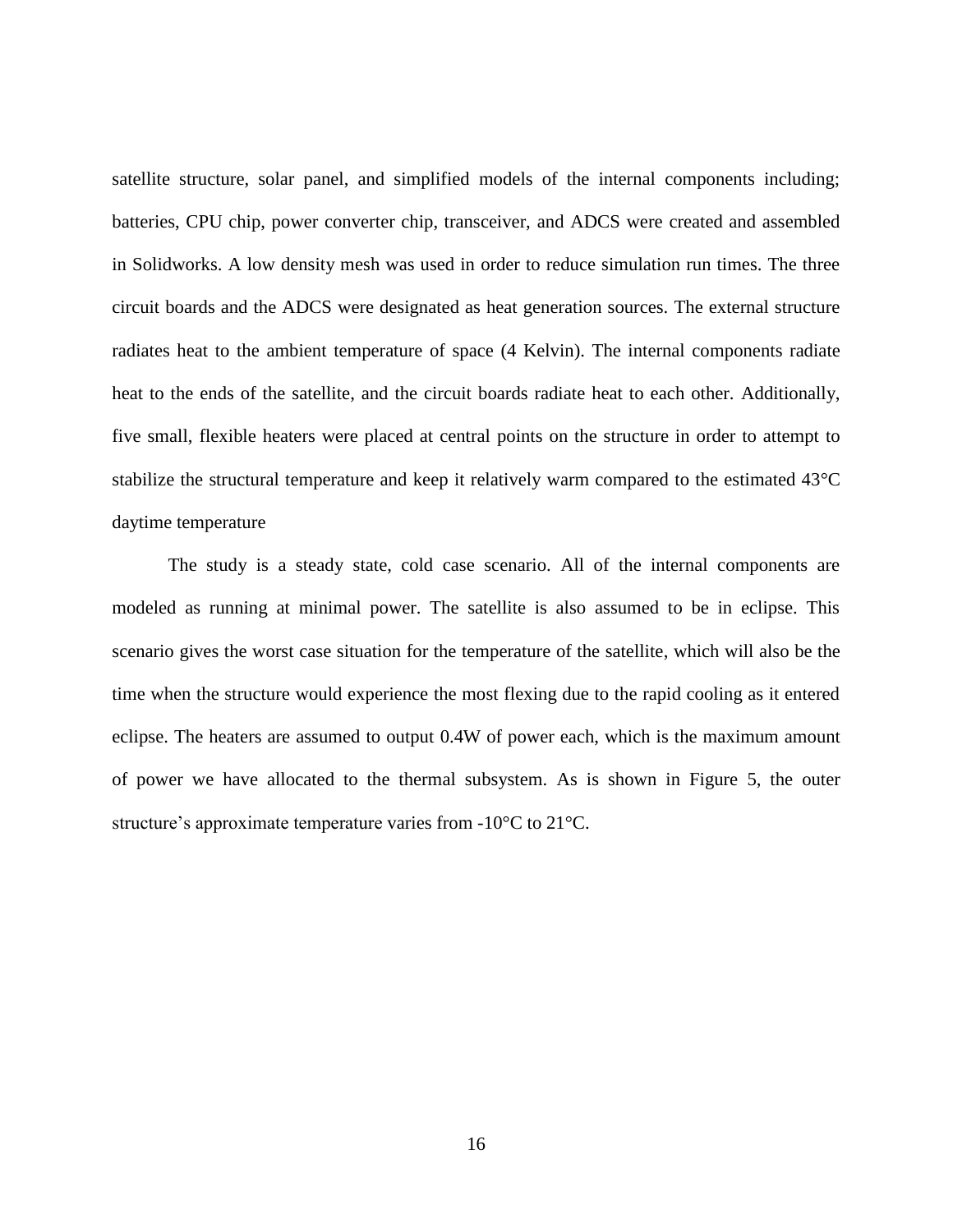

Figure 5: Cold Case Thermal Analysis

<span id="page-26-0"></span>This scenario implies that there is enough heat generated by placing small heaters on the structure to help mitigate the extreme temperature swings that accompany the satellite's transition into eclipse. The predicted temperature of -65°C was raised to an average temperature of 5.5°C, which will be warm enough to help prevent the structural flexing. Additionally, while the temperature is much less than the hot case temperature of 43°C, it is also represents a gradual cooling over a 20 minute period, rather than a sudden drop to -65°C within a few minutes of entering eclipse. This should also help to diminish any structural flexing that would accompany a more rapid cooling. The placement and final power requirements of the heaters will be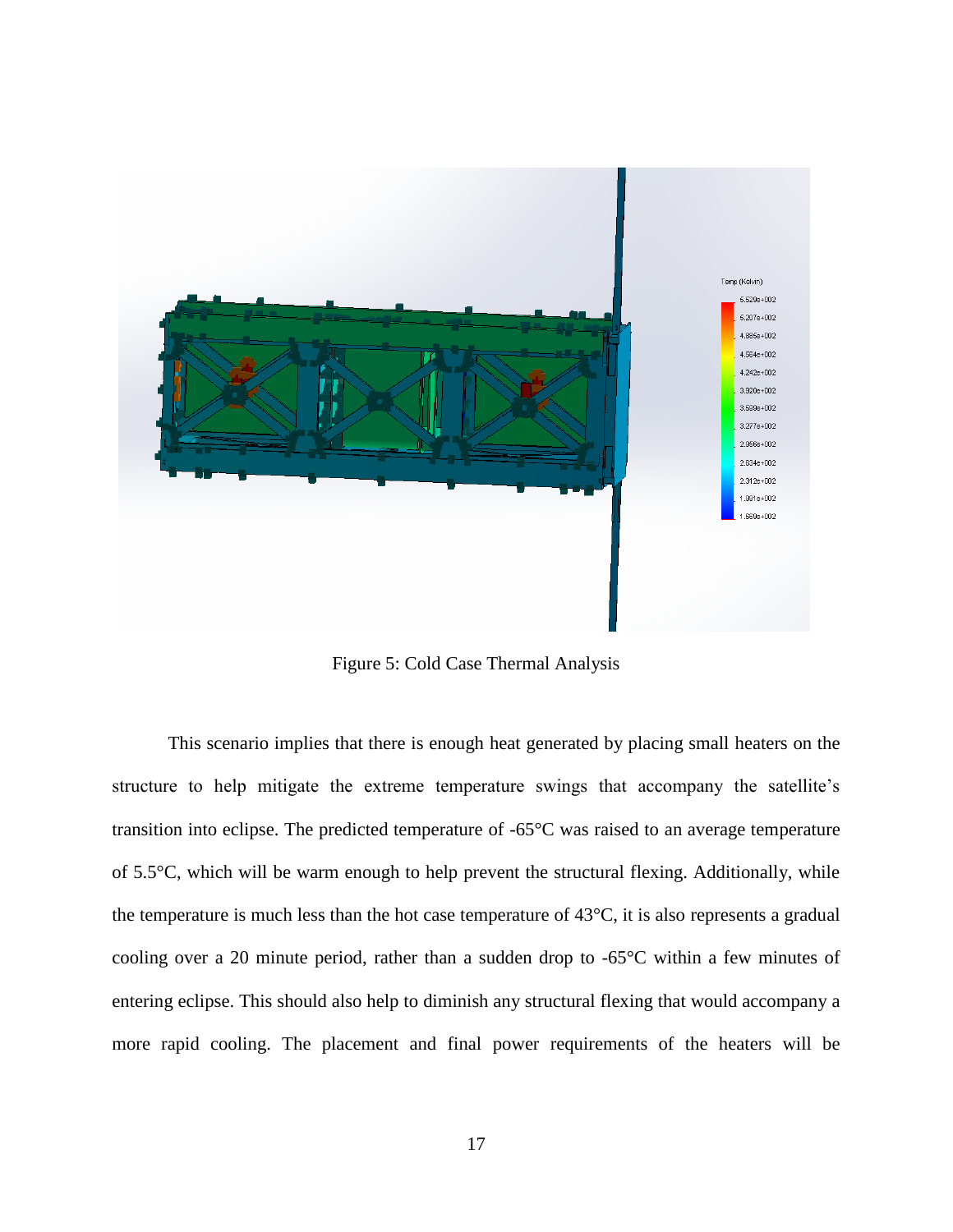determined during hardware testing of the satellite. For now, 250 grams and 2 Watts have been allocated to the mass and power budgets respectively.

#### ADCS

<span id="page-27-0"></span>The attitude of KnightSat III will be determined by the 3-axis magnetometer and sun sensors inside of the complete MAI-100 ADCS<sup>14</sup>, which has a pointing accuracy of  $1^{\circ}$  and a maximum torque of 0.635 mN x m. Two recently developed algorithms will be applied to the attitude guidance and control system. First, the attitude slewing and spinning guidance commands will be generated through a new real-time nonlinear constrained optimal control method<sup>15</sup>. Second, a nonlinear robust adaptive control method will be used to track the generated optimal guidance command of the first algorithm<sup>16</sup>. Both algorithms have been simulated in MATLAB, and verified in a ground-based testbed. Our 1-U and 3-U testbeds are shown below in Figures 6 and 7.

<span id="page-27-1"></span>

Figure 6: 1-U Ground Testbed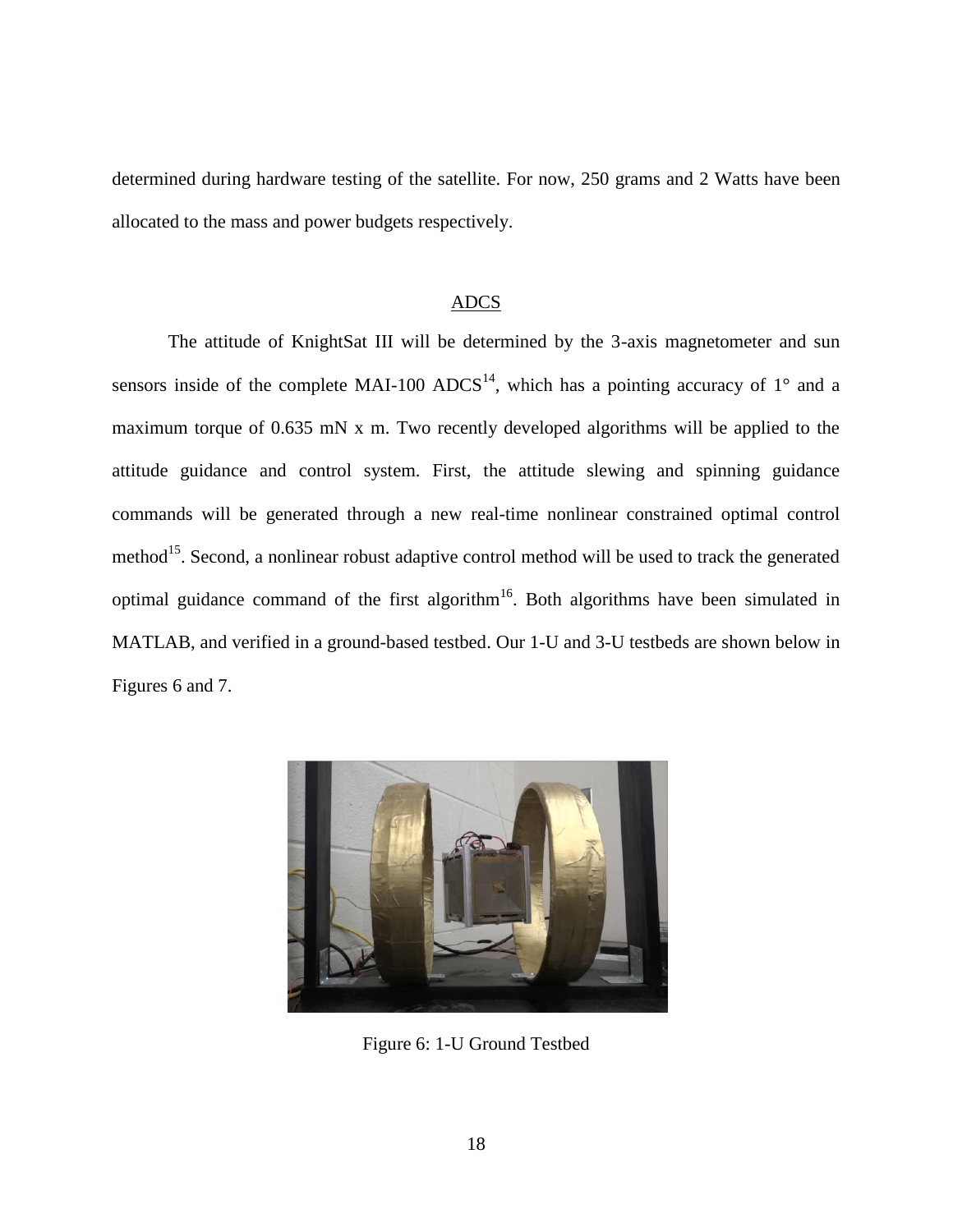

Figure 7: 3-U Ground Testbed

<span id="page-28-0"></span>First, a varying manifold based, nonlinear constrained optimal trajectory planning method is used for the large attitude slewing and spinning maneuvers' guidance command generation<sup>15</sup>. The performance index to be minimized is the power consumption of the attitude control system, and the constraints may include the current to the ADCS  $(I_{\min}, I_{\max})$ , and the angular velocity  $\mathcal{D}_B$   $\leq \mathcal{D}_{\text{max}}$ . The optimal guidance commands will minimize the power usage, while providing three-axis attitude guidance and the desired pointing accuracy. The salient features of this varying manifold based method are: (1) it can significantly reduce the dimension of the achieved nonlinear programming problem (NLP), and (2) it can find the optimal solution rapidly considering state and control inequality and equality constraints. Figure 8 shows a single-axis,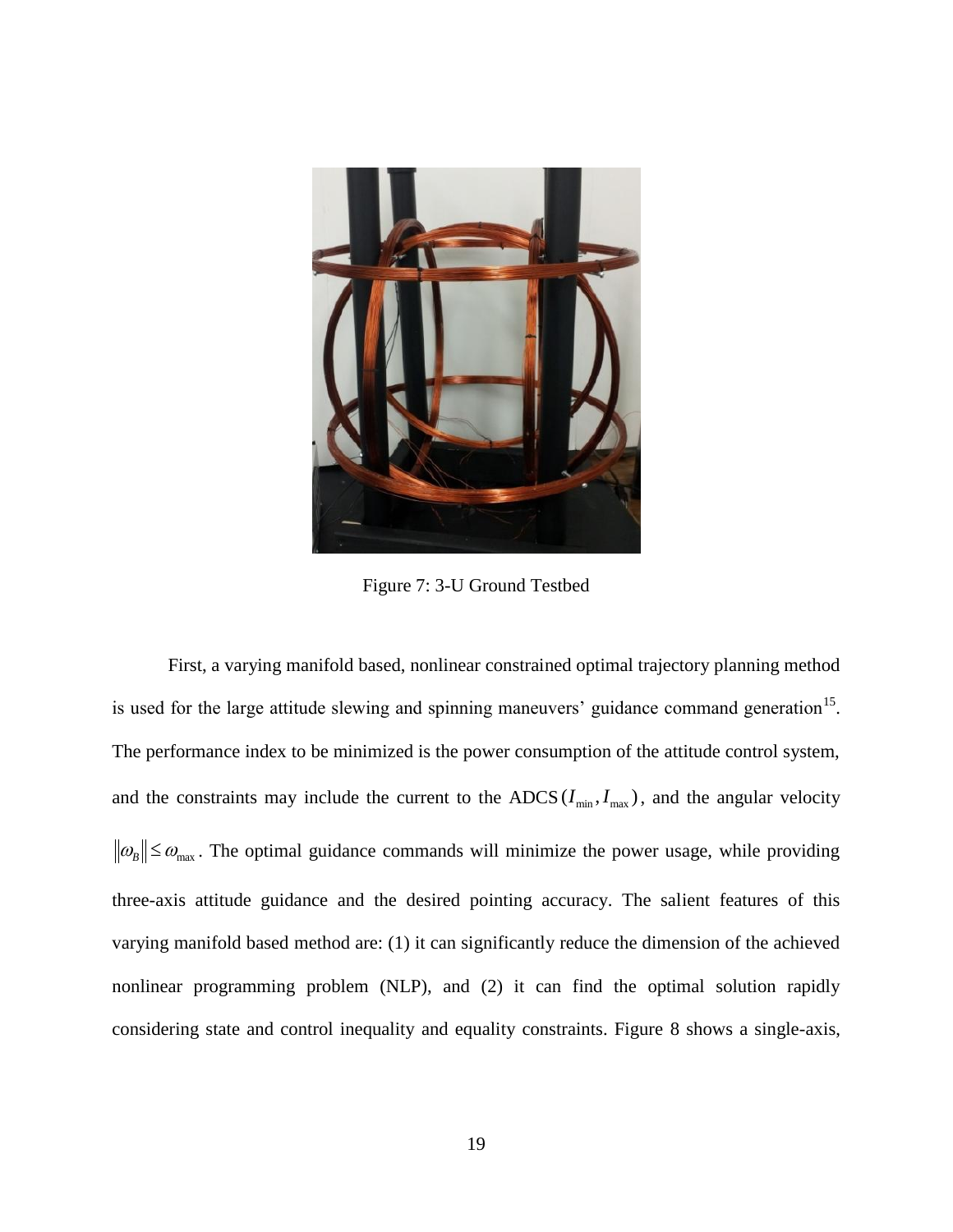ground-based demonstration of this algorithm with magnetic torqueing where the attitude quaternion  $q_2$  corresponds to the vertical axis and  $q_{2,desired} = 0.2$ .



<span id="page-29-0"></span>Figure 8: Varying Manifold Based Optimal Control Tested on the Ground Based Testbed

A recently developed adaptive controller will be adopted for precise pointing and attitude disturbance rejection<sup>16</sup>. Figure 9 shows an example of the performance achieved on the actual hardware testbed. The advantages of this control method are that: (i) the attitude can be quickly stabilized even with unknown high-frequency gain, unknown parameters (e.g. the moment of inertia), and bounded disturbances (e.g. the magnetic field), and (ii) a fast adaptation and satisfactory transient response can be guaranteed with stable tracking performance.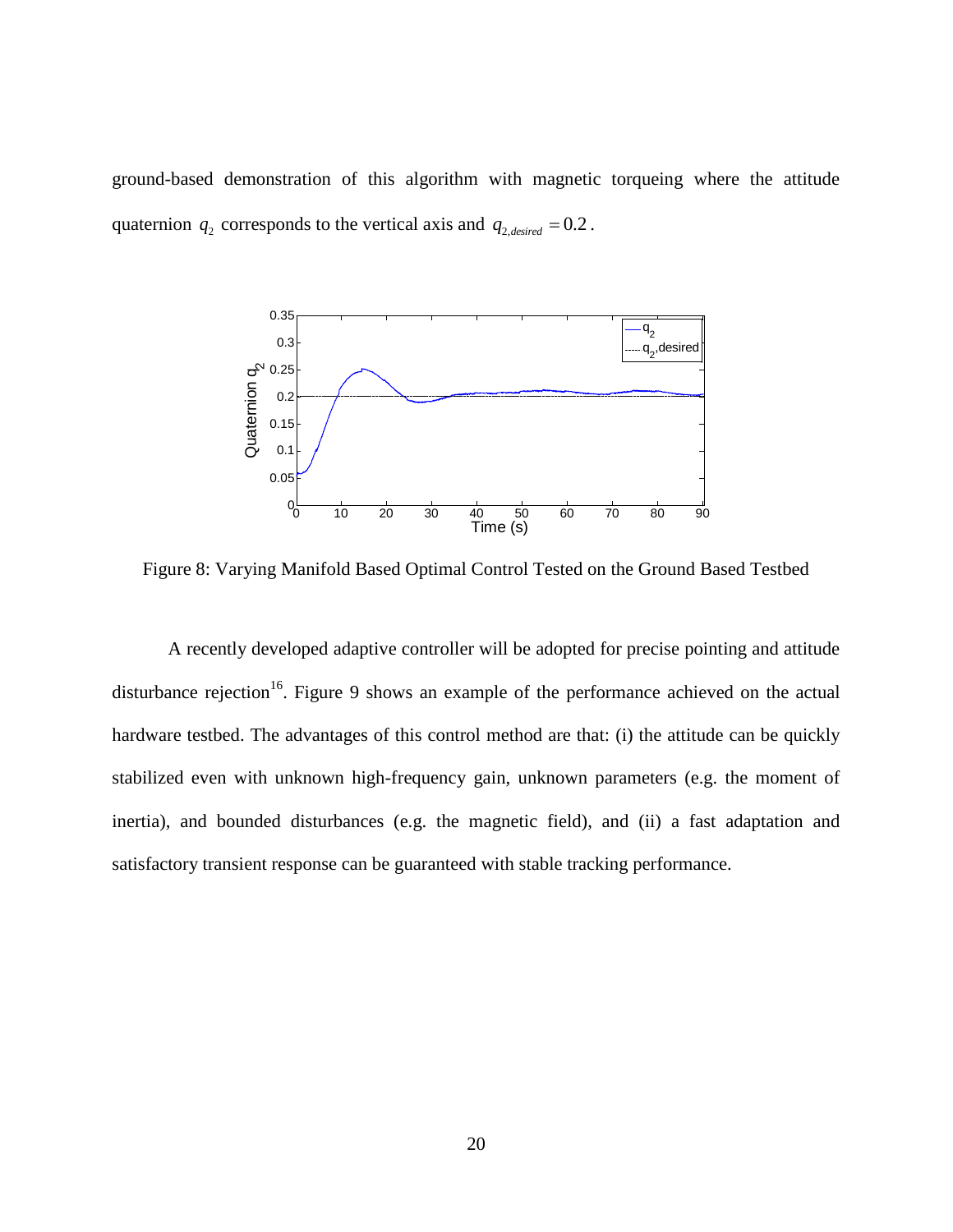

Figure 9: Robust Adaptive Control Results

#### Mass Budget

<span id="page-30-1"></span><span id="page-30-0"></span>Table 5 shows the mass budget for the KnightSat III design. As stated previously, the maximum allowable mass for a 1-U pico-scale satellite is 1.3 kg. Since our satellite is a 3-U type, the maximum allowable mass is equivalent to 4 kg. As can be seen in the table, our satellite is well below the mass limit, even taking into account a 5%, 200 gram factor of safety. Since we are still in the conceptual design phase, a large mass margin is beneficial so there will be plenty of additional mass should unforeseen circumstances arise.

| <b>Subsystem</b> | <b>Allocated Mass</b> | <b>Mass Estimate</b> | Surplus/Deficit (grams) |
|------------------|-----------------------|----------------------|-------------------------|
|                  | (grams)               | (grams)              |                         |
| Structure        | 1000                  | 910                  | $+90$                   |
| Thermal          | 250                   | 100                  | $+150$                  |
| <b>ADCS</b>      | 900                   | 865                  | $+35$                   |
| C&DH             | 150                   |                      | $+80$                   |
| Communications   | 250                   | 185                  | $+65$                   |

<span id="page-30-2"></span>Table 5: Mass Budget of KnightSat III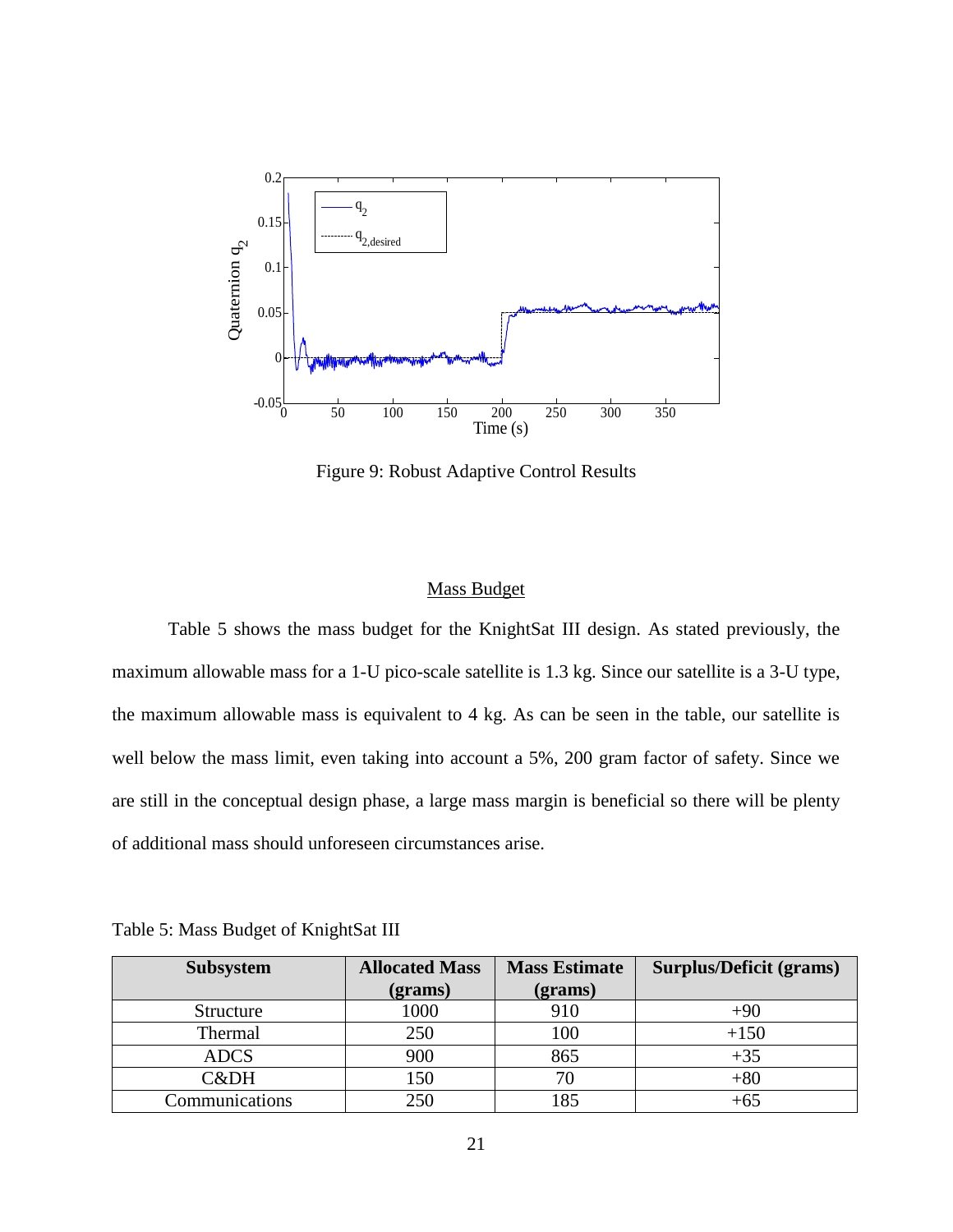| <b>Subsystem</b>          | <b>Allocated Mass</b> | <b>Mass Estimate</b> | <b>Surplus/Deficit (grams)</b> |
|---------------------------|-----------------------|----------------------|--------------------------------|
|                           | $2 (grams)$           | $2 (grams)$          |                                |
| Power                     | 950                   | 895                  | $+55$                          |
| Payload                   | 300                   | 100                  | $+200$                         |
| <b>Total Allocated</b>    | 3800                  | 3125                 | $+675$                         |
| <b>System Contingency</b> | 200                   | 200                  |                                |
| <b>Total Mass</b>         | 4000                  | 3325                 | $+675$                         |

### Power Budget

<span id="page-31-0"></span>The power subsystem consists of one panel of triple junction solar cells with 28.3% efficiency<sup>17</sup>, and a set of Lithium polymer cell batteries<sup>18</sup>. The unregulated voltage provided by these systems is 8.2V to 14V, with a 5V regulated voltage and up to 355mA of current. The power budget over the course of one orbit is detailed in Table 6 below. Similar to the mass budget listed previously, there is a large amount extra power available in addition to the allocated margin. This can be explained through a number of reasons: (1) the uncertainty in the thermal subsystem leads to a much larger allocated margin that will be further refined in the future, (2) all of the subsystems will not necessarily be operating separately from each other, so there needs to be extra available power to handle concurrent power usage cases, and (3) the total power is based on the average power that is used by the system over an orbit, so should a subsystem actually be at peak power usage, it will severely cut into the power surplus. Thus, it is desirable to have the extra power available should it become needed.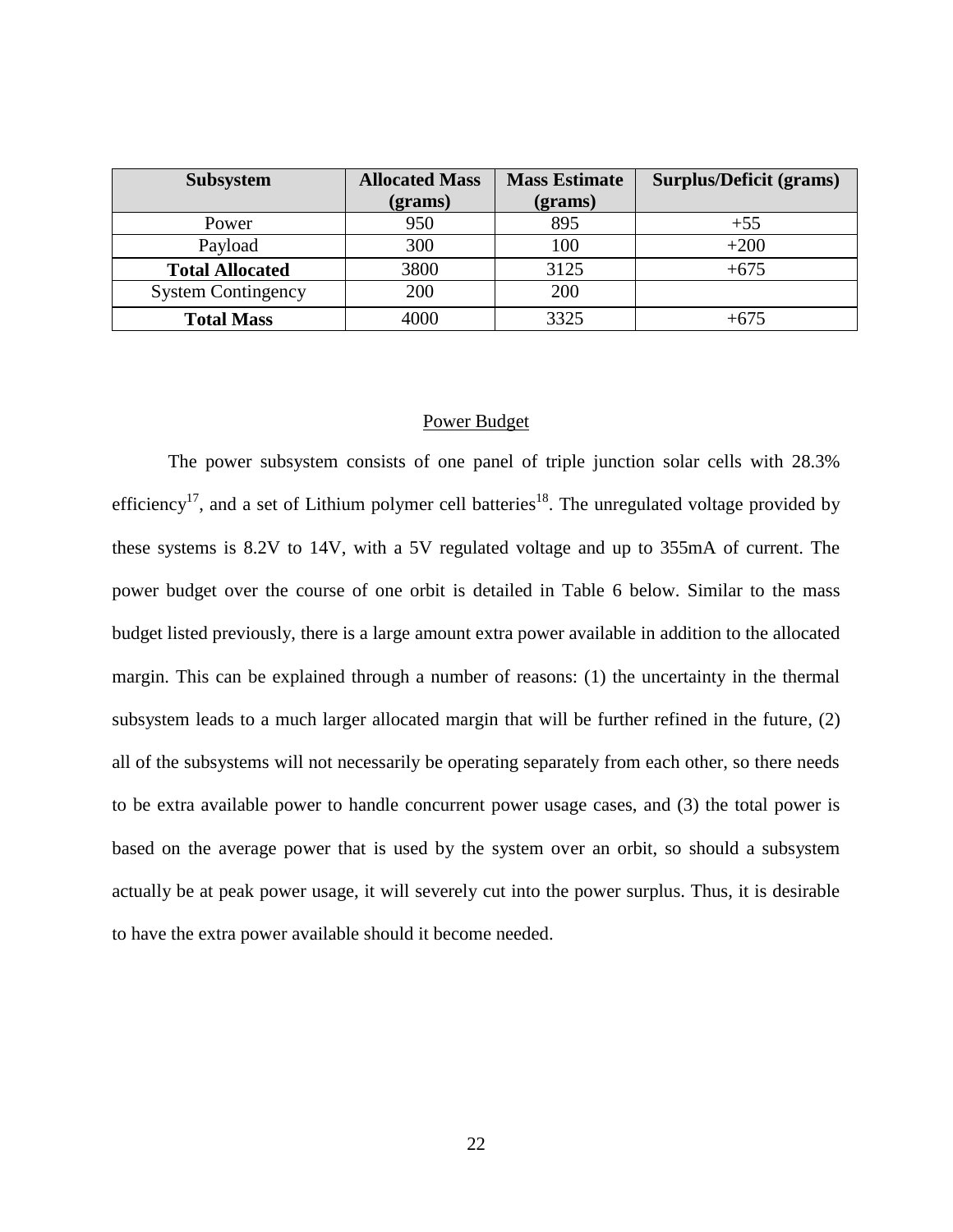| <b>Subsystem</b>       | <b>Allocated</b> | <b>Standby</b> | <b>Peak</b>  | On          | Avg.         | <b>Surplus/Deficit</b> |
|------------------------|------------------|----------------|--------------|-------------|--------------|------------------------|
|                        | Power $(W)$      | <b>Power</b>   | <b>Power</b> | <b>Time</b> | <b>Power</b> | (W)                    |
|                        |                  | (W)            | (W)          |             | (W)          |                        |
| Thermal                | 2                | $\Omega$       | 2            | 20%         | 0.4          | $+1.6$                 |
| <b>ADCS</b>            | 2                | 1.5            | 4.5          | 5%          | 1.65         | $+0.35$                |
| C&DH                   | 0.725            | 0.13           | 1.14         | 30%         | 0.433        | $+0.292$               |
| Communications         | 0.4              | 0.22           | 2            | 5%          | 0.309        | $+0.091$               |
| Payload                | 0.5              | $\Omega$       |              | 1%          | 0.01         | $+0.49$                |
| <b>Total Allocated</b> | 5.625            | 1.85           | 10.64        |             | 2.802        | $+2.823$               |
| System                 | 0.625            |                |              |             | 0.625        |                        |
| Contingency            |                  |                |              |             |              |                        |
| <b>Total Power</b>     | 6.25             |                |              |             | 3.427        | $+2.823$               |

<span id="page-32-0"></span>Table 6: Power Budget of KnightSat III

The standby and peak powers shown come from the hardware specifications and current best estimates. The average power is determined through a weighted average of the peak and standby powers using the projected active times as the weighting factor, and the variance is the difference between the allocated power and the average power expected. Since there is 6.25 W of power available instantaneously, the budget only needs to account for there being more power available on average over the course of the orbit, rather than always allocate a larger amount than the peak power. However, though there is sufficient power available for multiple systems to be active, there exists the possibility that more systems would request power than is possible to provide. It is these cases that the optimal power management strategy will be used to alleviate. In addition to the power budget shown above, a preliminary plot of the power usage versus power generation was created. This plot (shown in Figure 10) details a typical orbit, assuming that all the systems are active at some point within that particular orbit.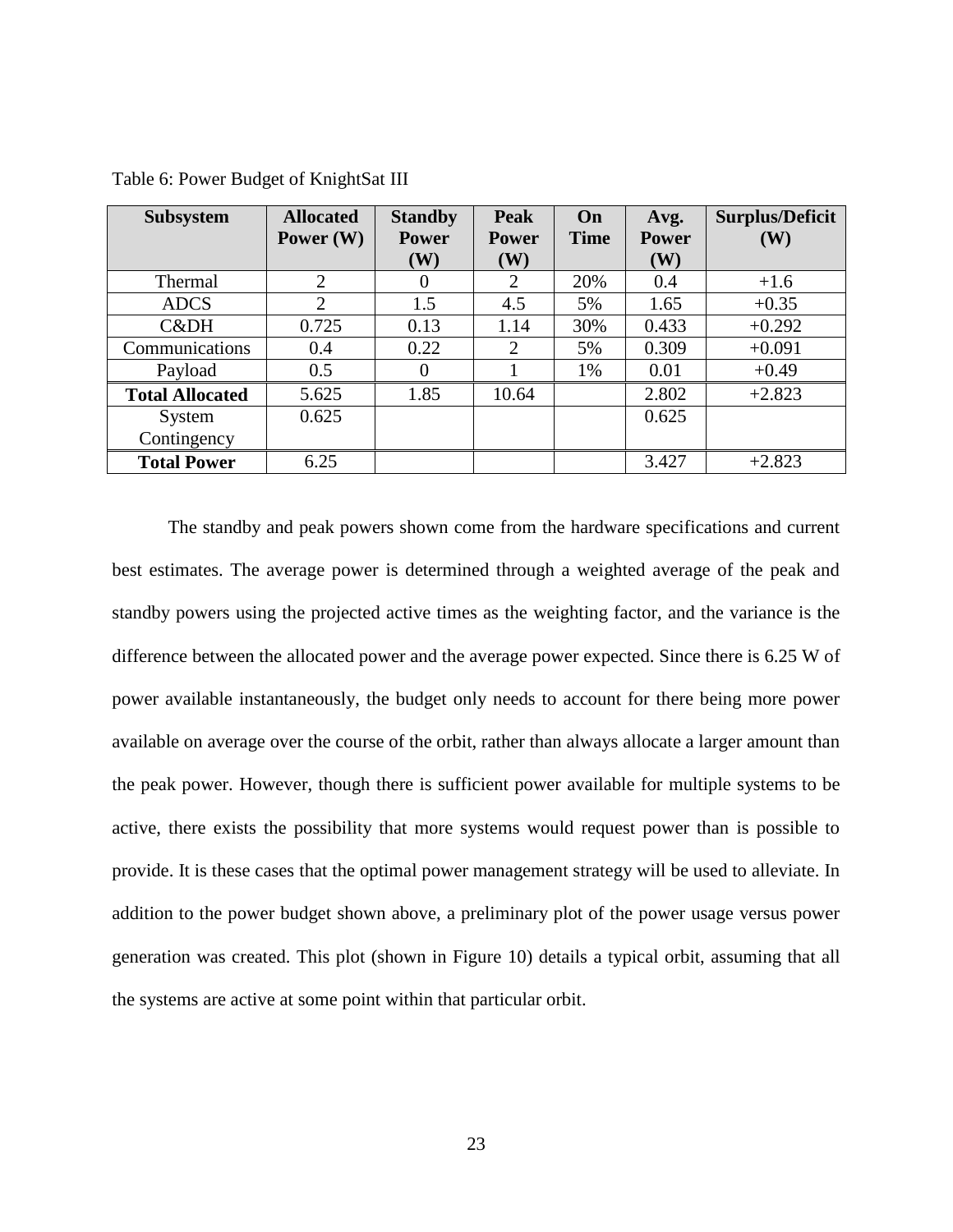

Figure 10: Power Balance for One Orbit

<span id="page-33-0"></span>As Figure 10 shows, during a typical orbit there is plenty of excess power generated that can be used to charge the battery. During the night period, the battery will then produce the required amount of power to continue the full operation of the satellite.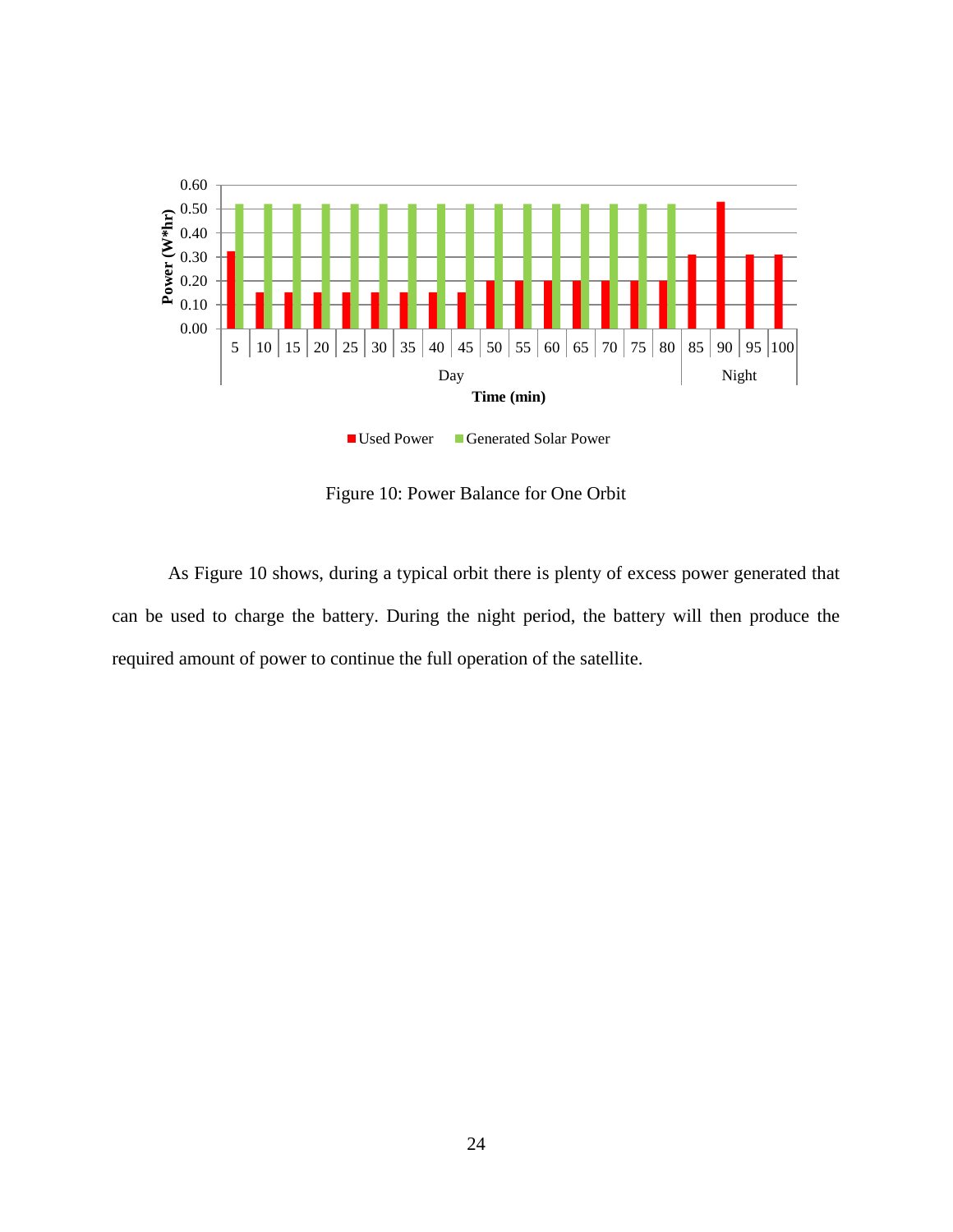## **CHAPTER FOUR: OPTIMAL POWER MANAGEMENT**

<span id="page-34-0"></span>There are several challenges that must be overcome when it comes to power scheduling for small satellites. (1) The lack of constant communication between the satellite and ground stations means that the operators must preload a schedule of events for the satellite to accomplish between ground accesses. If an unforeseen circumstance occurs that affects the power usage of the craft, the predefined power schedule might no longer be accurate. Additionally, it may not even be possible to accomplish the scheduled events due to a lack of power availability. (2) Operators that are responsible for monitoring the status of the spacecraft must be on call 24 hours-a-day, 7 days-a-week<sup>19</sup>. These teams of operators can become quite large, even for small satellites. For example, nine full-time staff members were required to monitor and operate the Los Alamos National Laboratory's ALEXIS satellite<sup>20</sup>. (3) Operational costs for satellites can make up a large portion of the total mission cost. Several studies have shown that operations can range between 5 - 40% of the total mission  $cost^{21,22,23}$ .

Therefore, it would be useful to have a way that the satellite could schedule its own power usage, and also respond to any abrupt changes in the status of the satellite such as damage, solar panel failure, battery outages, or, in our case, a dust strike that occurs at a time that cannot be predicted. Adding an autonomous power scheduling system can also reduce operating personnel demands and operating  $costs^{24,25}$ . In order to properly schedule different events, inspiration has been taken from power grid management algorithms that have been developed for self-contained, off-grid systems such as the so called "smart" homes and communities or power systems from hybrid vehicles $26,27,28$ .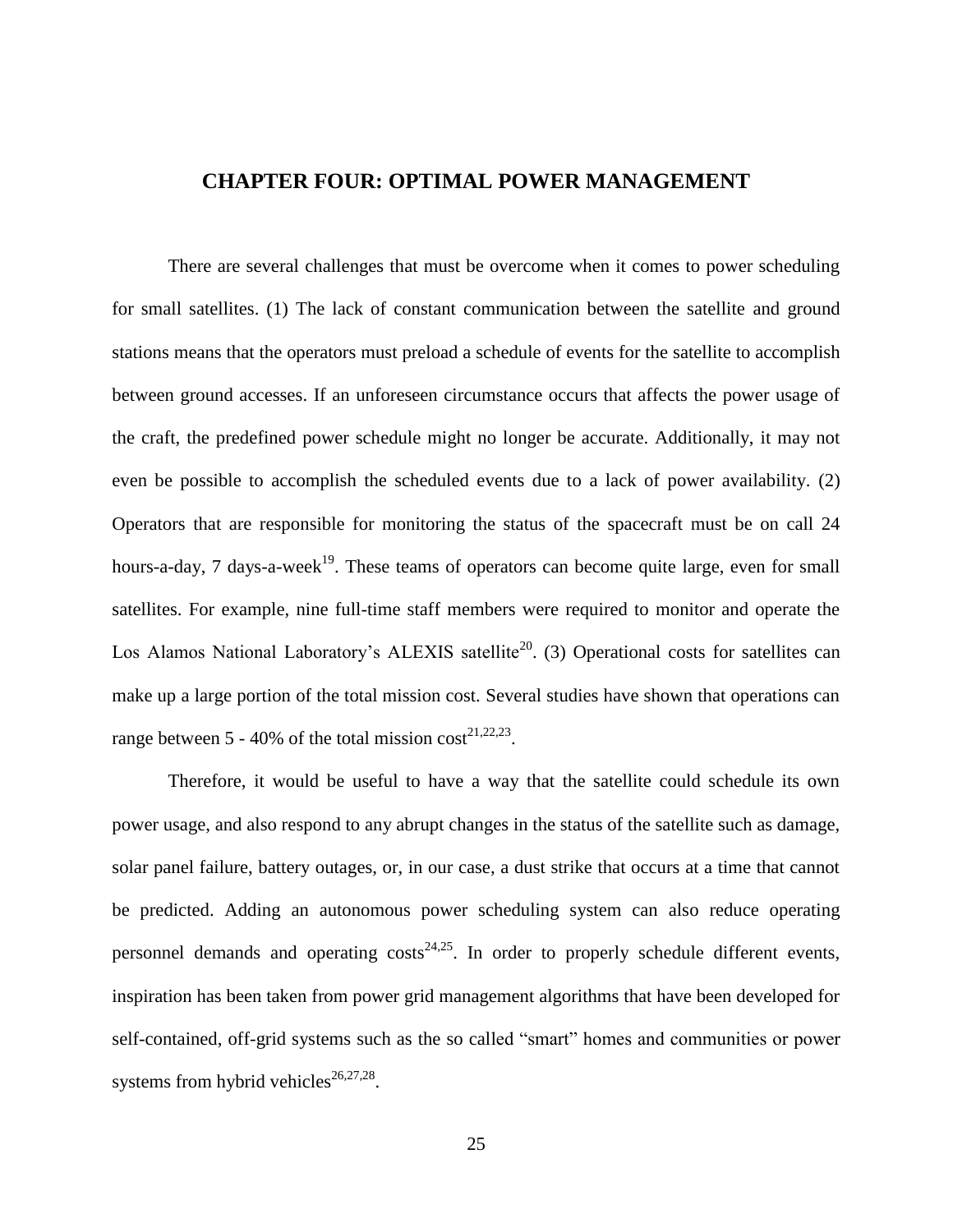#### Power Usage Modeling

<span id="page-35-0"></span>The power usage of each subsystem is modeled following the general form outlined in<sup>29</sup>. The majority of the subsystem dynamic equations are of the on/off type of system. These equations, encompassing the power usages of the payload, C&DH, and thermal subsystems, are modeled as

$$
x_{dust}(t+1) = P_{dust} u_{dust}(t), \qquad u_{dust}(t) \in U = \{0,1\}
$$
 (5)

$$
x_{thermal}(t+1) = P_{thermal}(t), \qquad u_{thermal}(t) \in U = \{0,1\}
$$
 (6)

$$
x_{CPU}(t+1) = \sum_{i=0}^{N} u_{CPU,i}(t) P_i, \qquad u_{CPU,i}(t) \in U = \{0, 1\}
$$
 (7)

where  $P_{\text{dust}}$ ,  $P_{\text{therm}}$ , and  $P_i$  are the power consumptions of the dust detector, thermal subsystem, and each CPU process (such as analog-to-digital conversion, serial communication, or micro SD storage/retrieval), respectively. The various *u* values are the inputs to these subsystems. Here, a *u* value of 0 equates to 'off', whereas a *u* value of 1 represents 'on'. Also, the input to the CPU is a group of 1s and 0s corresponding to whether a particular internal process needs to be active or not. It should be noted that the CPU has a minimum resting power requirement, and as such, could be treated differently than a simple on/off system. However, with the compartmentalized nature of the CPU, the sleep mode state can be considered as having only the sleep mode process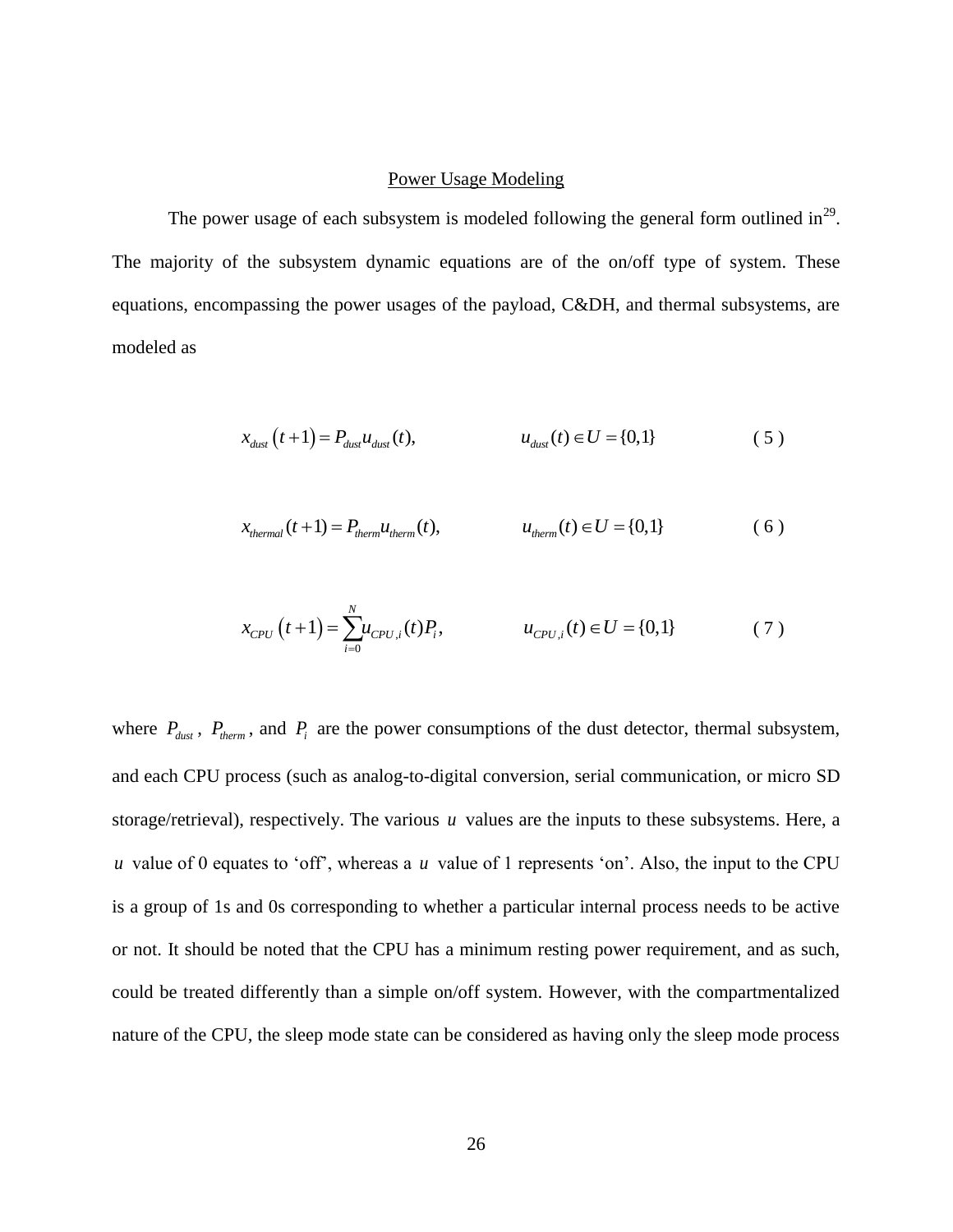'on' and all the other processes 'off'. Thus it can be treated as part of the on/off family described previously.

For the other major subsystems, a combination of the on/off structure and an "always on" structure is used. Though systems that are always on cannot be scheduled, there is still variability in the amount of power that is drawn by them. This problem is solved by treating them as an on/off system with a variable and constant term, where the lower bound is the minimum required power, as opposed to a value of zero. That way, when the system is 'off' it will be requesting no power for the transmitter, but is still resting at some minimum required power level. This form is shown below for the communication subsystem

$$
x_{comm}(t+1) = P_{rec_{sat}} + P_{trans_{sat}}(t), \qquad P_{trans_{sat}}(t) \in U = \{0, ..., P_{trans_{max}}\}
$$
 (8)

where  $P_{rec_{sat}}$  is the power required by the receiver and  $P_{trans_{sat}}$  is the power required by the transmitter.  $P_{rec_{sat}}$  is a constant value, and  $P_{trans_{sat}}$  is modeled by the Friis Transmission Equation<sup>30</sup> as

$$
P_{trans_{sat}} = \frac{16\pi^2 R^2 P_{rec_{ground}}}{G_{trans_{sat}} G_{rec_{ground}} \lambda^2}
$$
 (9)

where R is the distance between the antennas,  $P_{rec_{ground}}$  is the input power of the ground station receiving antenna,  $G_{trans_{sat}}$  is the gain of the satellite transmitter,  $G_{rec_{ground}}$  is the gain of the ground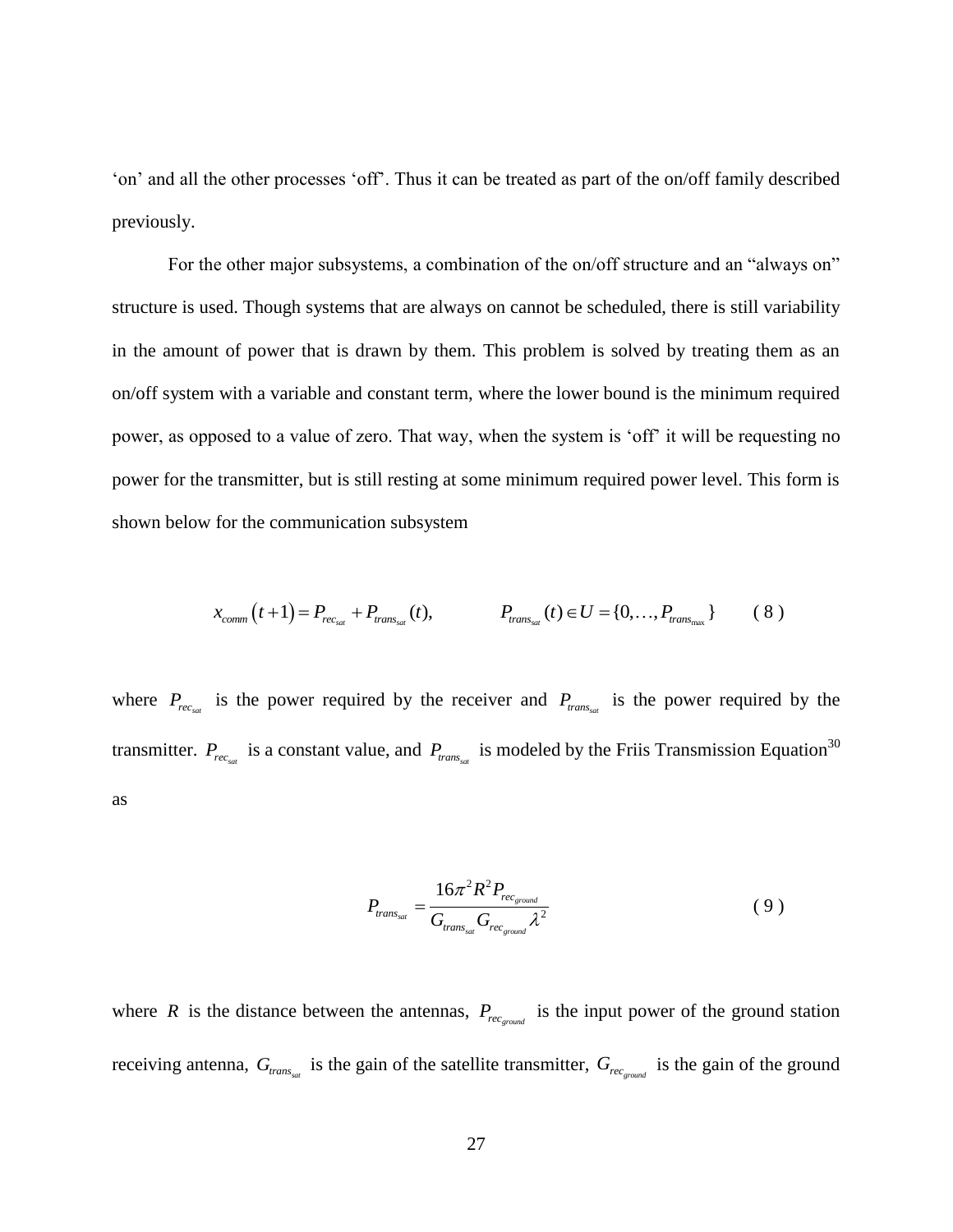station receiving antenna, and  $\lambda$  is the wavelength. This transmission power is determined as a part of the satellite's link budget. We require the link budget to have a margin of at least 10 dB. However, the actual margin is flexible, and as long as it is above the 10 dB limit, the transmission power corresponding to the margin can change. If the power requested by the communication subsystem violates the maximum power constraint, the scheduler will first try to reduce the power that needs to be sent to the transmitter. If the power cannot be reduced further without violating the link budget margin constraint, the scheduler will then shift the desired communication time.

Similar to the communication subsystem, the equation for the power required by the ADC subsystem is shown below,

$$
x_{ADCS}(t+1) = P_{ADCS_{min}} + P_{ADCS_{req}}(t), \qquad P_{ADCS_{req}}(t) \in U = \{0, ..., P_{ADCS_{max}} - P_{ADCS_{min}}\} (10)
$$

where  $P_{ADCS_{min}}$ ,  $P_{ADCS_{max}}$ , and  $P_{ADCS_{req}}$  are the minimum, maximum and requested power for the ADCS. The specific value requested by the ADCS will come from an offline computation that uses the current orbital and attitude information to determine the optimal amount of torque it will take to make a maneuver, along with the power needed to accomplish that maneuver.

Finally, the battery (shown below) is modeled as a charging/discharging system.

$$
x_{\text{batt}}(t+1) = \begin{cases} \min\left(x_{\text{batt}}(t) - r_d V_d + r_c V_c, P_{\text{batt}_{\text{max}}}\right) & \text{if } u_{\text{batt}} = 1\\ \max\left(x_{\text{batt}}(t) - r_d V_d, 0\right) & \text{if } u_{\text{batt}} = -1, u_{\text{batt}}(t) \in U = \{-1, 0, 1\} \end{cases} \quad (11)
$$
  

$$
x_{\text{batt}}(t)
$$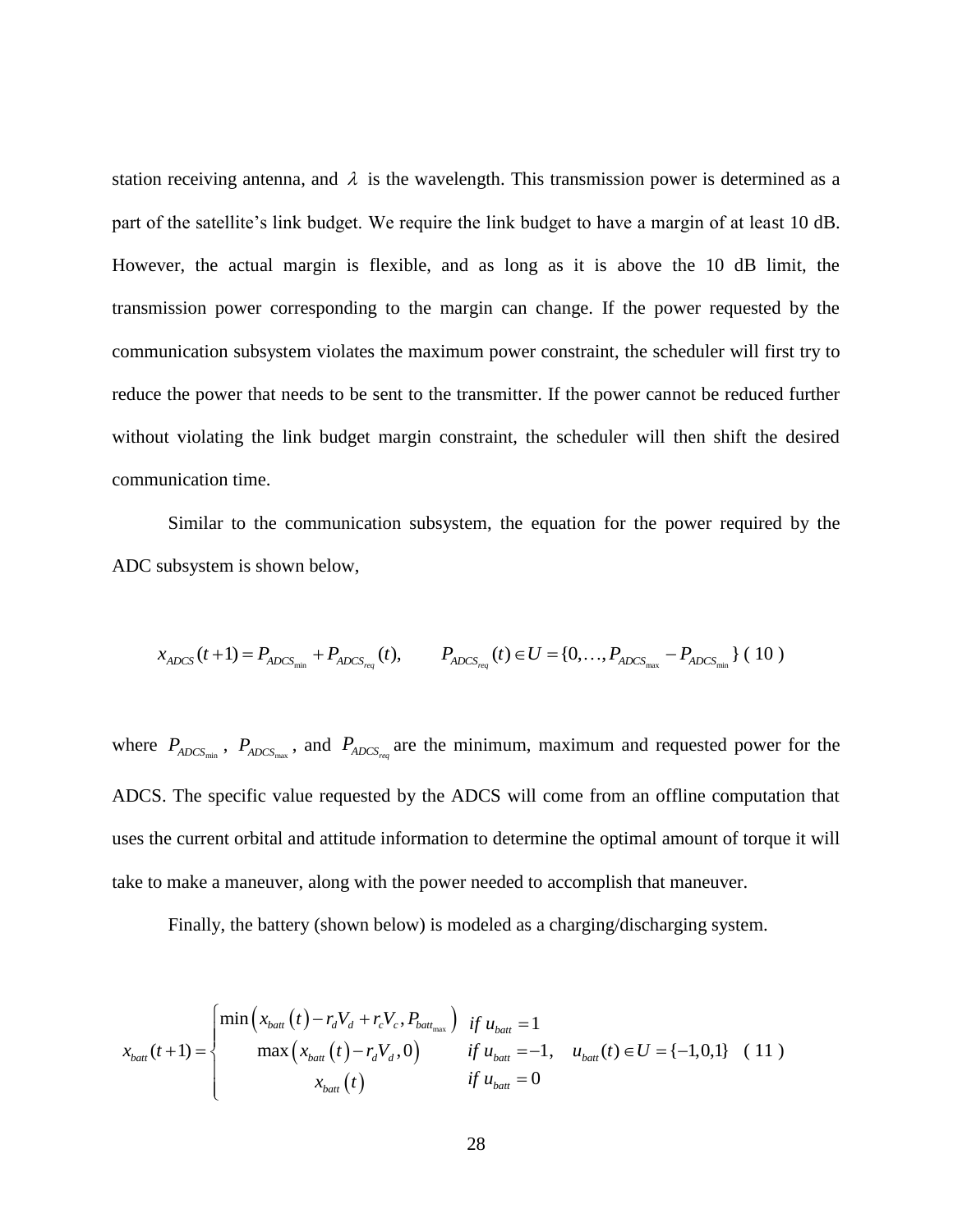Here,  $u_{\text{batt}} = -1$  is when the battery is in a discharging state,  $u_{\text{batt}} = 0$  is a holding state, and  $u_{\text{batt}} = 1$  is a charging state. Additionally,  $r_c$  is the charge rate of the battery in Amps,  $V_c$  is the charging voltage supplied to the battery,  $r_d$  is the discharge rate of the battery in Amps,  $V_d$  is the discharge voltage supplied by the battery, and  $P_{\text{batt}_{\text{max}}}$  is the maximum amount of power that can be stored in the battery. It is important to closely monitor the state of the battery for several reasons. (1) The battery is not always a generating unit, thus its place in the power balance equation changes: (2) The battery is not a limitless source of power like the solar panels (in terms of capacity not time of usage) that can be used indefinitely: (3) The depth of discharge of the battery is an important quantity that is closely related to the longevity and long term efficiency of the battery. Thus, the state of the battery must be closely monitored even though, as will be shown, the state does not directly affect the battery term in the power balance equation.

The current orbital state of the satellite will play a large role in the state of the battery. In addition to determining whether it is even possible to charge the batteries, the orbit will affect how much power is being generated by the solar panels, which, combined with information about the current demands on the power supply, will control how much power can be allocated to battery charging. The solar panels will be the main source of power during the day time and will route power through the batteries to the subsystems while simultaneously charging the batteries with the surplus power. Therefore, the batteries will be in a charging and discharging state at the same time when the craft is not in eclipse. During eclipse periods, the batteries will be the main source of power and will be represented as solely discharging. Thus, in light of the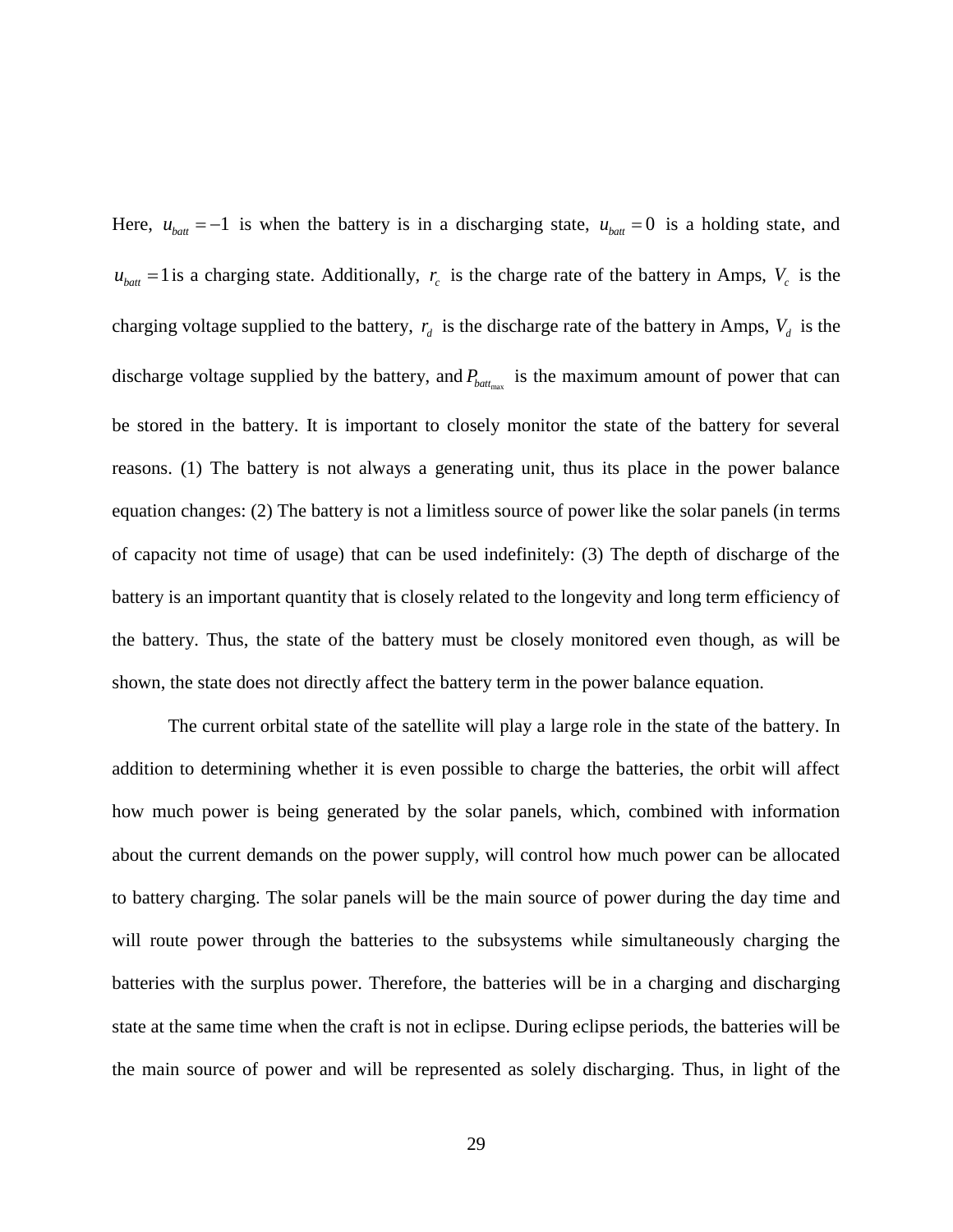dynamic nature of the battery system, it has a more complicated set of equations to better represent the state of the battery and how it affects the power balance of the satellite.

#### Cost Function

<span id="page-39-0"></span>While the dynamics of the subsystems deal solely with requested power, the cost function of the algorithm considers the schedule of events. The performance index is formatted as follows,

$$
J = min \sum_{i=1}^{n} \sum_{j=t_0}^{t_f} W_i \left| u_{current_{i,j}} - u_{schedule_{i,j}} \right|
$$
 (12)

$$
s.t. \t P_{req_i} \leq P_{supply_i} \t (13)
$$

$$
x_{\text{batt}}(t) > DoD * P_{\text{batt}_{\text{max}}} \tag{14}
$$

where *n* is the number of subsystems needing to be scheduled,  $t_0$  is the initial scheduled time,  $t_f$  is the final scheduled time, W is an arbitrary weight assigned to each subsystem that represents the flexibility of the subsystem to deviation from its desired schedule, and  $u_{\text{current}_{i,j}} - u_{\text{schedule}_{i,j}}$  is the difference between the desired/scheduled operation time and any changes to the schedule that need to be made to accommodate the power balance. The systems ordered from most flexible to least flexible are as follows: ADCS, Communications, Thermal, Dust Detector, and CPU. The desired schedule will be predetermined and will represent the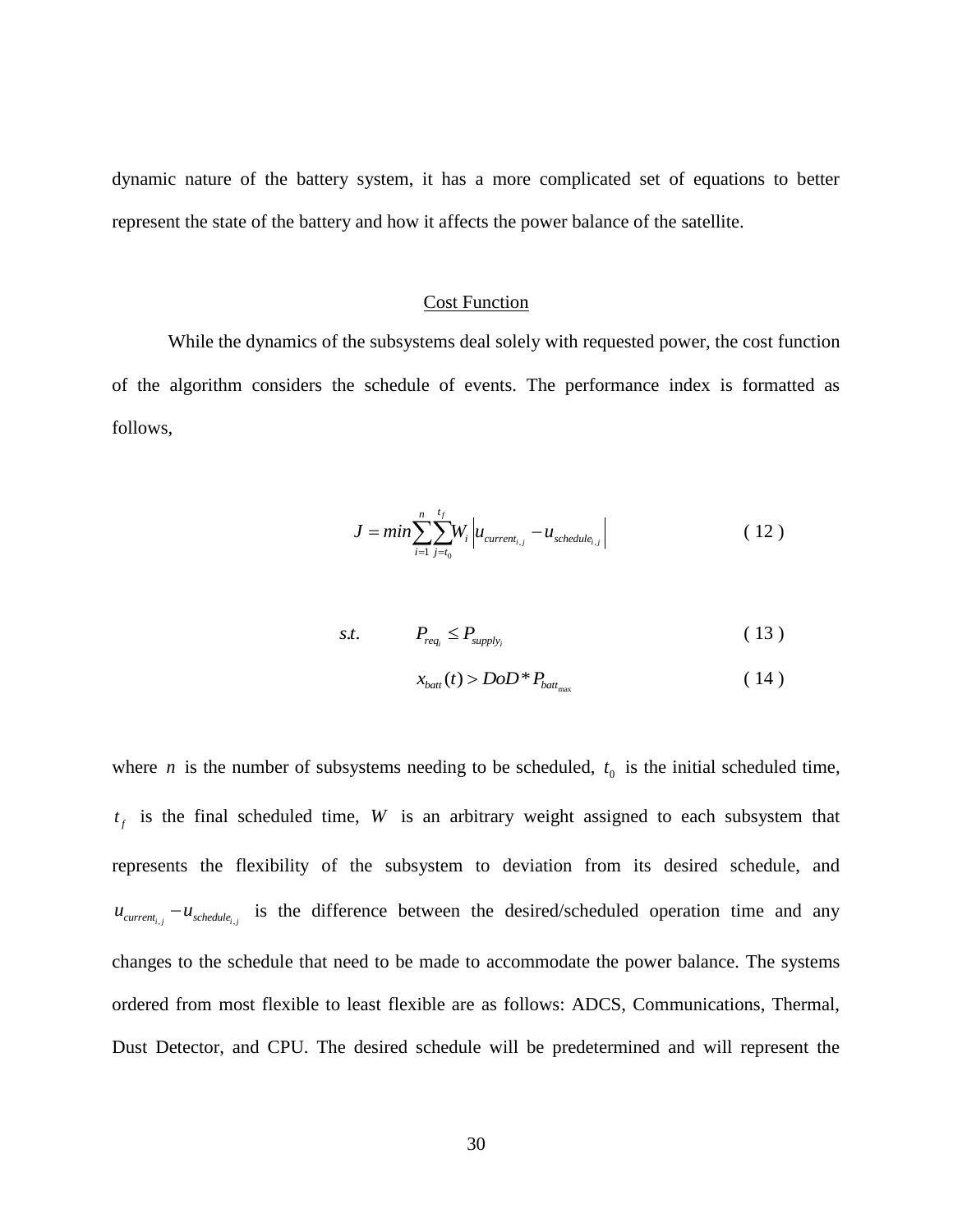typical distribution of power during an orbit. The satellite will deviate from it as necessary but will reset to the desired value if possible.

The power balance mentioned earlier is represented by Equation 13, where  $P_{\text{supply}_i}$  is the maximum amount of power that can be supplied at any given time by the battery, and  $P_{req_i}$  is represented by,

$$
P_{req_i} = x_{dust_i} + x_{therm_i} + x_{CPU_i} + x_{comm_i} + x_{ADCS_i}
$$
 (15)

This power balance is the major constraint on the cost function. All of the power being used by the satellite at any given time must be less than the maximum amount of power the satellite is able to provide. In this way, the power requirement derived from the dynamics is related to the cost function, which only deals with the schedule. The goal of the cost function is to force the satellite to adhere to its scheduled power outputs as much as possible. Thus, the ideal, minimal performance index is actually the desired schedule. If the desired schedule violates the power balance constraint, the weights on the subsystems become active. Additionally, the cost increases as the solution moves farther from the desired schedule, ensuring that the solver adheres to the desired schedule as closely as possible. The second constraint on the system is that the battery must stay above some arbitrary charge level. This level is mission flexible, but we set the value to a depth of discharge ( *DoD* ) of 30% of the maximum storage capability.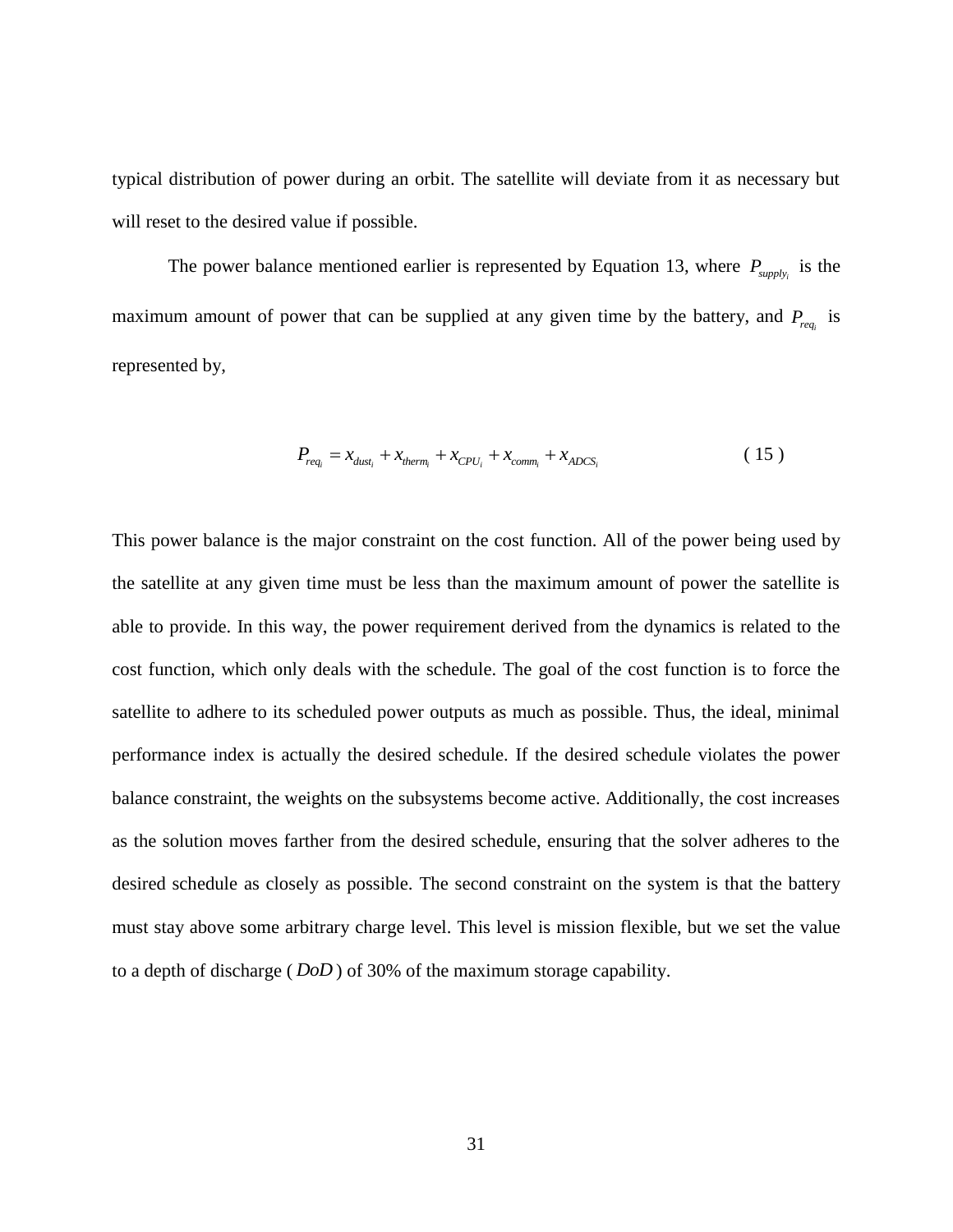#### Preliminary Results

<span id="page-41-0"></span>Using the linear programming solver in Matlab to solve the scenarios resulted in the simulations shown below. The first scenario tested the response of the scheduler to an unexpected event, namely a dust strike. The Figure 11 shows the normal operation schedule, with only the thermal subsystem being active during the eclipse period at the end of the orbit, and a maximum power of 6.25 W. Figure 12 shows a series of events triggered by a dust strike. The dust strike causes the CPU to respond and record the data, after which the ADCS is activated to correct any perturbations caused by the strike. Finally, a communication with the ground station is scheduled. All of the following events are well within the maximum power limit, so no other management or optimization is required.



<span id="page-41-1"></span>Figure 11: Power Schedule Prior to Dust Strike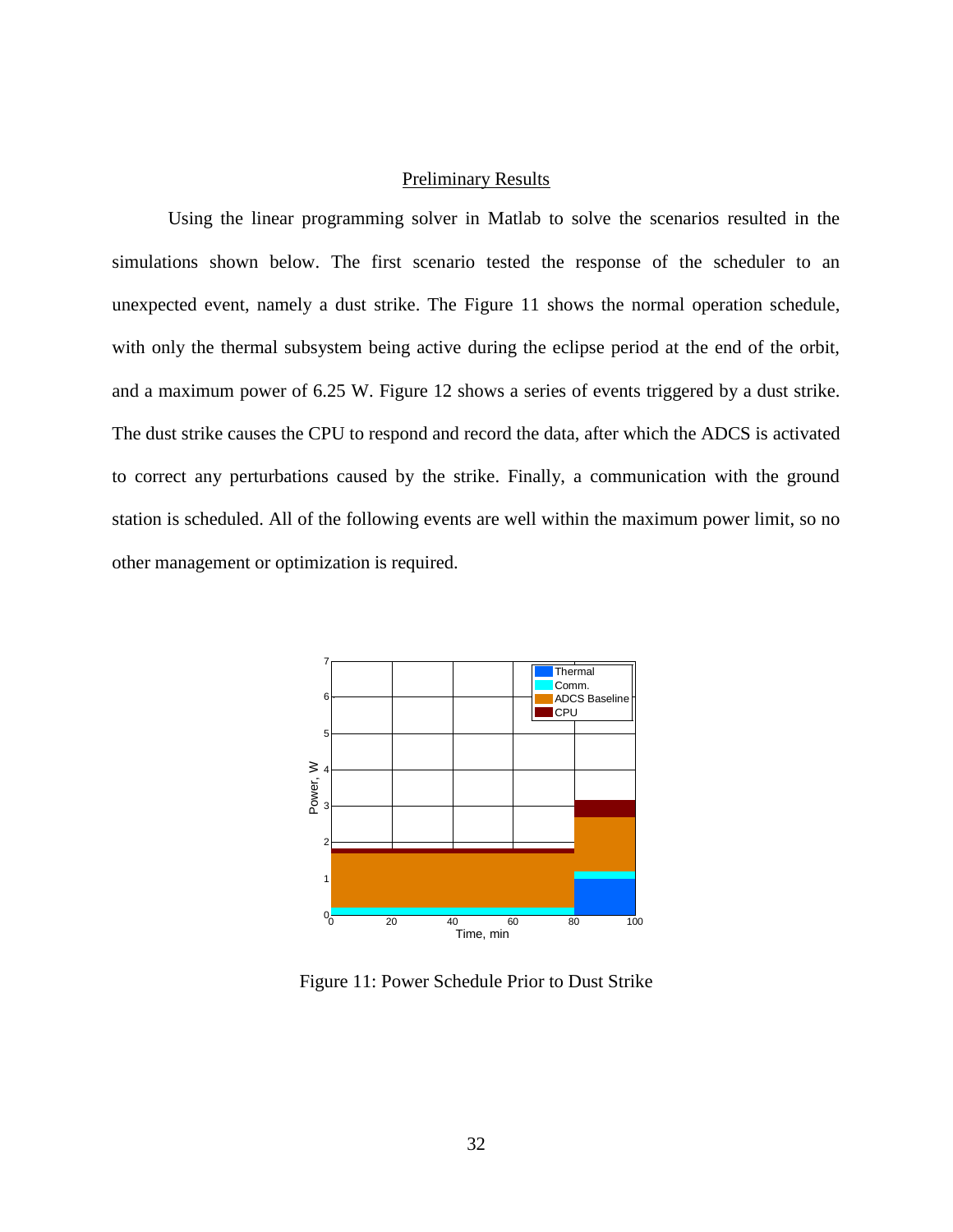

Figure 12: Power Schedule Post Dust Strike

<span id="page-42-0"></span>In order to demonstrate a situation where rescheduling is required, the following scenario is introduced in Figures 13-15. Note that the "nighttime" is shown in the middle of the orbital period rather than at the end. A dust strike interrupts a regularly scheduled, nighttime communication with a ground station, shown in Figure 13. Several batteries have failed, and as such, there is only 4.5 W available. The dust strike activates the response from the ADCS and the ground communication sequence. However, as is shown in Figure 14, the loss of power prevents all of these activities from being performed concurrently as they violate the reduced power constraint. The scheduler is able to take the new available power, update the constraints, and recalculate a schedule that allows for a resumption of the communication with the ground after the dust strike data is recorded. This is followed by a maneuver to correct for any attitude changes caused by the strike. The optimization is shown in Figure 15. Additionally, the scheduler attempted to reduce the amount of power sent to the transmitter in an effort to avoid interrupting the communication in progress. Since it was not able to reduce the power in such as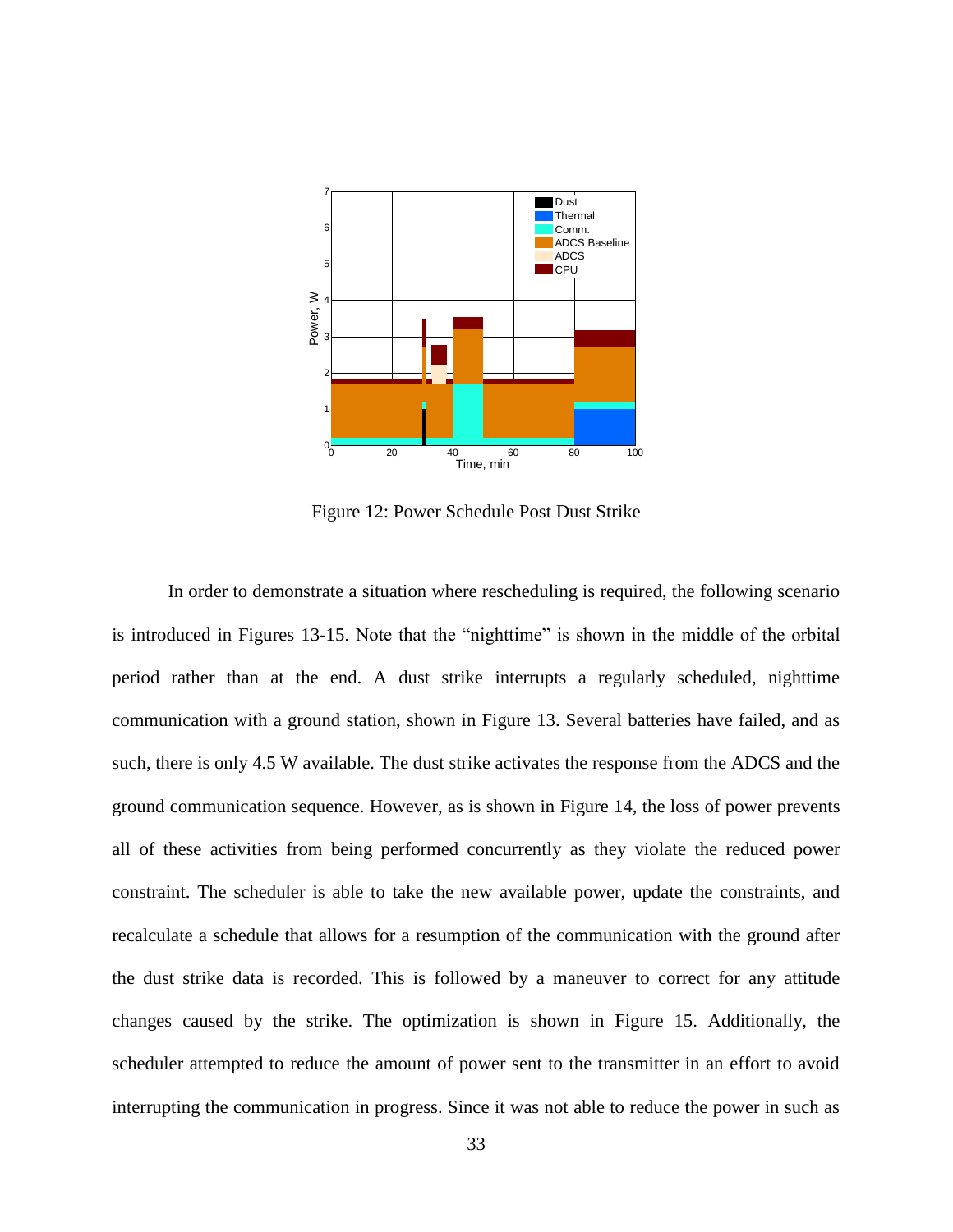way that did not violate the link margin constraint, it stopped transmitting while the strike occurred, and resumed transmission once power was available. These results tentatively indicate the success of the scheduler. Greater flexibility for the solver, along with a more extensive range of tests is currently in progress.



<span id="page-43-0"></span>Figure 13: Power Schedule Prior to Dust Strike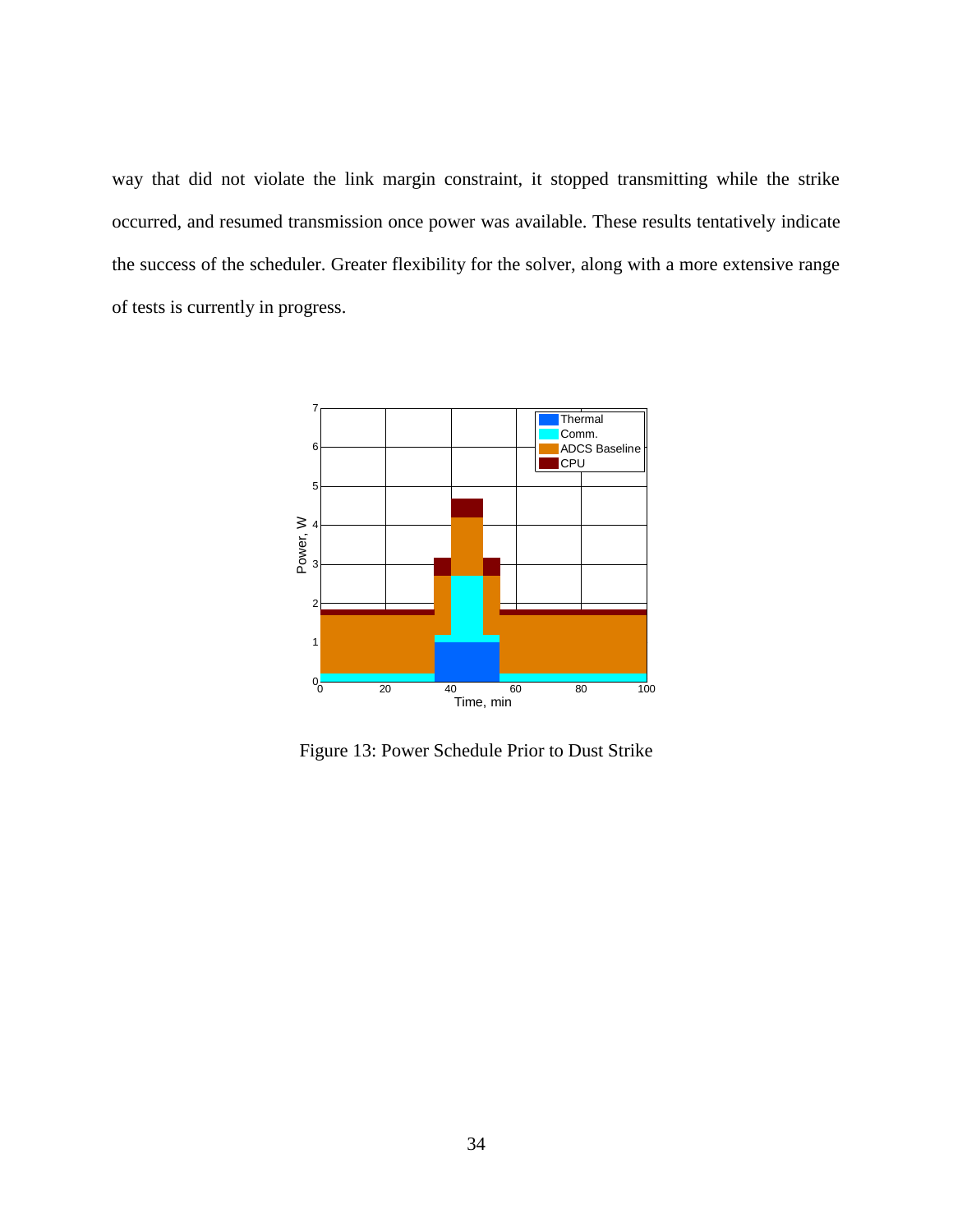

Figure 14: First Reschedule Attempt

<span id="page-44-0"></span>

<span id="page-44-1"></span>Figure 15: Final Optimized Schedule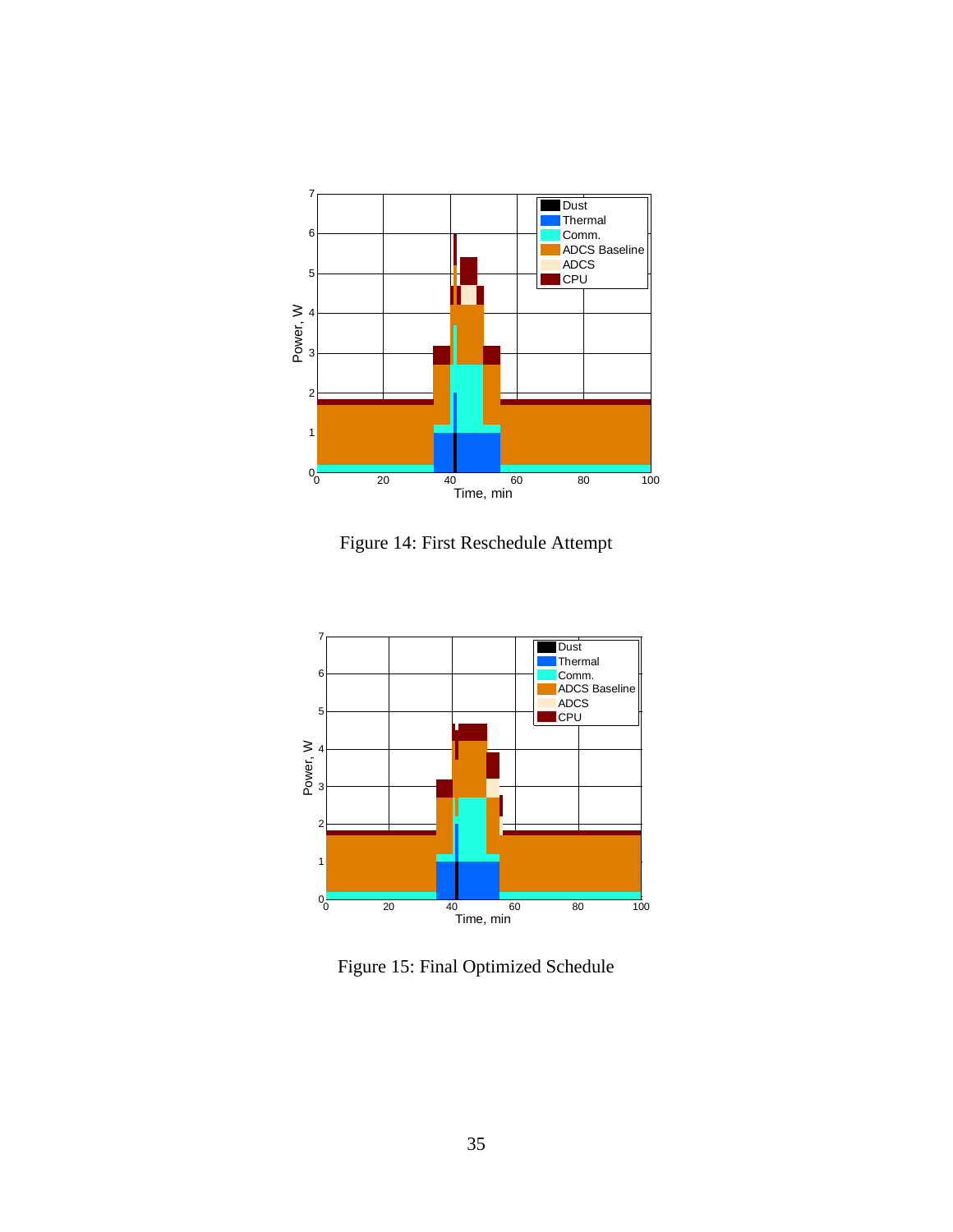## <span id="page-45-0"></span>**CHAPTER FIVE: CONCLUSIONS AND FUTURE WORK**

A possible dust detector mission is designed for a pico-scale satellite in a low earth orbit. Preliminary hardware for the mission is chosen and preliminary mass and power budgets are analyzed. Along with a new attitude guidance method, an innovative power scheduling algorithm is detailed and an initial set of results are obtained. Through this analysis, the feasibility of the mission has been demonstrated.

This mission has many benefits, including increasing the available information about the composition of the space environment near Earth, and aiding in the design of dust particle impact mitigation systems on future satellites. In addition to these benefits, the new power scheduler developed for this mission can be useful for keeping a satellite operational should there be an unexpected event when contact with the ground is not available. This power management strategy can be applied to larger satellites or robotic missions.

Future work on this topic includes adapting more accurate power usage, generation and storage models into a nonlinear format and using a nonlinear solver. In addition to refining the solver, enhancements to the other subsystem models are planned. These power models are almost entirely theoretical, and as such, can be validated through testing of the hardware that is planned for use in the satellite.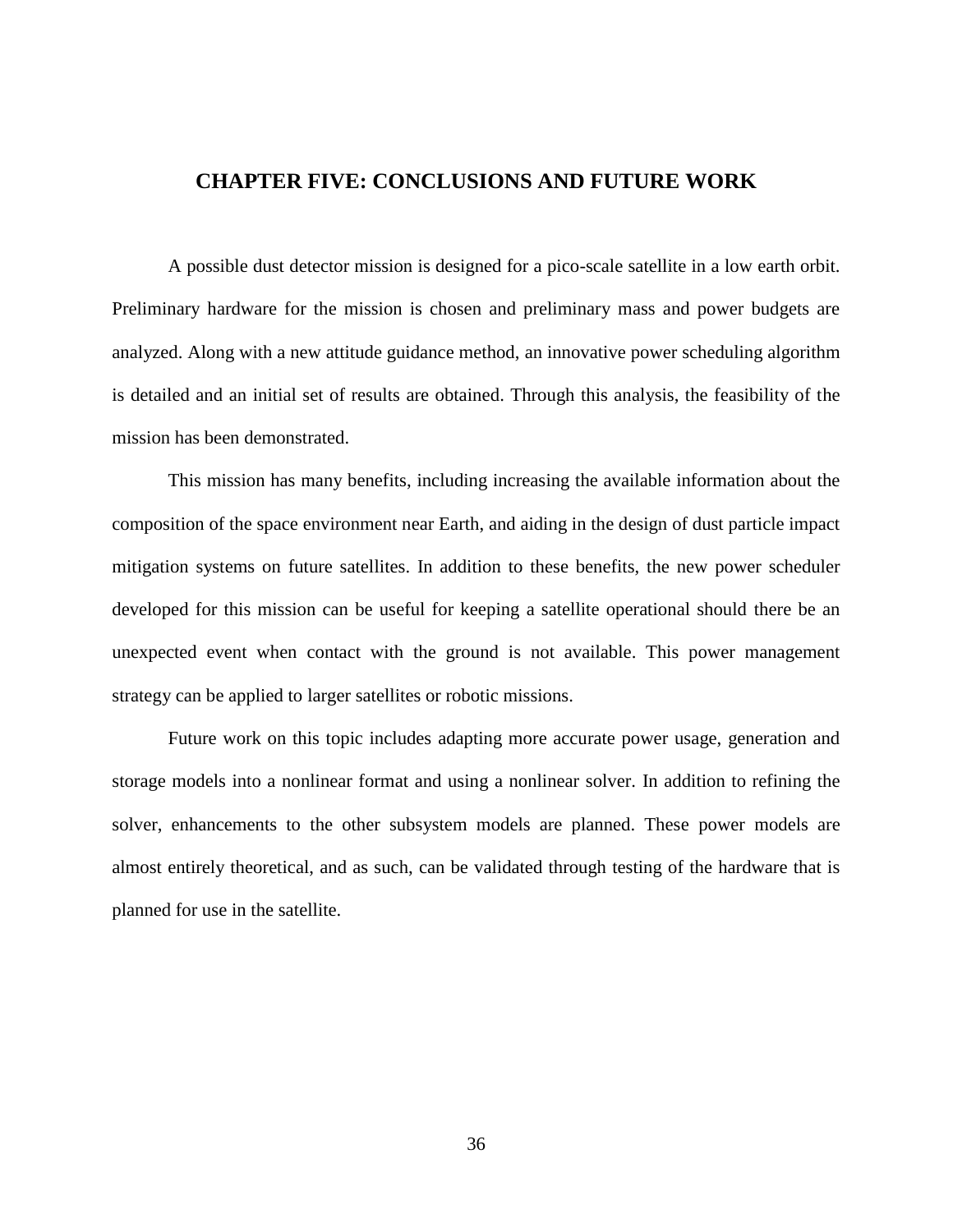## **LIST OF REFERENCES**

- <span id="page-46-0"></span>[1] Lee, S., Hutputanasin, A., Toorian, A., Lan, W. and R. Munakata, "CubeSat Design Specification (Rev 12)," The CubeSat Program, California Polytechnic State University, 2009. http://www.cubesat.org, [Cited 11 Apr. 2012].
- [2] Lan, W. "Poly Picosatellite Orbital Deployer Mk III ICD (Rev 0)" The CubeSat Program*,*  California Polytechnic State University, 2007, URL: http://www.cubesat.org/ [cited 11 April 2012].
- [3] Burlacu, M., and P. Lorenz, "A Survey of Small Satellites Domain: Challenges, Applications and Communications Key Issues," ICaST Magazine, ICST, Sept. 24, 2010, URL: http://icast.icst.org/2010/09/survey-small-satellites-domain-challenges-applications-andcommunications-key-issues [cited 16 April 2012].
- [4] Berezhnoy, A. A., "Meteoroid bombardment as a source of the lunar exosphere," Advances in Space Research*,* vol. 45, No. 1, 2010, pp. 70-76.
- [5] Borin, P., Cremonese, G., Marzari, F., Bruno, M., and S. Marchi, "Statistical analysis of micrometeoroids flux on Mercury," Astronomy & Astrophysics*,* vol. 503, 2009, pp. 259- 264.
- [6] Horanyi, M., Hoxie, V., James, D., Poppe, A., Bryant, C., Grogan, B., Lamprecht, B., Mack, J., Bagenal, F., Batiste, S., Bunch, N., Chanthawanich, T., Christensen, F., Colgan, M., Dunn, T., Drake, G., Fernandez, A., Finley, T., Holland, T., Jenkins, A, Krauss, C., Krauss, E., Kauss, O., Lankton, M., Mitchell, C., Neeland, M., Reese, T., Rash, K., Tate,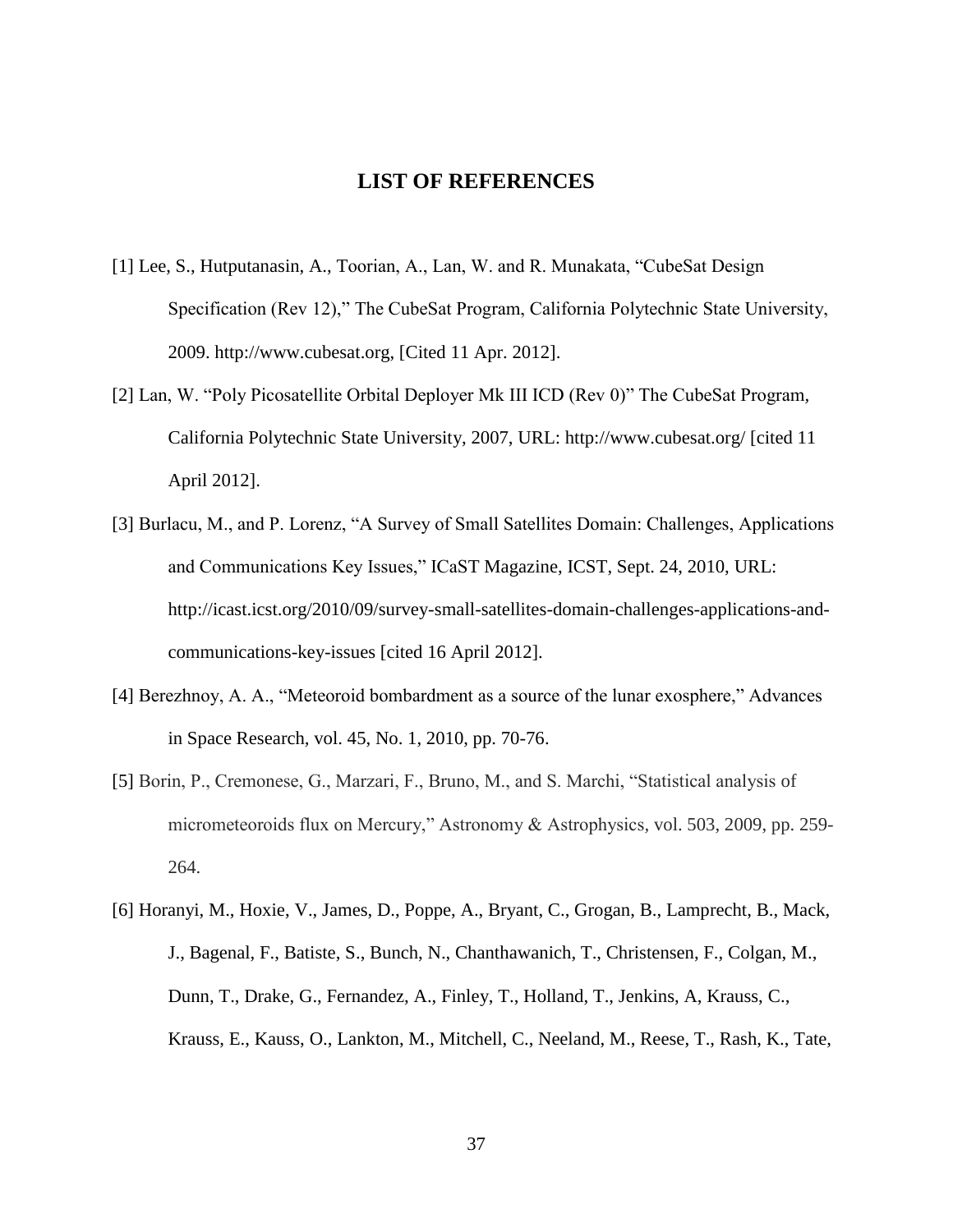G., Vaudrin, C., and J. Westfall, "The Student Dust Counter on the New Horizons Mission," Space Science Reviews, vol. 140, No. 104, 2006, pp. 387-402.

- [7] Poppe, A., James, D., and M. Horanyi, "Measurements of the terrestrial dust flux variability by the Cosmic Dust Experiment," Planetary and Space Science*,* vol. 59, 2011, pp. 319- 326.
- [8] Simpson, J. A., and A. J. Tuzzolino,, Nuclear Instruments and Methods, A236, 1985, pp. 187–202.
- [9] CubeSatShop.com, "Cube Computer," Electronic Systems Laboratory, URL: http://www.isispace.nl/brochures/CubeComputer%20Brochure\_CSS.pdf, [cited 31 January 2013].
- [10] CubeSatShop.com, "VHF downlink UHF uplink full-duplex transceiver," ISIS, URL: http://www.cubesatshop.com/index.php?page=shop.product\_details&product\_id=73&fly page=flypage.tpl&pop=0&option=com\_virtuemart&Itemid=65, [cited 31 Jan. 2013].
- [11] Radio Regulations Articles Edition of 2008 Article 22 Section 1 (RR 22.1 § 1), International Telecommunications Union – Cessation of Emissions.
- [12] CubeSatShop.com, "Deployable Antenna for CubeSats," ISIS, URL: http://www. cubesatshop.com/index.php?page=shop.product\_details&flypage=flypage.tpl&product\_i d=66&category\_id=6&option=com\_virtuemart&Itemid=70, [cited 31 Jan. 2013].
- [13] Brown, C.D., Elements of Spacecraft Design, AIAA Education Series, Reston, VA, 2002, pp. 396-398.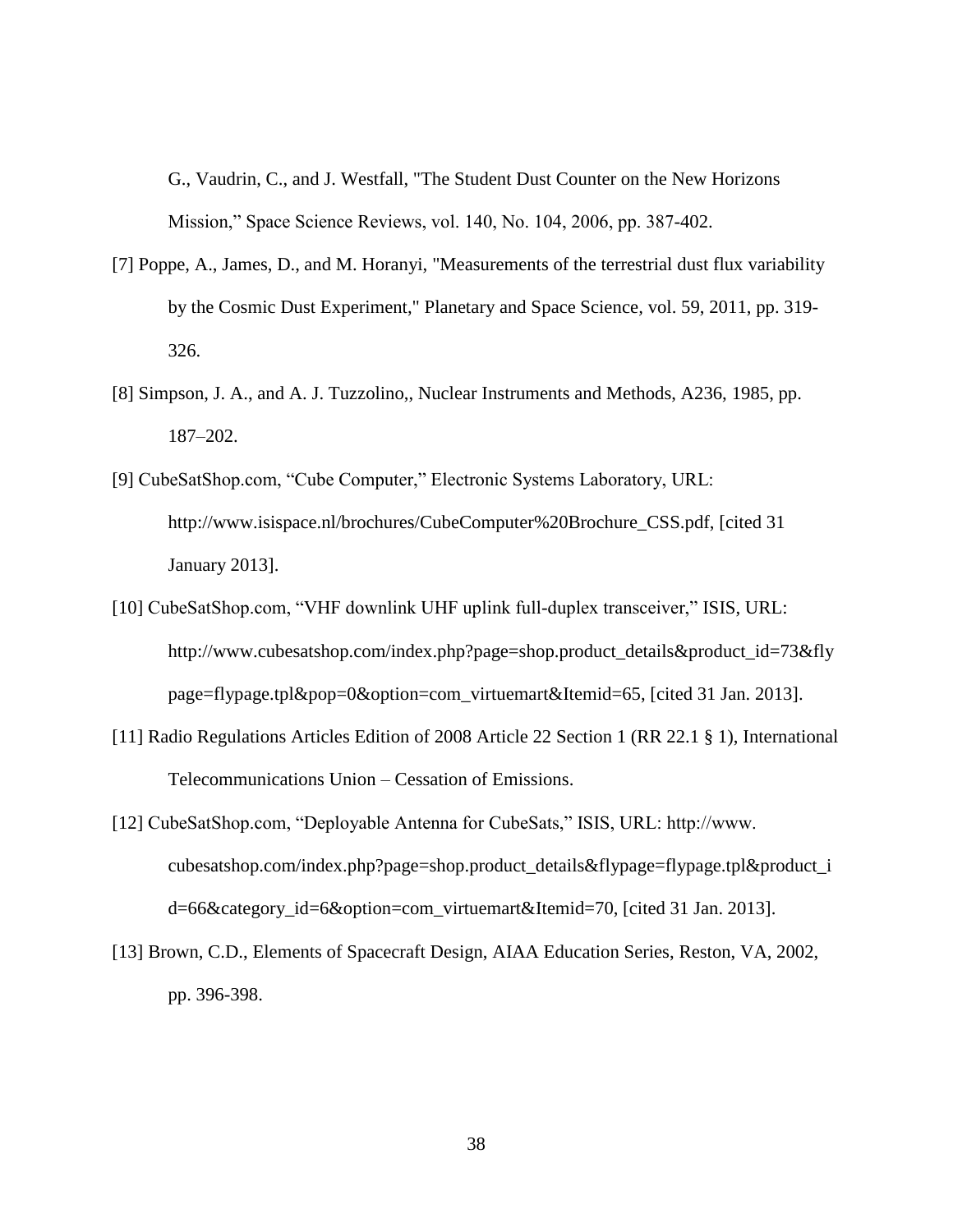- [14] CubeSatShop.com, "MAI-100 ADCS," Maryland Aerospace, Inc., URL: http://cubesatshop .com/index.php?page=shop.product\_details&flypage=flypage.tpl&product\_id=52&categ ory\_id=7&option=com\_virtuemart&Itemid=69, [cited 15 Apr. 2013].
- [15] Develle, M., and Y. Xu, "Optimal Attitude Control Management via the B-Spline Augmented Virtual Motion Camouflage Method," IEEE Transaction on Aerospace and Electronic Systems, revision submitted.
- [16] Cao, C., and N. Hovakimyan, "Design and Analysis of a Novel L1 Adaptive Control Architecture with Guaranteed Transient Performance," IEEE Transactions on Automatic Control, Vol. 53, No. 2, 2008, pp. 586–591.
- [17] Clyde-Space.com, "Small Satellite Solar Panels" Clyde Space Ltd. URL: http://www.clydespace.com/products/solar\_panels, [cited 17 Apr. 2013].
- [18] Clyde-Space.com, "CubeSat Standalone Battery" Clyde Space Ltd., URL: http://www.clyde-space.com/cubesat\_shop/batteries/16\_cubesat-standalone-battery, [cited 17 Apr. 2013].
- [19] Shriver, P.M., Palo, S.E., Zenick, R. G., and M. J. Balas, "Reward-Lifetime Scheduling Approach to the Autonomous Spacecraft Power Management Problem," Journal of Aerospace Computing, Information, and Communication, Vol. 9, No. 2, Sept. 2012, pp. 58-67.
- [20] Roussel-Dupré, D., Bloch, J. J., Ciskowski, D., Dingler, R., Little, C., Kennison, M., Priedhorsky, W. C., Ryan, S., and R. Warner, "On-Orbit Science in a Small Package: Managing the ALEXIS Satellite and Experiments," Proceedings of the SPIE, Advanced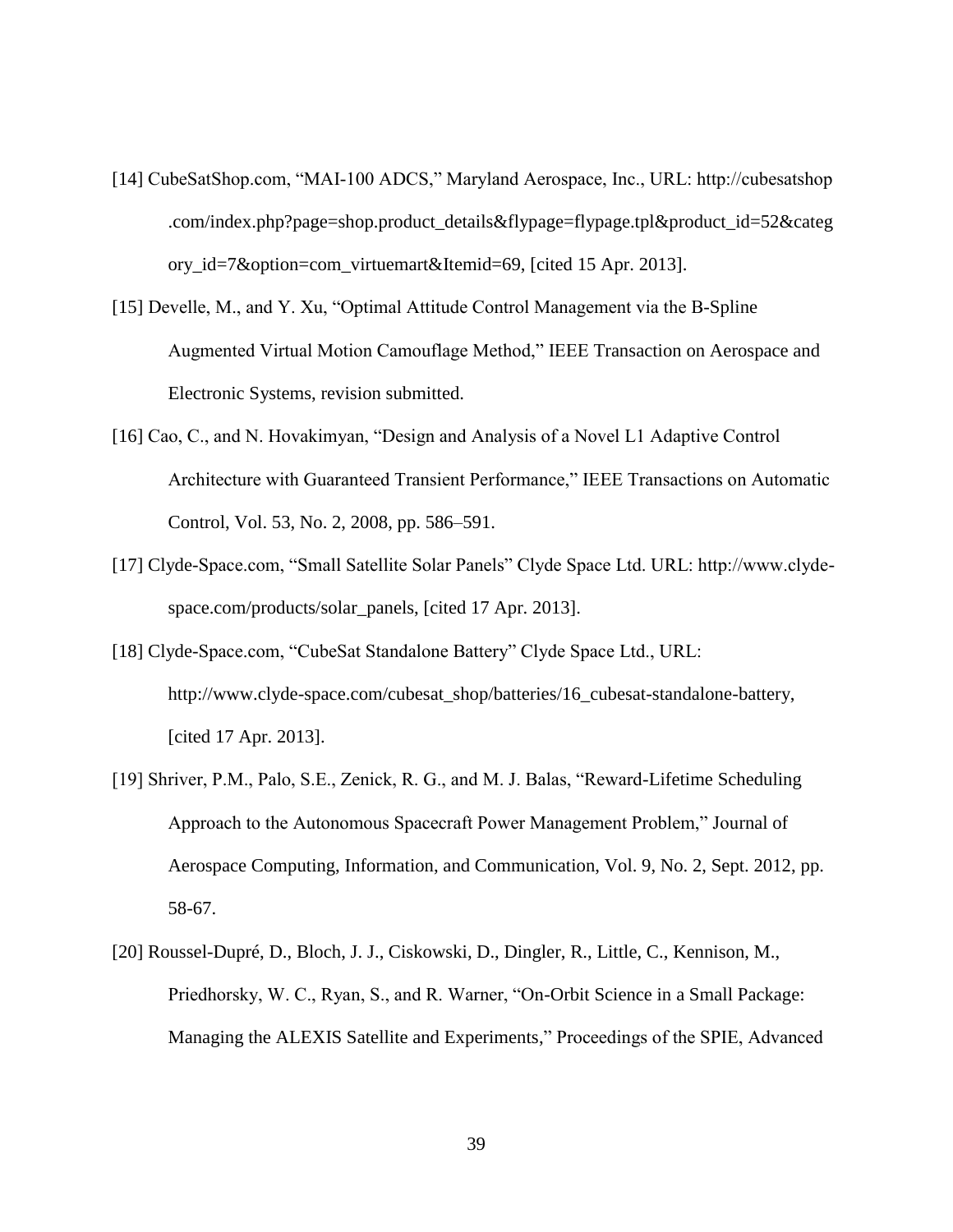Microdevices and Space Science Sensors, Vol. 2267, Bellingham, Washington, 1994, pp. 76-89.

- [21] Wertz, J. R., and W. J. Larson, "Reducing Space Mission Cost," Microcosm Press, El Segundo, CA, 1996.
- [22] Sarsfield, L., "The Cosmos on a Shoestring: Small Spacecraft for Space Earth Science," RAND Critical Technologies Inst. Santa Monica, CA, 1998, p. 105.
- [23] Harrison S. A., Price, M. E., and M. S. Philpott, "Task Scheduling for Satellite Based Imagery," Proceeding of the  $5<sup>th</sup>$  International Symposium on Artificial Intelligence, Robotics and Automation in Space, European Space Agency Publications Division, Noordwijk, The Netherlands, 1999, pp. 291-296.
- [24] Bernard, D. E., Dorais, G. A., Fry, C., Gamble, E. B., Jr., Kanefsky, B., Kurien, J., et al., "Design of the Remote Agent Experiment for Spacecraft Autonomy," Proceedings of the IEEE Aerospace Conference, IEEE Publications, Piscataway, NJ, 1998.
- [25] Singer, J., "Automated Ground System Allows Air Force to Reallocate Personnel," Space News, March, 2008.
- [26] Zhang, D., Papageorgiou, L. G., Samsatli, N. J., and N. Shah, "Optimal Scheduling of Smart Homes Energy Consumption with Microgrid" *Energy 2011:* The First International Conference on Smart Grids, Green Communications and IT Energy-aware Technologies, No. c, 2011, pp. 70–75.
- [27] Chan, C. C., "The State of the Art of Electric, Hybrid, and Fuel Cell Vehicles" Proceedings of the IEEE, vol. 95, No. 4, 2007, pp. 704–718.